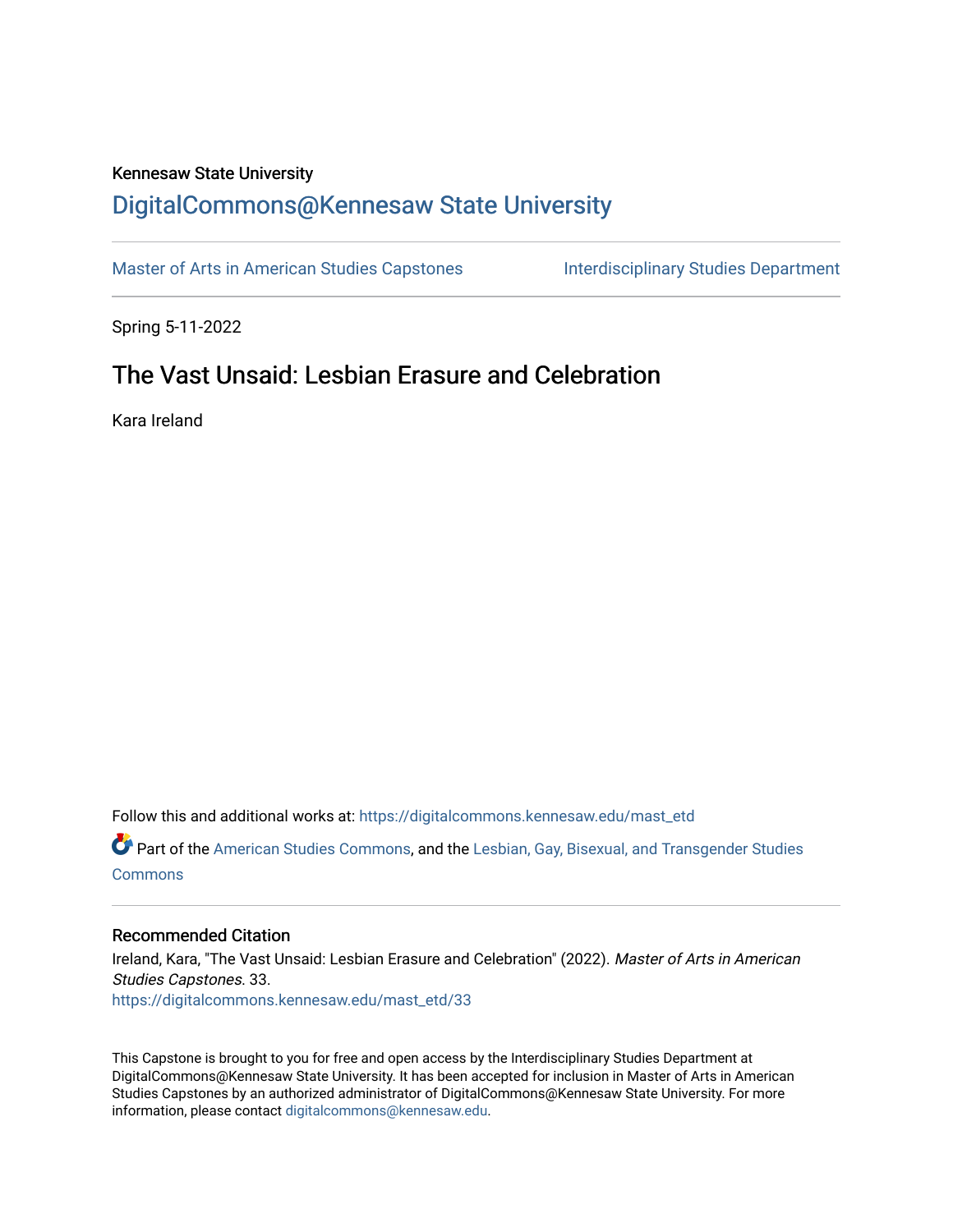## **THE VAST UNSAID: LESBIAN ERASURE AND CELEBRATION**

A Thesis Presented to The Academic Faculty

> By Kara Ireland

In Partial Fulfillment of the Requirements for the Degree Master of Arts in American Studies

Kennesaw State University

May 2022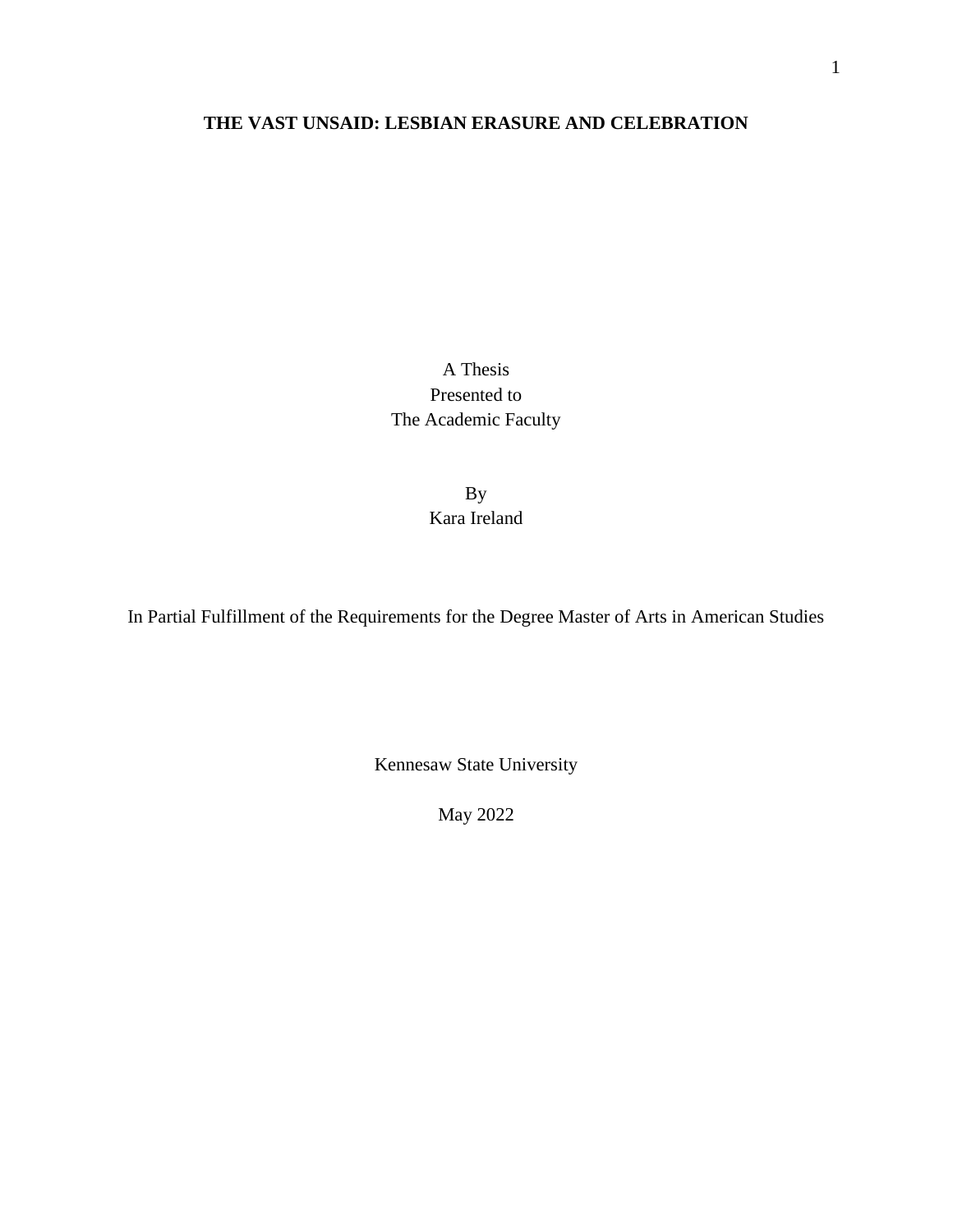## **Contents**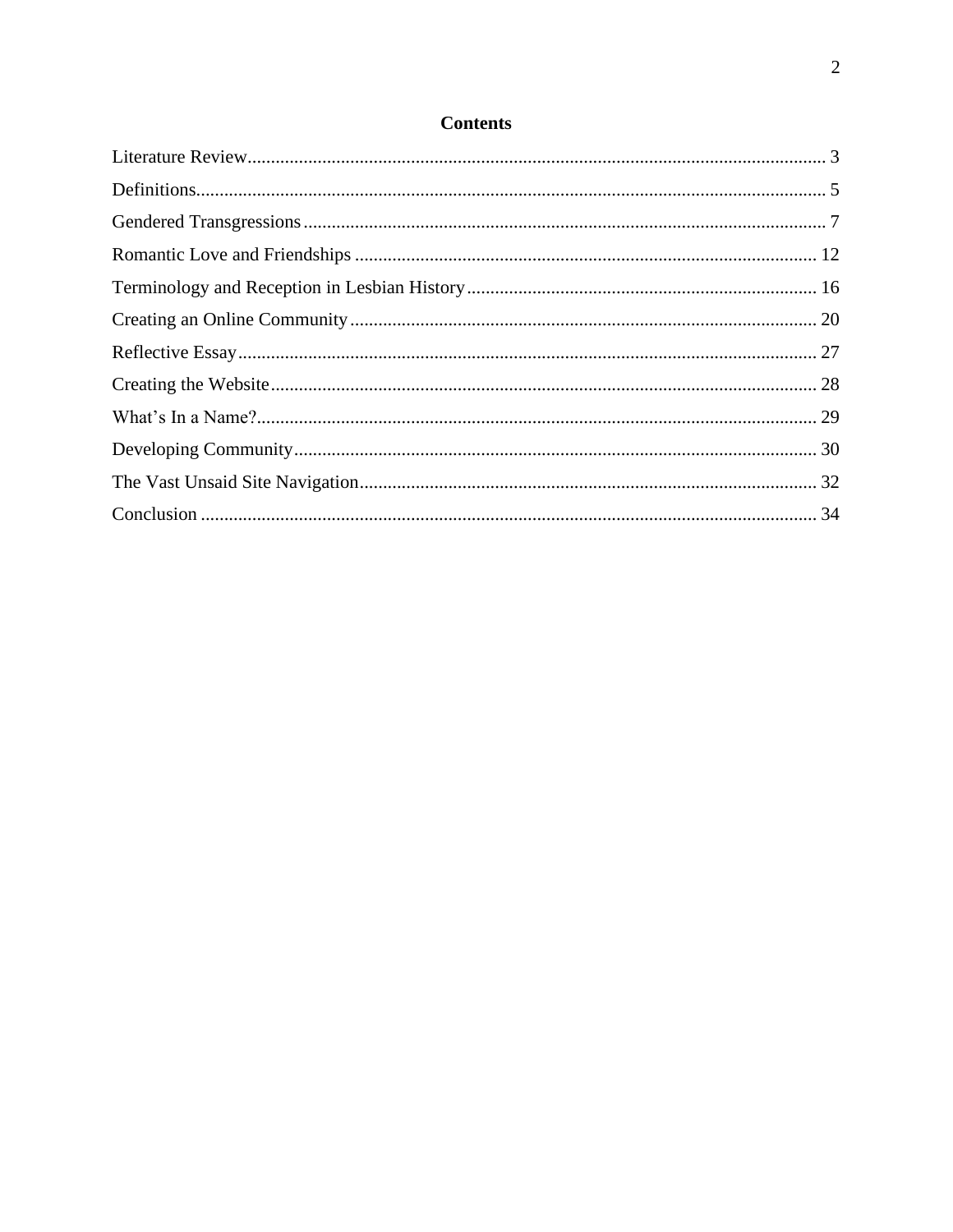#### **Literature Review**

<span id="page-3-0"></span>In my study of North American lesbians from the  $19<sup>th</sup>$  through the  $21<sup>st</sup>$  centuries, I've discovered that this is a group that has been continually expunged, trivialized, and discredited. The intention of my Capstone project is to create a space exclusively for lesbians (without racialized or gendered constraints) because I do not believe they should have to incessantly fight for inclusion. From a myriad of authors such as Annamarie Jagose, the Lesbian History Group, Lillian Faderman, Adrienne Rich and more, I have realized that lesbians often cannot find solace in queer spaces; this is because they are typically outnumbered by gay men, trivialized and/or invalidated by bi- and pansexual individuals, and over-scrutinized on the basis of gender (non)conformity, sexual expression, and other identity-based factors. Additionally, in womencentric feminist spaces, lesbians are often overlooked, discriminated against, and silenced in favor of unilateral gendered progressiveness; as Jagose provides, *lesbian issues* are not *feminist issues*, and therefore do not take precedence in the feminist agenda. <sup>1</sup> This exclusion is not only imposed on them in supposedly 'safe' spaces, but also in and throughout history with biographies, sexology, as well as feminist and queer histories.

These observations have inspired me to study and document the preservation of lesbian history with a specific focus on intimacy, love, and romantic communications between women. From various authors publishing nonfiction books about or including lesbianism including the Lesbian History Group, Leila J. Rupp, Annamarie Jagose, Bonnie Morris, Trisha Franzen, and Esther Rothblum and Kathleen Brehony, I've gathered some crucial points about how poorly lesbian history is documented. Most of the sources I've read are advocating for lesbians by means of combatting stereotypes, preconceptions, and misinformation. Many of these sources do

<sup>&</sup>lt;sup>1</sup> Annemarie Jagose, *Queer Theory: An Introduction* (New York: NYU Press, 1997), 46.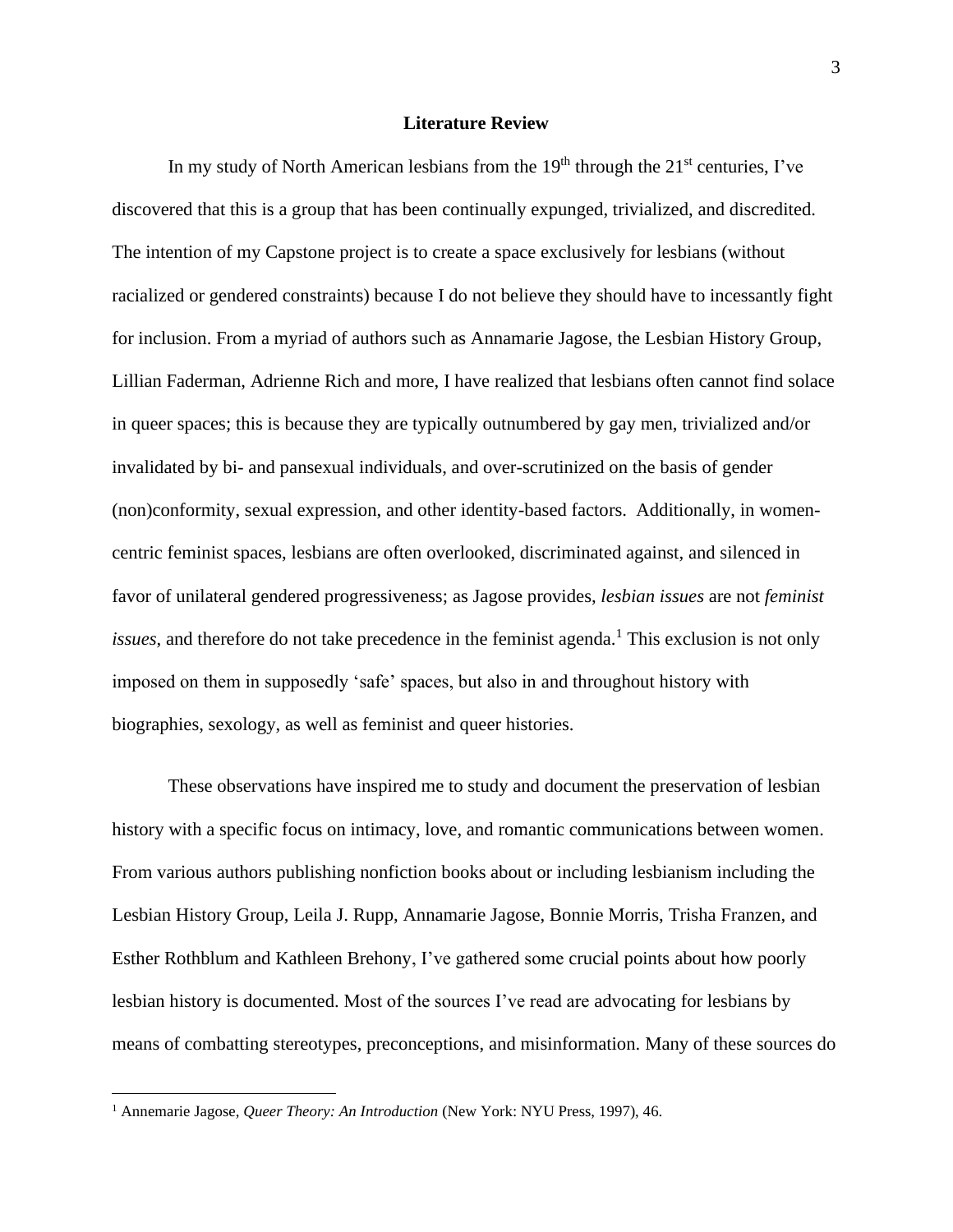not place much emphasis on intimacy between women, confessions of love, or explicitly romantic admiration. I am not concerned with the sexual practices of lesbians, but many of my sources have focused primarily on that aspect of romance and love; so, as a result, I intend to create a digital archive seeking to explore how lesbian women establish agency, familiarity, and privacy in digital spaces. This digital archive may include a series of tweets, screenshots of social media posts, video footage, and textual submissions through an anonymous digital drop box. My intentions are to give visibility to issues around inclusion and intimacy in the digital age, but to also prioritize ethical modes of sharing and safe measures of doing so.

I want to compile exclusively lesbian letters, journals, notes, texts, and books to create a space that celebrates the romantic aspects of lesbianism. In the digital age, loosely defined by IGI Global as "the time-period in which personal computers and other subsequent technologies were introduced to provide users the ability to easily and rapidly transfer information," there is an increased likelihood of being outed considering one's digital footprint. <sup>2</sup> The need for "safe spaces" has skyrocketed due to unbridled access and harmful situations upon potentially being outed on mainstream media sites. Hence, my initial focus is on maintaining the exclusivity of this ideally lesbian-centric domain to protect the shared content, identities, and reach of the posts. I watched several documentaries, read numerous stories, and have listened to the testimonies of various lesbians who reported feeling shame, fear, and overall backlash when contributing to spaces not intended for them. A trend in the consumption of these materials is that lesbians would be silenced or buried in discourse of other women who like women, but still oriented their lifestyles around men in some way—thus alienating them from the lesbian

<sup>&</sup>lt;sup>2</sup> IGI Global, "What Is Digital Age," IGI Global, last modified 2022, https://www.igiglobal.com/dictionary/resource-sharing/7562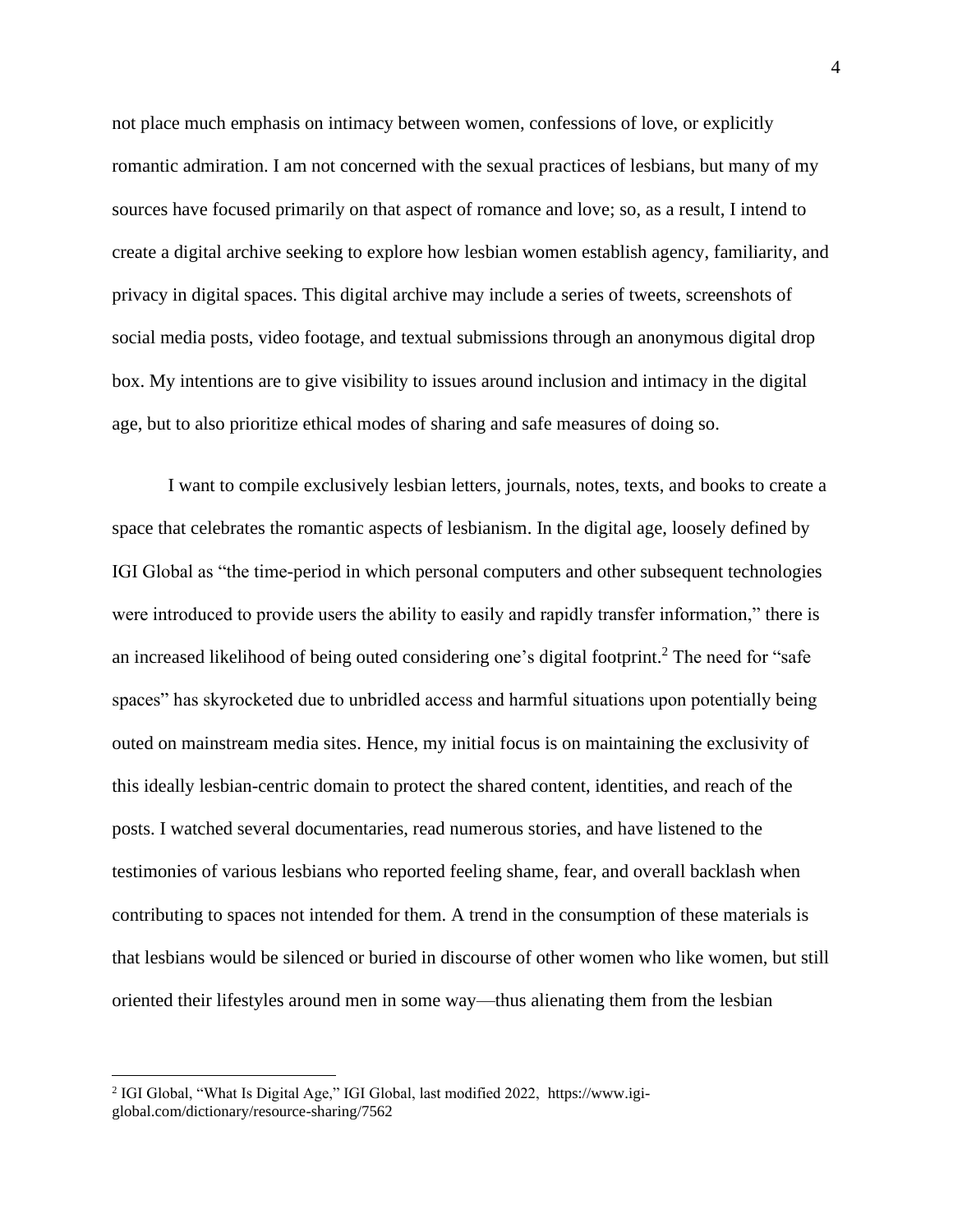experience; their advice would be skewed, their conclusions misaligned, and their orientations misrepresented. Throughout all the content I digested, I concluded that the time for an authentic and exclusive lesbian space is now, and I want to be responsible for creating it.

#### **Definitions**

<span id="page-5-0"></span>Beginning with the definition of *lesbian* is of the most importance because I need to be clear about who I am addressing, who is included, and what it means. Unfortunately, many of the definitions I have encountered have been unsatisfactory because they prioritize sexual relationships amongst women. The femininity, womanhood, and romantic capacities of lesbians are often questioned and tested amidst a society that disbelieves women can lead full lives without men. Therefore, I believe having the expectation of older generations of women engaged in homoerotic or otherwise romantic relationships with women to self-identify as *lesbian* is unrealistic given the social contexts of the word. It can be difficult to find explicitly referenced lesbians in history because some scholars "debated whether the word lesbian could be applied to anyone who lived before the word entered popular usage. [For example,] if Lady X, in history, did not call herself a lesbian, then a scholar working in the year 1990 should not refer to her as such."<sup>3</sup> "The sexologists' creation of the category "lesbian" began in the 1870s, simultaneously … with the opening of possibilities of economic and social independence for women," so any expectation to find that distinction in traditional texts is for naught.<sup>4</sup> What I have realized from this literature review is that there is no "right" way to be a lesbian, but that there are reasonable

<sup>3</sup>Bonnie J. Morris, *The Disappearing L: Erasure of Lesbian Spaces and Culture* (New York: SUNY Press, 2016), 70.

<sup>4</sup> Trisha Franzen, *Spinsters and Lesbians: Independent Womanhood in the United States* (New York: NYU Press, 1996), 245.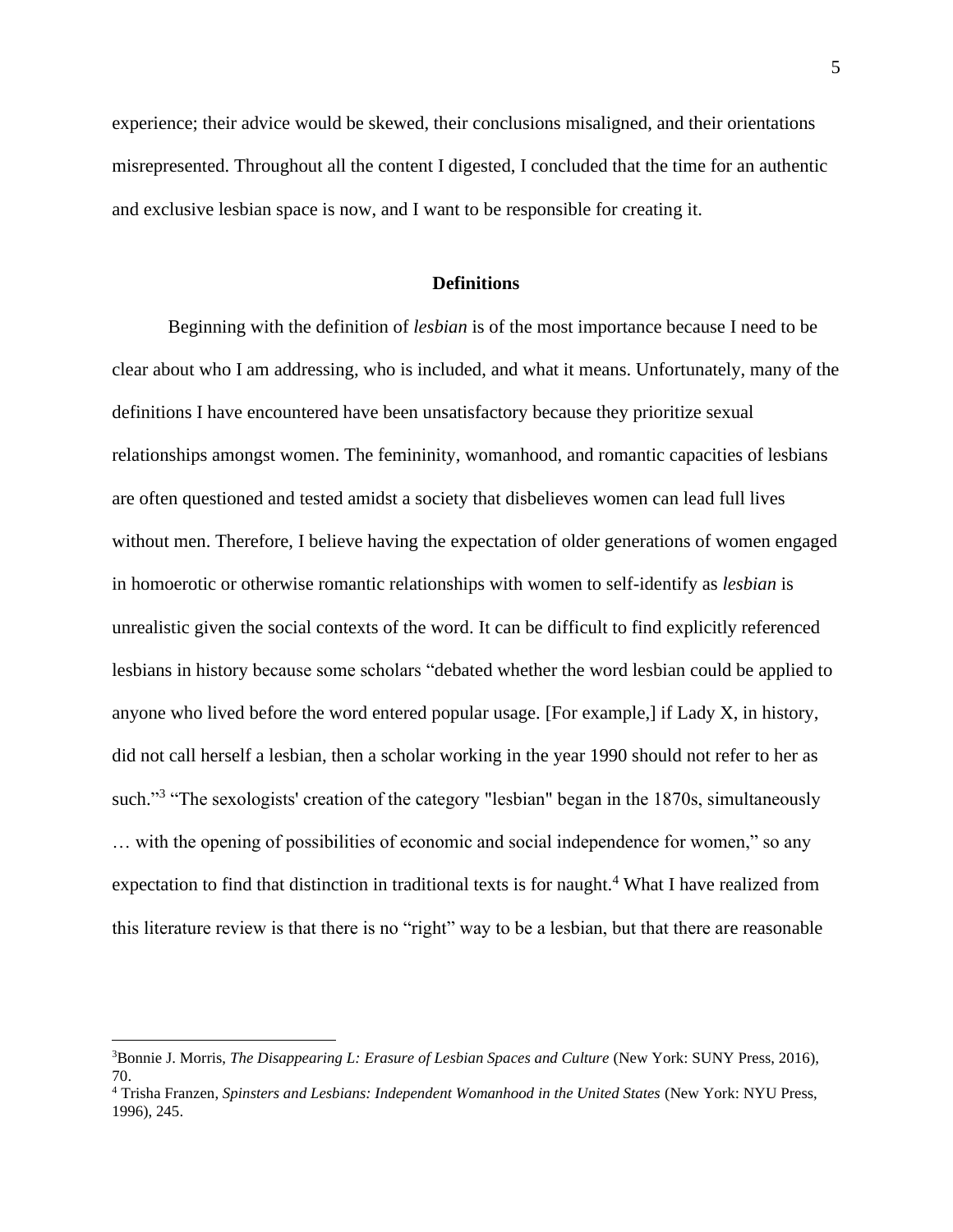markers for naming one in history. After all, "there can never be a fixed description of what it means to be a lesbian," but that does not stop writers from trying.<sup>5</sup>

In chapter one of *Not a Passing Phase: Reclaiming Lesbians in History 1840-1985*, the Lesbian History Group tasks themselves with trying to find a working definition for *lesbian*. Adrienne Rich, a lesbian poet and author, proposes that "all women are included within a lesbian continuum, ranging from those who may be in relationships with men but have emotional ties to other women to those with a full emotional, sexual and political commitment to women." <sup>6</sup> Leila J. Rupp, author of *Sapphistries: A Global History of Love Between Women,* also provides several tentative definitions for *lesbian* by claiming that they include "diverse manifestations of women and 'social males' with women's bodies who desired, loved, made love to, formed relationships with, and married other women," but also that "most romantic friends 'probably did not have sexual relationships."<sup>77</sup>

In conversation with Annamarie Jagose's *Queer Theory: An Introduction,* the working definitions of *lesbian* prioritize genital contact between women, although she offers no distinct definition. As an oppositional definition, the Lesbian History Group claims that the term *lesbian* does not rely on a woman's sexual practice, but rather on "a mode of life in which a woman's political, intellectual, emotional, social and sexual energies are focused on other women".<sup>8</sup> This subtly coincides with Franzen's assertion that "within every strong female network, in educational institutions, political groups, and social organizations of this period, were female couples who formed lifelong partnerships and who might, if they were of the current generation,

<sup>5</sup> Lesbian History Group, *Not a Passing Phase: Reclaiming Lesbians in History 1840-1985* (London: The Women's Press, 1989), 14.

<sup>6</sup> Lesbian History Group, *Not a Passing Phase*, 13.

<sup>7</sup> Leila J. Rupp, *Sapphistries: A Global History of Love between Women* (New York: NYU Press, 2011), 1.

<sup>8</sup> Lesbian History Group, *Not a Passing Phase*, 7.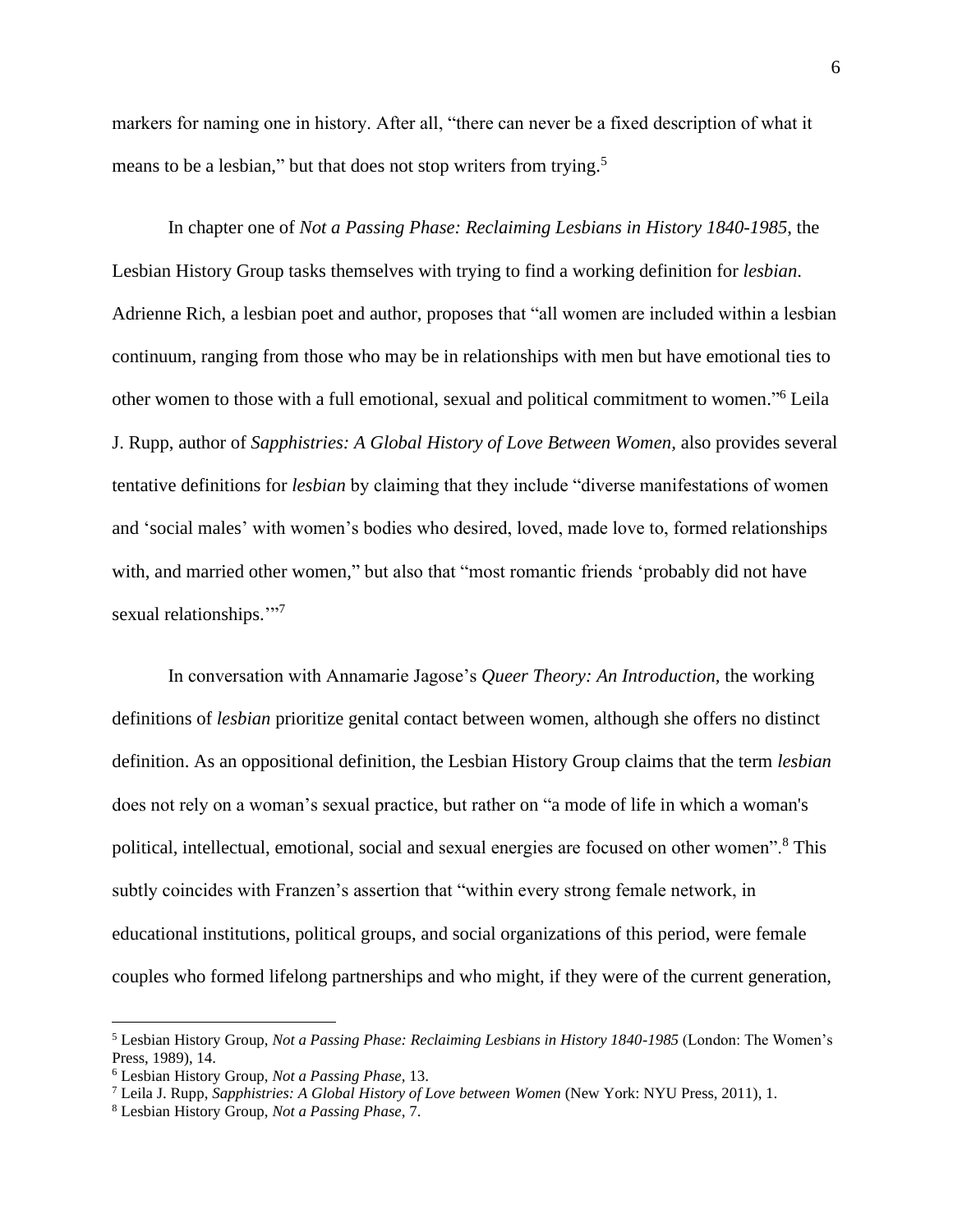call themselves lesbians"<sup>9</sup>. For the purposes of creating an exclusively lesbian space, I define *lesbian* as one which coincides with the exclusive emotional intimacy, erotic desires, and romantic alignment between women—a lifestyle that disallows for romantic relationships with men.

#### **Gendered Transgressions**

<span id="page-7-0"></span>An incontestable trend amongst all these sources is that lesbianism and lesbian selfidentification is usually tinged with dehumanizing, oppressive, or otherwise demeaning language when described. According to Bonnie J. Morris and others she has co-opted, *lesbian* as an identity is tantamount to an insult because of its implications and associations with being manhating, ugly, and aggressive in political ideology and advocacy. Such definitively *lesbian* traits, as Morris describes, include

the aging "flannel shirt lesbian" stereotype [which] signifies: a person who symbolizes folk guitar at festivals-in-the-woods; politically correct potlucks attended by crystalwearing numerologists in Birkenstocks and bilevel haircuts. These images are all white, as well as derisive … For better or for worse, the stereotype of the angry radical lesbian marching with fist raised against the patriarchy.<sup>10</sup>

The Radicalesbians provide additional insight to this in "The Woman-Identified Woman" manifesto, writing that "any woman who was successful, independent, not orienting her whole life about a man, would hear [the word *lesbian*];" while these traits are not inherently negative, they contradict the woman's role within the patriarchy making her an outcast or degenerate in

<sup>9</sup> Trisha Franzen, *Spinsters and Lesbians,* 245.

<sup>10</sup> Bonnie Morris, *The Disappearing L*, 17.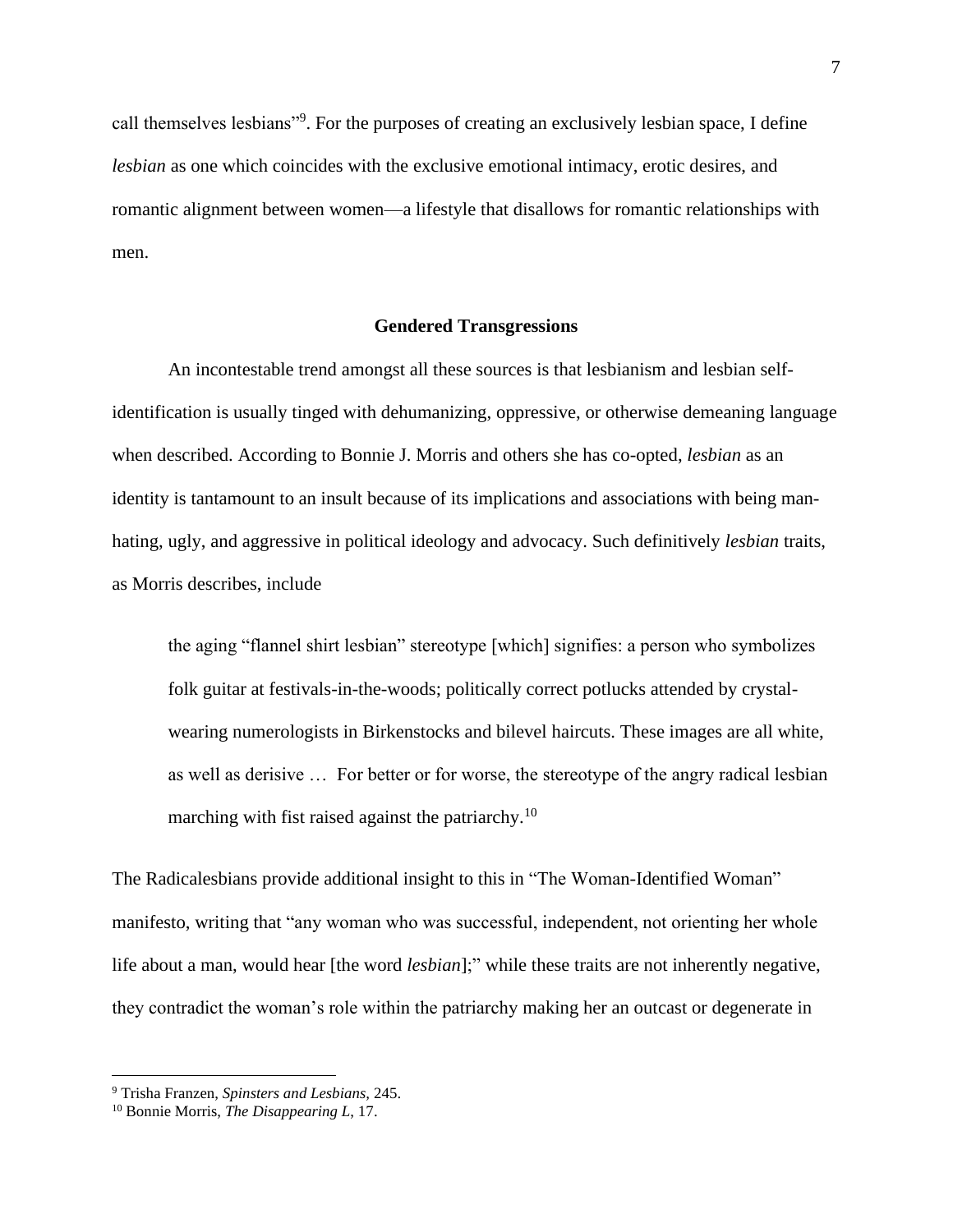some way.<sup>11</sup> Between stereotype and broad generalizations of undesirable female behaviors, the social detriments of *lesbian* have become cemented, presenting and affirming the label as a negative.

In addition to stereotypes and name-calling, the gendered implications that affect the validity of lesbianism are of particular interest to me because of the wide range of dispositions. In my study of historical representations of Western lesbians, another trend is how frequently womanhood in the patriarchy is brought into the discussion. Due to their proximity to womanhood, not necessarily femininity, lesbians are still held to the same standards as all other women within the patriarchy. As expressed in "The History of the Idea of the Lesbian as a Kind of Person," Nan Alamilla Boyd concludes that "the content or meanings attached to that idea [of lesbianism] have changed over time and place so that sometimes *lesbian* also means gender transgression (as in the sexological phrase "sexual inversion")."<sup>12</sup>. Tomboys, butch lesbians, and other gender nonconforming people are punished by those same expectations, and, consequently, hoisted into the same dismissive camp. Because sexism is so pervasive in Western society, it becomes more difficult to address the various ways lesbians diverge from heterosexual women in behavior, culture, and identity. This idea is captured effectively here:

To the extent that she cannot expel the heavy socialization that goes with being female, [the lesbian] can never truly find peace with herself. For she is caught somewhere between accepting society's view of her - in which case she cannot accept herself - and

<sup>11</sup> Radicalesbians. *The Woman Identified Woman Manifesto* (New York: 1970), 2.

<sup>12</sup>Nan Alamilla Boyd, "The History of the Idea of the Lesbian as a Kind of Person." *Feminist Studies* 39, no. 2 (June 2013): 363. EBSCOhost,

[.https://search.ebscohost.com/login.aspx?direct=true&AuthType=ip,shib&db=edsglr&AN=edsglr.A350577330&site](https://search.ebscohost.com/login.aspx?direct=true&AuthType=ip,shib&db=edsglr&AN=edsglr.A350577330&site=eds-live&scope=site&custid=ken1) [=eds-live&scope=site&custid=ken1](https://search.ebscohost.com/login.aspx?direct=true&AuthType=ip,shib&db=edsglr&AN=edsglr.A350577330&site=eds-live&scope=site&custid=ken1)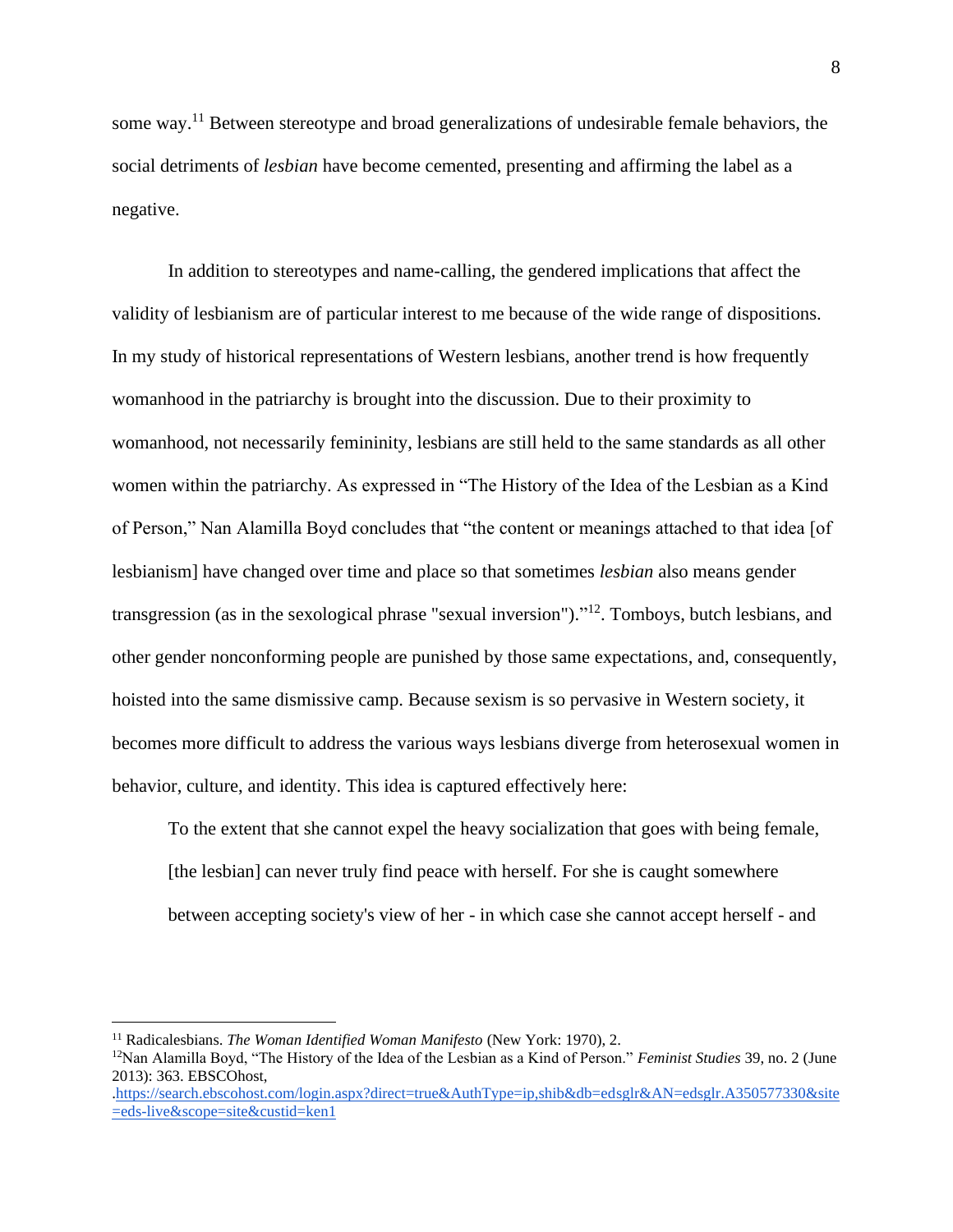coming to understand what this sexist society has done to her and why it is functional and necessary for it to do so.<sup>13</sup>

If women who reject patriarchal values and expectations are put into the same category as women who love, pursue, and have relations with women, how can one produce a comprehensive and exhaustive definition of *lesbian*?

Gender roles and sexism have the potential to complicate the process of self-identifying as a lesbian as well due to rigidly defined expectations. Minnie Bruce Pratt describes in "Gender Quiz" that she was "definitively lesbian to [her]self, but not in a way recognizable to a heterosexual world that assumes lesbians to be "mannish" ... But unless I "butch up" my style, sometimes I am suspect inside my lesbian world as too feminine to be lesbian."<sup>14</sup> English poet Radclyffe Hall is a notable example of a woman who goes against the grain of societal expectations but falls in line with the wide assumptions of what a lesbian likely looks like. Katrina Rolley details the extent of Hall's 'gender transgressions' by noting that she "wore a beautifully cut man's dinner jacket and skirt, a stiff shirt and bow tie ... she had her long hair cut, but she then chose to have it 'Eton cropped', a "far shorter and more 'masculine' style" than other women of the time.<sup>15</sup> This is interesting because Hall is also presumed to be a lesbian based on her women-oriented lifestyle and published lesbian fiction, but it provides support for the

<sup>13</sup> Radicalesbians, *The Woman Identified Woman Manifesto,* 1.

<sup>14</sup> Minnie Bruce Pratt, "Gender Quiz," in *Available Means: An Anthology of Women's Rhetoric,* eds. Kate Ronald and Joy Ritchie (Pittsburgh: University of Pittsburgh Press, 2001), 433.

<sup>15</sup> Katrina Rolley, "Cutting a Dash: The Dress of Radclyffe Hall and Una Troubridge," *Feminist Review*, no. 35 (Summer, 1990): 57-58, https://www.jstor.org/stable/1395400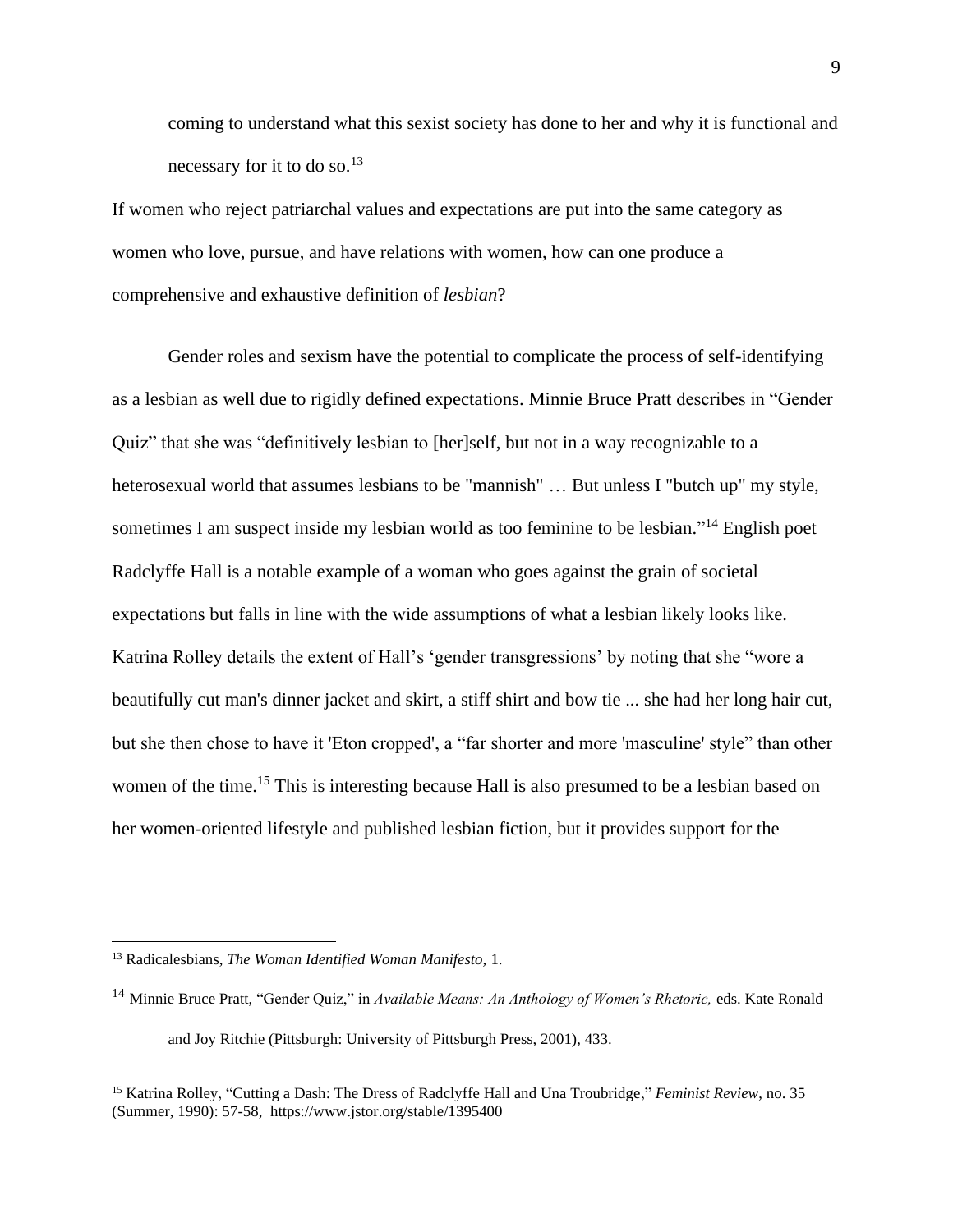stereotypes that lesbians are more masculine—even if it is not always the case. Nonetheless, Hall and others who engaged in transvestitism were social pariahs due to their choices of dress.

By reiterating misogynistic accusations of a misbehaved woman and associating that with lesbianism (despite attraction to women), it makes the subversive claim that women do indeed have designated roles and that deviation from them are punishable by association. Gender roles play a large part in the language used to refer to lesbians, as for example

In the pre-Liberation forties, fifties, and sixties, "Lesbian slang" was often role related. *Dyke/dike* and *butch* were used to signify "masculine" Lesbians who wore "men's clothing" (Stanley, June 24, 1977; Aldrich 1955:54). "Feminine" Lesbians were *femmes* or *fluffs* (Vice Versa 1:6, November 1947). Among Midwest Black Lesbians the words *stud* and *fish* were used respectively (Sawyer 1965). Special terms indicating varying degrees of "mannishness" were formed by adding prefixes, for example: *bull-dyke*, *diesel dyke*, *stompin' diesel dyke*. 16

Despite their perceived sexual and romantic misnomers, femmes are received better by the mainstream public because they are lesbians who do not stray too far from their designated roles; they are still performing their roles as women in physical expressions. Women who refuse are considered more of a threat to social norms.

For example, as the Radicalesbians mention, "dyke is a different kind of put-down from 'faggot,' although both imply you are not playing your socially assigned sex role … are not therefore a 'real woman' or a 'real man."<sup>17</sup> Lesbian identity is often conflated with

<sup>16</sup> J.R. Roberts, "In America, They Call Us Dykes: Notes on the Etmology and Usage of 'Dyke,'" *Sinister Wisdom* (1979): 3.

<sup>17</sup> Radicalesbians, *The Woman Identified Woman Manifesto,* 2.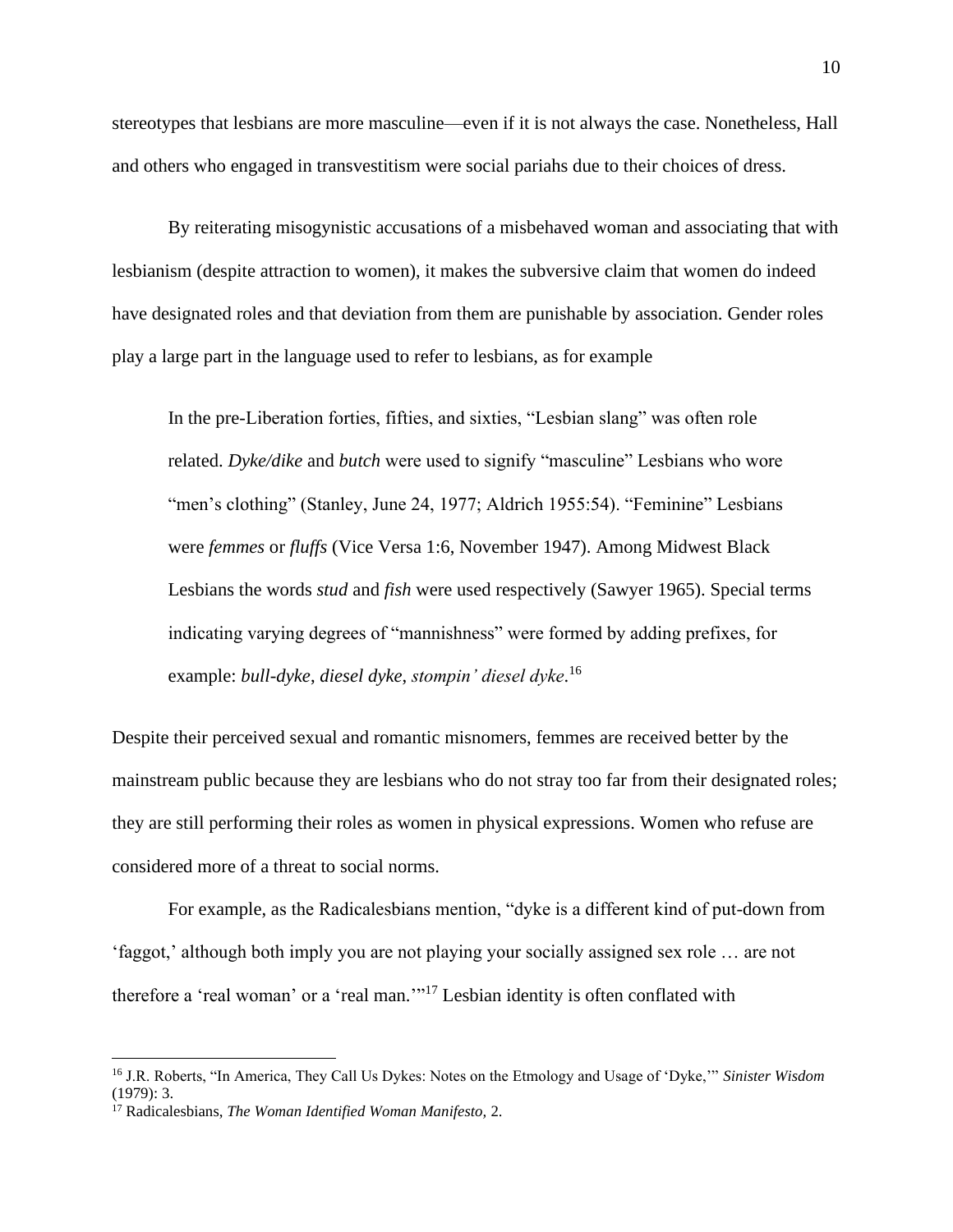transgenderism or transvestitism, but both of those are separate and unfounded associations. Gender expression is often misinterpreted as an indication of sexuality, but there are several reasons for androgyny or other types of gender nonconformity as Rupp illustrates here:

we know about women in societies with a more flexible eye for gender primarily because outsiders observed and disapproved of [cross-dressing] behavior. What we do not know is whether women secretly became men solely for the economic and social freedom that male dress and employment could provide, whether women who openly crossed gender lines did so for economic or spiritual reasons, whether sexual motivation figured into any of these decisions, or whether some of these women conceived of themselves as something akin to transgendered, even if no such concept existed.<sup>18</sup>

Her speculation is limited because these choices are contingent on individual discretion and cannot be broadly described with accuracy due to heavy subjectivity. Nonetheless, as Rupp emphasizes, "of course not all women who crossed the gender lines desired other women."<sup>19</sup>Yet and still, having "an understanding of contemporary fashionable and acceptable dress, as the mean against which any deviation is measured, is obviously vital to an interpretation of 'lesbian' style."<sup>20</sup> When women commit gendered 'transgressions,' those misnomers can usually be defined as embracing masculinity in various ways; for example, having an assertive, dominant, or otherwise aggressive temperament, having a career or financial independence, or going unmarried has nothing to do with sexuality, but many people follow the groupthink that lazily

<sup>19</sup> Rupp, *Sapphistries*, 78.

<sup>18</sup> Rupp, *Sapphistries*, 78.

<sup>20</sup> Rolley, "Cutting a Dash," 56.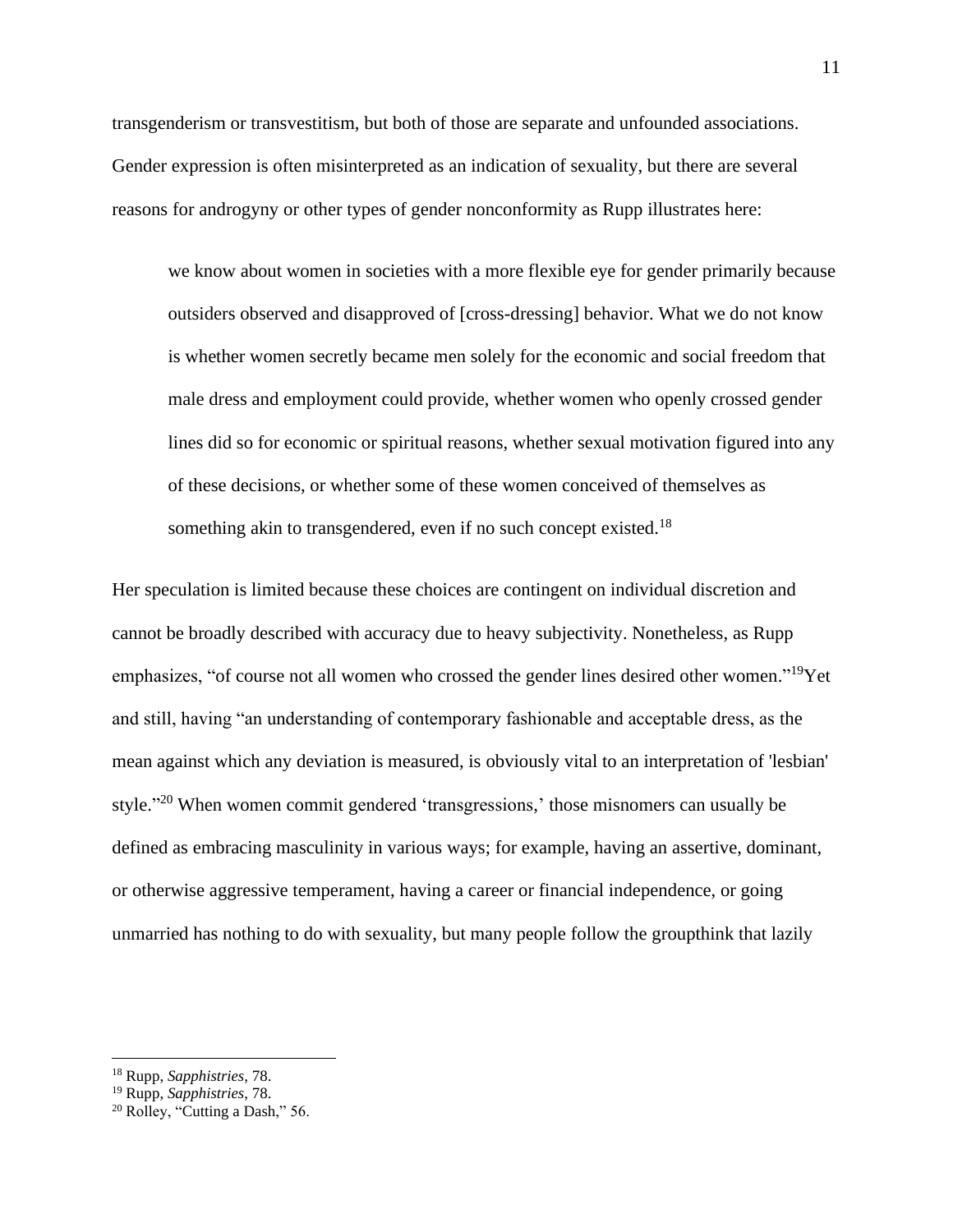categorizes everything *othered* as strokes of lesbianism. While these gendered transgressions are on one end of the spectrum of generalizations, the oversexualization of lesbians lies on the other.

#### **Romantic Love and Friendships**

<span id="page-12-0"></span>In the previous portions of this literature review, I have noted how inconsistent proposed definitions and connotations of lesbians can be. To reiterate, my personal definition of *lesbian* is one that "coincides with the exclusive emotional intimacy, erotic desires, and romantic alignment between women—a lifestyle that disallows for romantic relationships with men. In that definition, I considered the core aspects of relationships. It took the perusal of almost all of my sources to encounter one that definitively addressed the romantic proclivities between women.

Lillian Faderman proposes a tentative definition that places emphasis on emotionality between women. Faderman writes about her findings in *Surpassing the Love of Men*, claiming that,

These romantic friendships were love relationships in every sense except perhaps the genital, since women in centuries other than ours often internalized the view of females as having little sexual passion. Thus, they might kiss, fondle each other, sleep together, utter expressions of overwhelming love and promises of eternal faithfulness, and yet see their passions as nothing more than effusions of the spirit … But whether or not these relationships had a genital component, the novels and diaries and correspondence of these periods consistently showed romantic friends opening their souls to each other and speaking a language that was in no way different from the language of heterosexual love: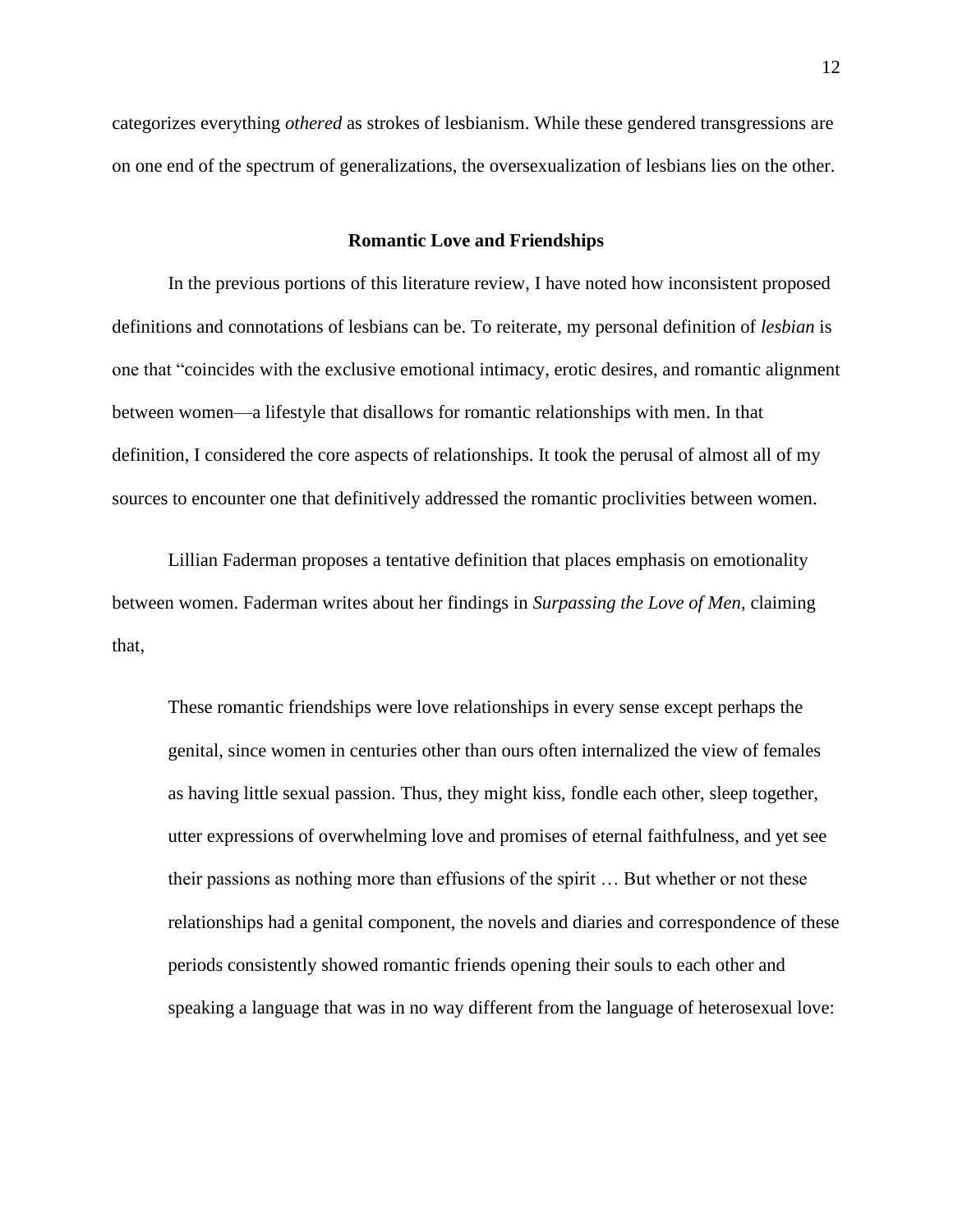They pledged to remain "faithful" forever, to be in "each other's thoughts constantly," to live together and even to die together".<sup>21</sup>

By venturing into the perceived emotional capacities of these correspondences between women, Faderman takes a different approach than the aforementioned critics. Another scholar who distances from the determination to label everything as *lesbian* is Trisha Franzen, who says,

Although the phrase "Boston Marriage," a nineteenth-century term for the relationship of two unmarried women, suggests that these partnerships were substitutes for or somehow parallel to traditional matrimony, these women's own writings suggest that among these female couples visions of their relationships placed them at a critical tension with heterosexual marriages. … These relationships need to be analyzed not as deficient or quasimarriages, but unique and creative couplings. $^{22}$ 

Each of these perspectives helps to contextualize the various nuances of identifying lesbian histories and of aptly differentiating relationships amongst women. In fact, this acknowledgment of nuance gives way to questions Faderman had regarding the anticipation of homophobia, claiming that "if [she] had really uncovered a lesbian relationship, why could [she] not find any evidence of the guilt and anxiety, the need to keep secrets from family and friends, that [she] thought [was] inevitably associated with homosexuality before the days of gay

<sup>21</sup>Lillian Faderman, *Surpassing the Love of Men: Romantic Friendship and Love Between Women from the Renaissance to the Present.* (New York: Harper Paperbacks, 1981), 16.

<sup>22</sup> Franzen, *Spinsters and Lesbians,* 252.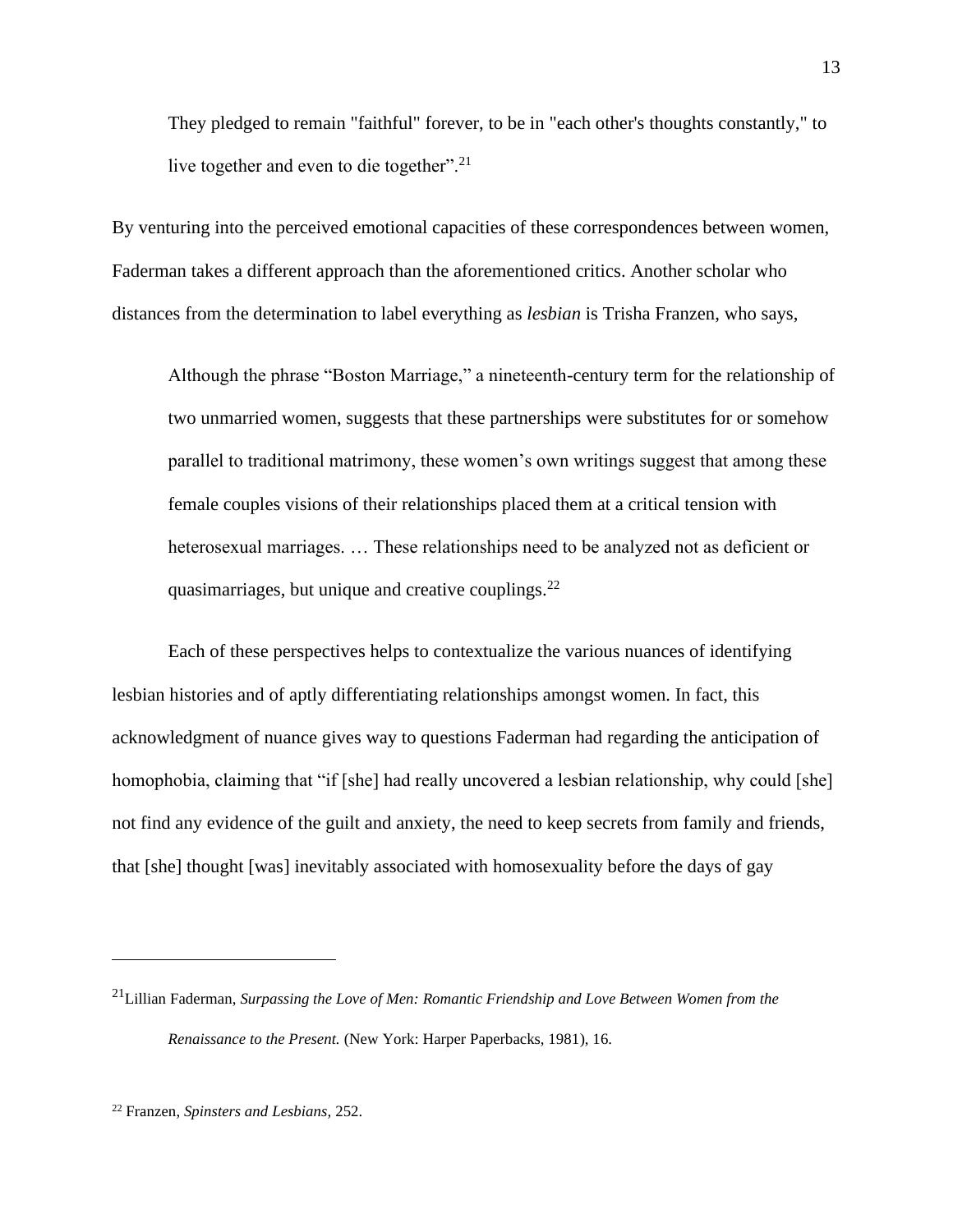liberation."<sup>23</sup> This is reminiscent of the grievances I documented while going through my sources; from this, I conclude that the shame surrounding lesbianism must have been generated and gained traction in the twentieth century.

While there is a stigma around lesbianism, women who engage men and women romantically seem to report less incidents of backlash and experiencing oppression. Faderman intuitively identifies lesbianism by another name, documenting, "in various times and places in the nineteenth century, there were common terms to describe love relationships between women, such as "the love of kindred spirits," "Boston marriage," and "sentimental friends" in her quest to unveil lesbianism in fictional and biographical texts.<sup>24</sup> In revealing how lesbianism might have been referenced beyond direct language, Faderman grants insight into a deeper method of study. With new phrases to research, I came across Trisha Franzen's *Spinsters and Lesbians: Independent Womanhood in the United States*, which documents and identifies women's lifestyles beyond the realm of heteronormative womanhood. I also discovered Rothblum and Brehony's "Boston Marriages: Romantic but Asexual Relationships Among Contemporary Lesbians," which compiles interviews and stories of single women who live together; Rothblum and Brehony's work also raises the question of whether a couple are still considered lovers even if they do not engage in sex.

During my brief venture into Boston marriages, I realized that the quip "they seem like such good friends" when describing lesbian relationships does not necessarily have its foundations in malicious homophobia, but rather total oblivion to the emotional capacities of women. In modern lesbian discourse, the assumption that two women who are clearly a couple

<sup>23</sup> Faderman, *Surpassing the Love of Men,* 15.

<sup>24</sup> Faderman, *Surpassing the Love of Men,* 16.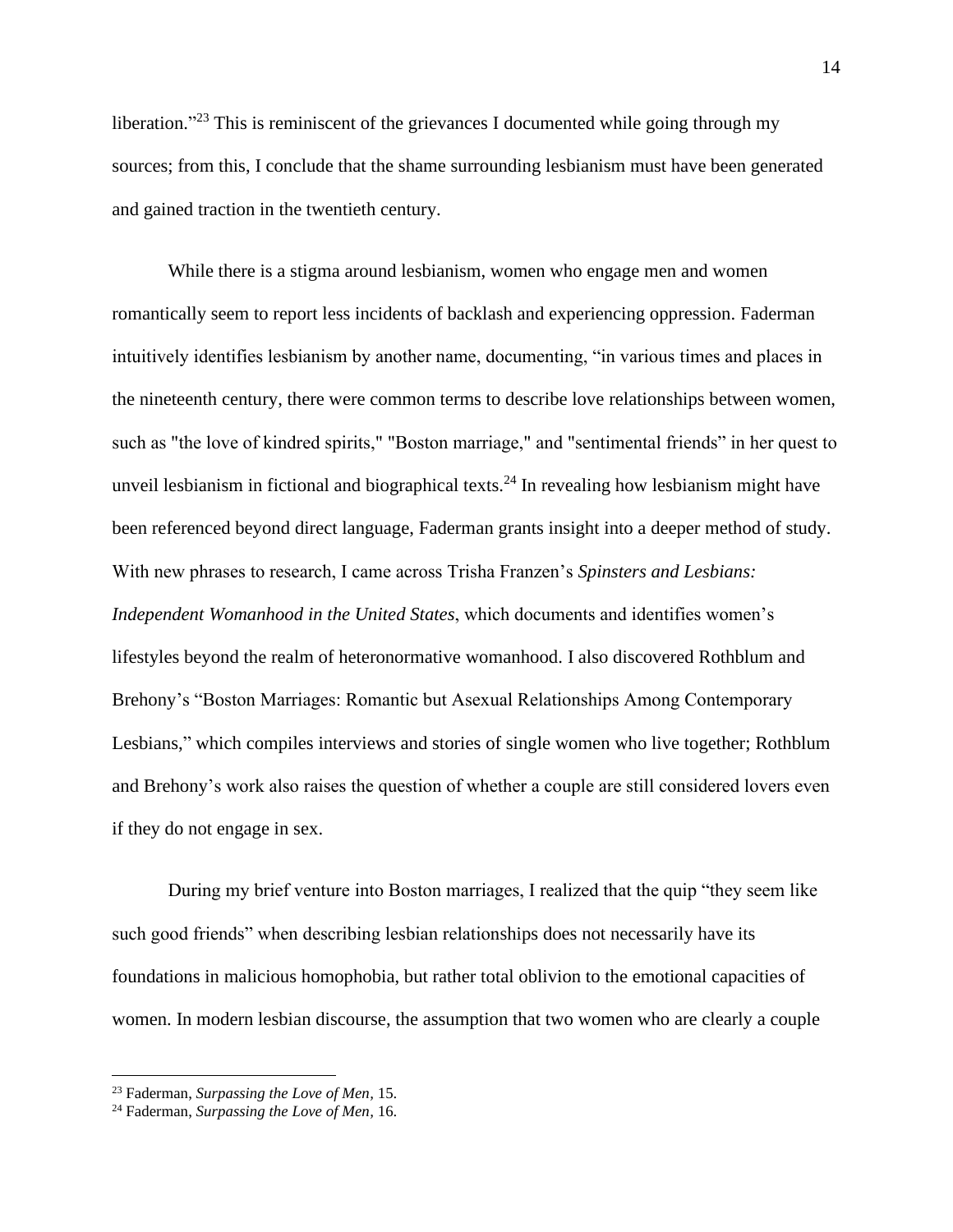are "just very good friends" is a running joke. In the various testimonials Rothblum and Brehony compiled, I realized that these nonsexual relationships "afforded a woman companionship, nurturance, a communion of kindred spirits, romance (and undoubtedly, in some but not all such relationships, sex) all the advantages of having a 'significant other' in one's life and none of the burdens that were concomitant with heterosexuality, which would have made [their lives] as a pioneering career [women] impossible."<sup>25</sup> Rothblum and Brehony presented several stories of women coupled in Boston marriages that represented what (to me) is a healthy relationship that prioritizes the other person and relies on them; Rothblum and Brehony and Franzen's work complement one another because Franzen offers her findings after studying Boston marriages, but Rothblum and Brehony shares the personal stories of women broadcasting their experiences.

The romantic aspect of these relationships may be contested based on subjective definitions of *romantic*, but overall, Rothblum and Brehony concluded that "romantic friendship with another female could supply those needs and ... was also presumed to be innocent and harmless. It was considered no threat to a young woman's virginity (which was generally deemed to be of great value), and it kept her out of trouble until her marriage."<sup>26</sup> Because it was generally operating under the heteronormative radar, Franzen states that it "seems more likely that [some of] these political and socially active women made pragmatic rather than psychologically based choices, recognizing the sound strategy of strength in numbers as well as finding that only in autonomous women's organizations could they, as women, have independence and assume leadership.<sup>27</sup> Additionally, Franzen continues to say that "unlike"

<sup>25</sup> Esther Rothblum and Kathleen Brehony, *Boston Marriages: Romantic but Asexual Relationships Among Contemporary Lesbians* (Massachusetts: University of Massachusetts Press, 1993), 30.

<sup>26</sup> Rothblum and Brehony, *Boston Marriages,* 33.

<sup>27</sup> Franzen, *Spinsters and Lesbians,* 237.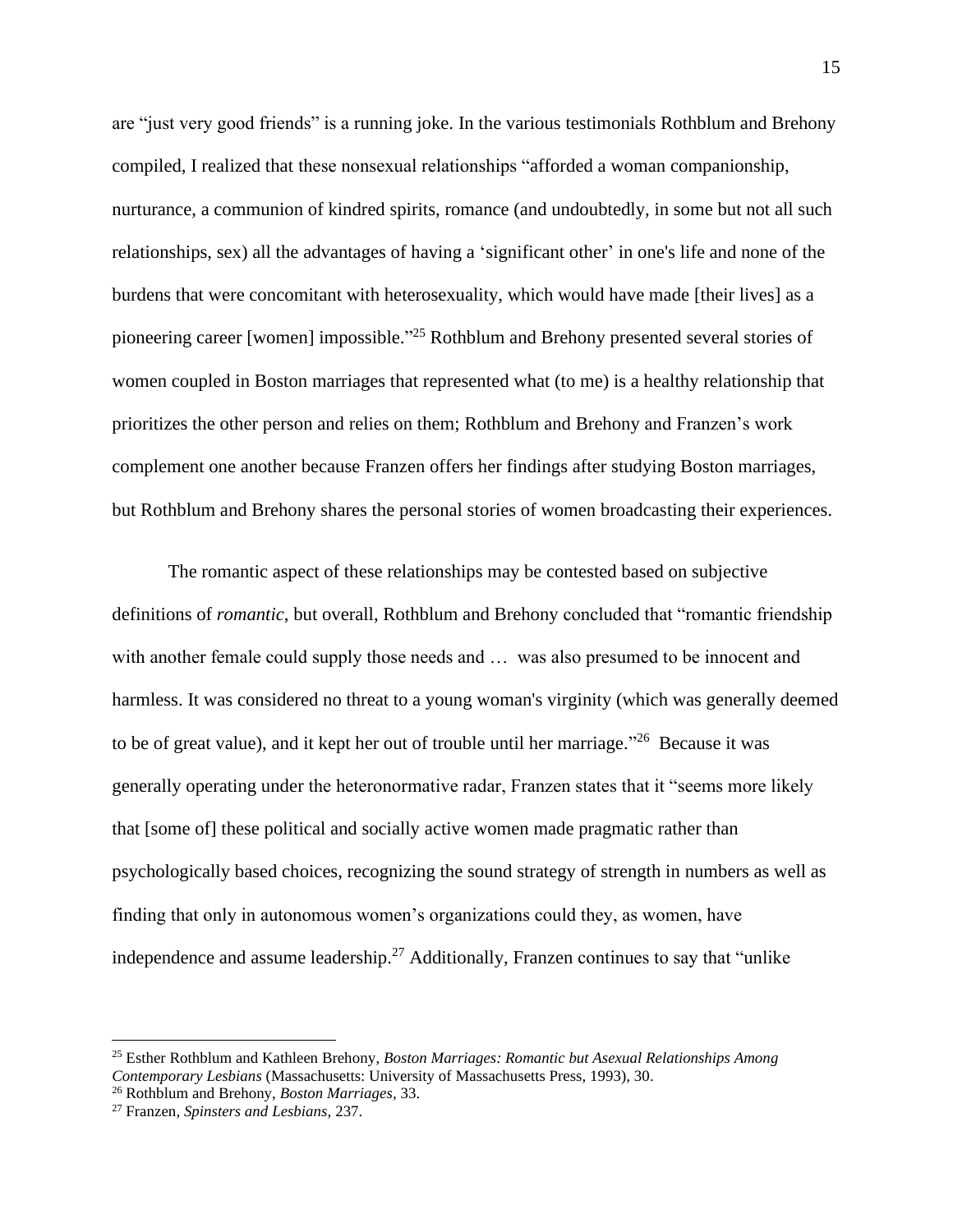marriages … these relationships allowed women to enjoy the benefits of companionship and intimacy without a conflicted separation from their female communities of support."<sup>28</sup>

After discovering that romantic friends exist in a separate context from other lesbian discourse, I grew frustrated. How is it that I'm further from accurately defining *lesbian* than I was before? With this new roadblock, I decided to reconceptualize my research again, this time focusing on the several ways perceived lesbians are referenced, who is calling them what, and in which context.

#### **Terminology and Reception in Lesbian History**

<span id="page-16-0"></span>In the process of doing my research, it has become clear that identifying and defining *lesbian* is a highly contested topic of debate. While some focus on prioritizing genital contact, gender expression, sexual endeavors, and in some cases the intimate friendships between women, the authors and scholars I've encountered muddy the topic rather than providing clarity. What I've found to be even more surprising is that scholars cannot seem to agree on which terms are acceptable for the community and which are offensive, outdated slurs.

One of the phrases that has been contested is the idea of the lesbian as a *sexual invert*. In what can be perceived as homophobic and oppressive terms, many scholars and lesbian theorists accept "male sexologists' invention of the term 'lesbian' to describe the 'problem' of women's love for and sufficiency with each other" and it eventually became synonymous with "a label describing social-sexual abnormality and psychological 'inversion."<sup>29</sup> There have been several

<sup>28</sup> Franzen, *Spinsters and Lesbians,* 246.

<sup>29</sup>Kay Turner, *Between Us: A Legacy of Lesbian Love Letters,* (San Francisco: Chronicle Books, 1996), 17.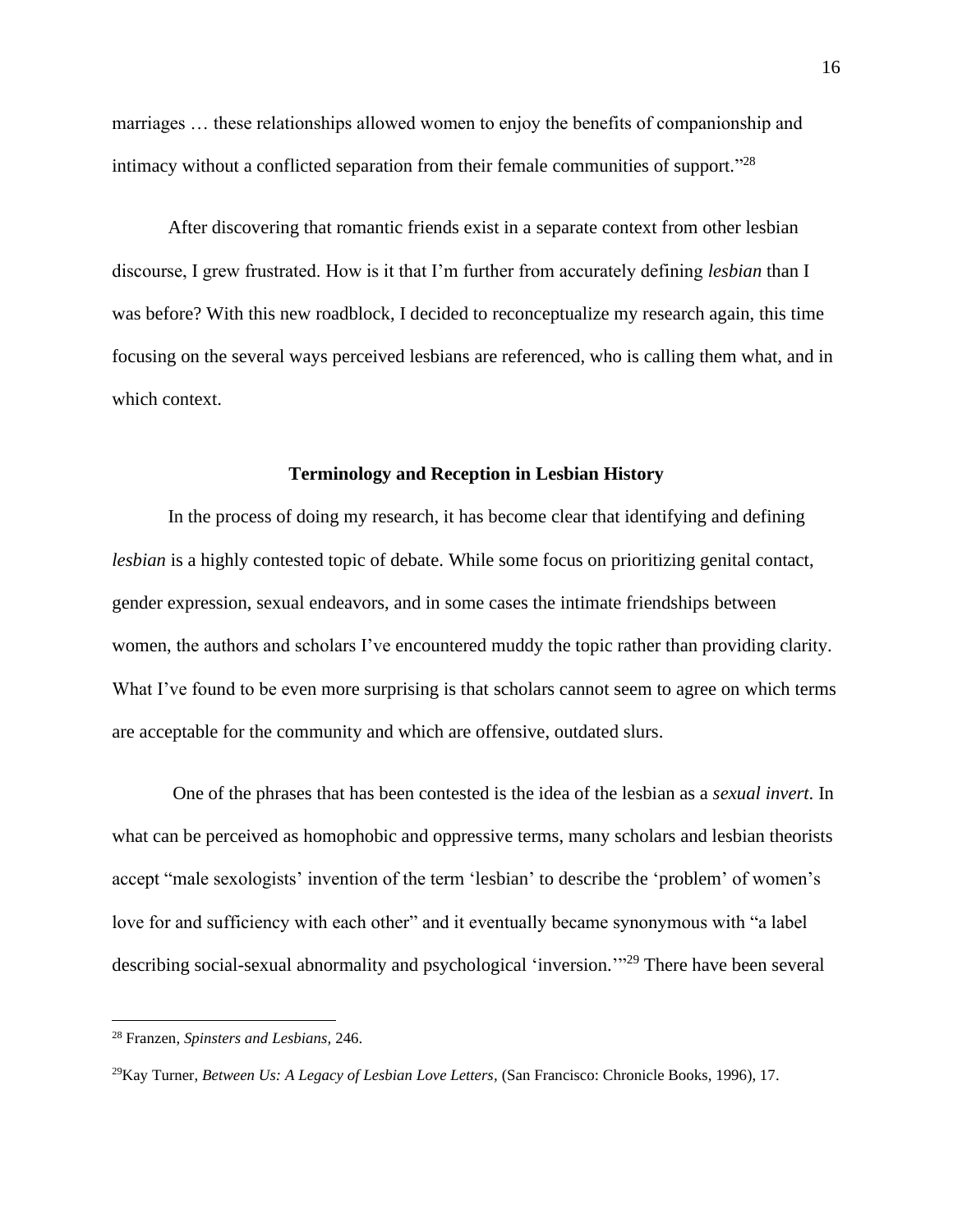instances of reclaiming words that once had been detrimentally offensive; Radclyffe Hall is one of the early examples of reclaiming oppressive identifiers. Hall self-identified as a "congenital invert" and behaved in manners comparable to current links with lesbian identity, and she seemed to thrive in that alternative lifestyle. As Katrina Rolley references Newton in "Cutting a Dash: The Dress of Radclyffe Hall and Una Troubridge,"

'congenital inverts' were 'inter-sex' and possessed 'some approximation to the masculine attitude and temperament' [while] 'Pseudo inverts' were, on the other hand, 'womanly women', 'the pick of the women whom the average man would pass by, [who] so far as they may be said to constitute a class, . . . seem to possess a genuine, though not precisely sexual, preference for women over men'.<sup>30</sup>

Amongst Jagose, Rupp, Rich, Faderman, and others, I have encountered derisive phrases such as "sexual deviation," "sexual aberrancy," "sexual inversion," and "female perversion" to describe lesbians, borrowed from male scientists and sexologists. While it is important to understand the origins of dominant ideas and to credit those who generated them, I want to focus more on how lesbians refer to themselves amidst lesbian discourse.

*Dyke* is the most widely recognizable slang term to denote lesbians, but its history has not always been so warmly embraced; this is because "slang terms often originate among special groups, some of which are 'outcasts' from mainstream society whose members feel alienated from the values of the dominant culture."<sup>31</sup> According to JR Roberts,

<sup>30</sup> Rolley, "Cutting a Dash," 54.

<sup>&</sup>lt;sup>31</sup> Roberts, "In America, They Call Us Dykes," 71.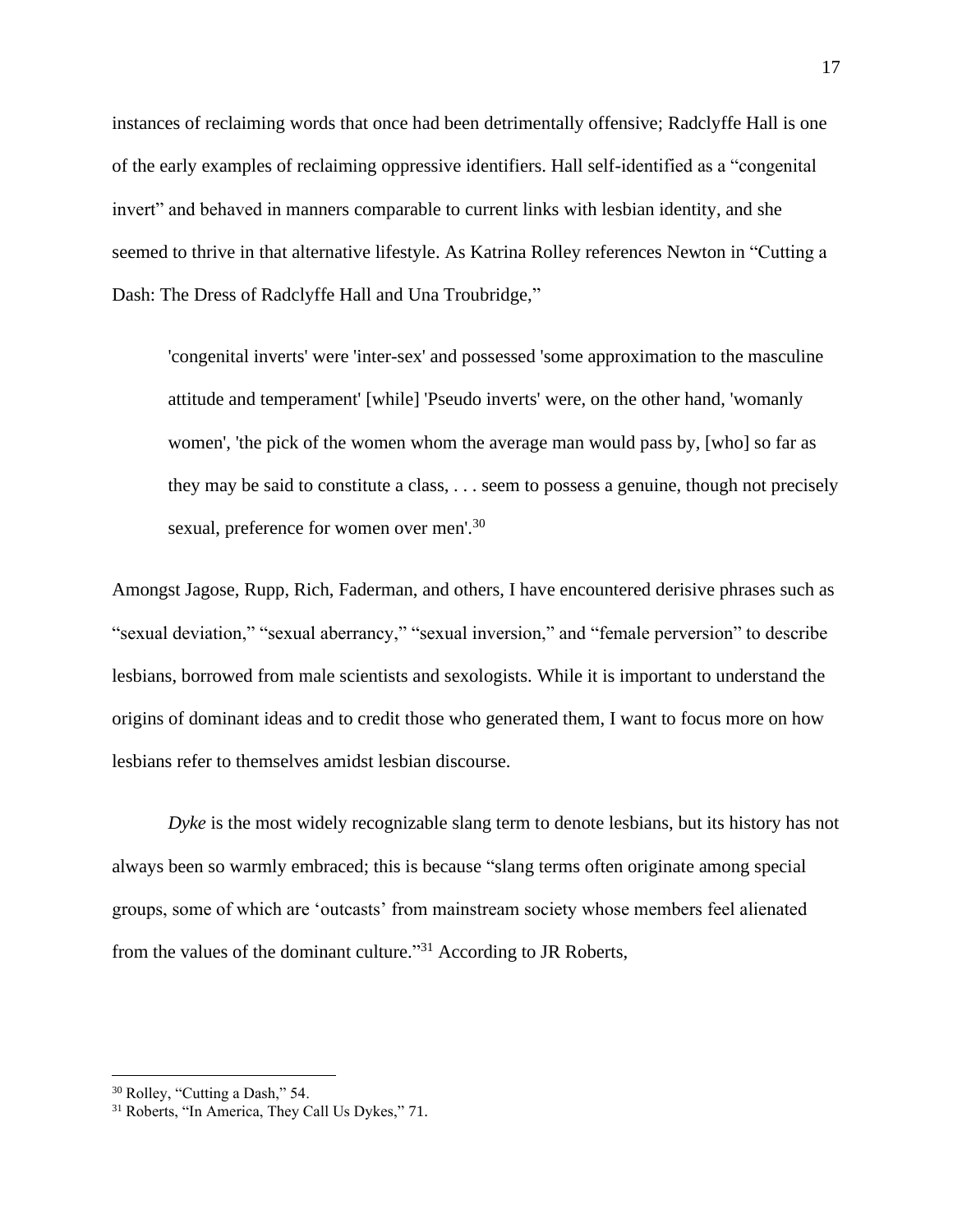in the United States, *dyke* is a cross-cultural term found in both Anglo-American and African-American slang. In African-American slang, *dyke*, as it stands alone, does not seem to have been in widespread use as of 1970, but more commonly appeared in combination with *bull* to form *bull-dyke*, signifying an "aggressive female homosexual," *bull-dagger*, *boon-dagger*, and *bull-diker* being variations. *Bull* was/is used in Black culture to indicate Lesbian (Major 1970; Berry 1972)."32

This information is not intended to normalize the widespread use of *dyke* outside the lesbian community or to assure others that it is acceptable to everyone; perception is and likely will be on an individual basis. Nonetheless, I found this story enlightening and feel that many may have similar stories:

To me *dyke* is positive; it means a strong, independent Lesbian who can take care of herself ... It signified woman-identified culture, identity, pride and strength — women, alone and together, who live consciously and deliberately autonomous lives, no longer seeking definitions or approvals according to male values.<sup>33</sup>

Despite reclamations of the word, its history is still pejorative. As Roberts continues to reveal, there is a possibility that "the word *dyke* may have had its origins in the Greek word *dike*, that is Athene, the "manly-woman" who is the principle of total order" but also the hypothesis that "*dike* probably came from hermaphrodite, the -dite being "clipped" off and later evolving

<sup>32</sup> Roberts, "In America, They Call Us Dykes." 71.

<sup>33</sup> Roberts, "In America, They Call Us Dykes," 73.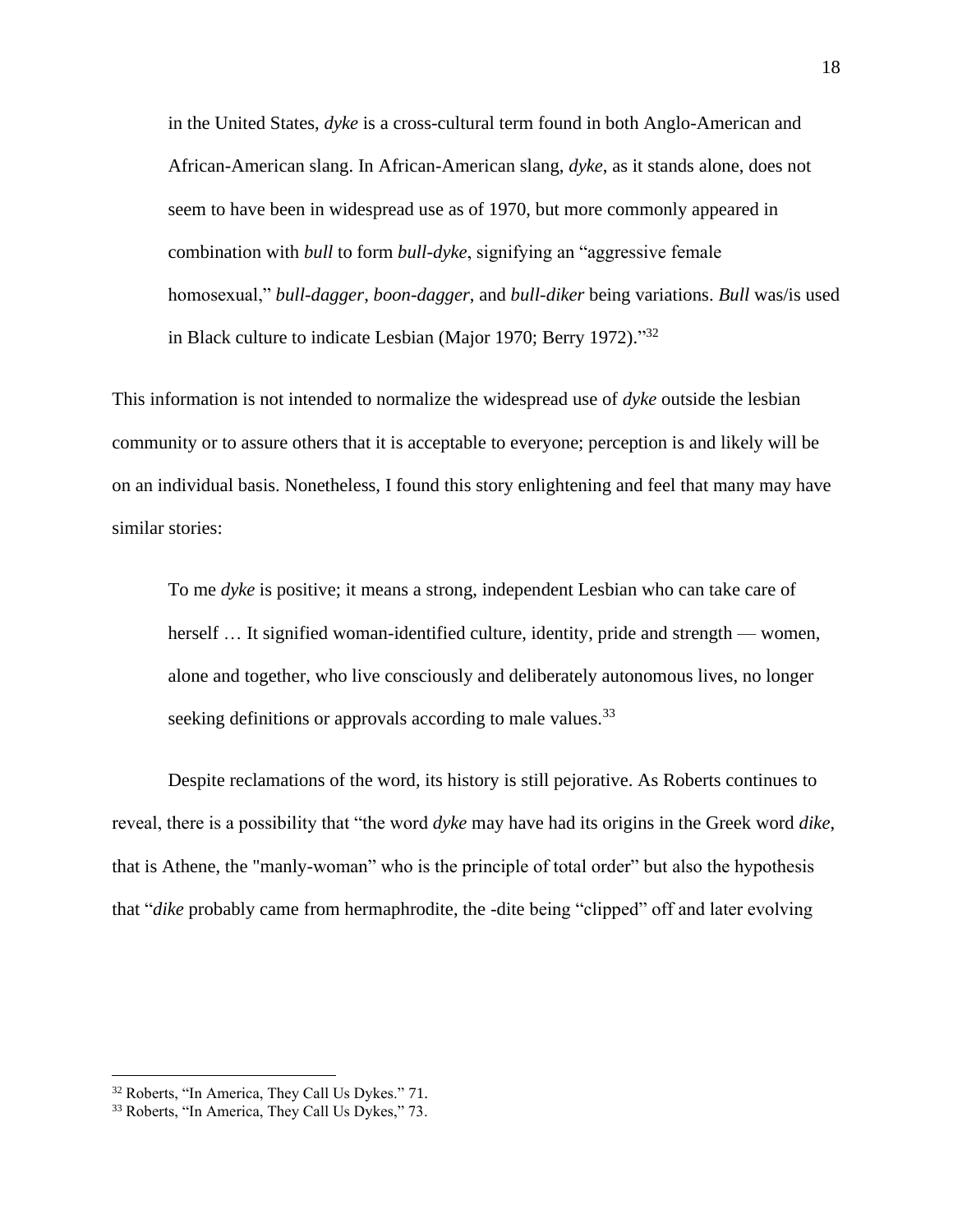into *dike*, due to a regional ([presumably] Coney Island) mispronunciation." <sup>34</sup> Morris provides an interesting additional perspective, claiming that

Lesbian—with its roots in the identity of Sappho, from Lesbos in the Greek islands—is problematic as a Western term … for many women of color, the term lesbian continues to signal a text-based, white (European) heritage—not the lived experience of women whose cultures lie in the global South or East … In American culture alone, writers from Judy Grahn to Angela Davis have explored this important dynamic of language, addressing the many-layered meanings behind cultural terms such as bulldyke, bulldagger, butch, tortillera, mujer macho, and cautioning against an all-white projection of woman-loving's history. 35

There is no clear cut, definitive language that is applicable and warmly received by everyone. As evidenced in my research, there's very little unity in the understandings of the queer community, and even less so amongst lesbians in particular.

According to Merrill Perlman writing for the Colombia Journalism Review, "*Webster's New World College Dictionary, Fifth Edition* … lists "queer" this way: "[*Slang*] homosexual: in general usage, still chiefly a slang term of contempt or derision, but lately used as by some academics and homosexual activists as a descriptive term without negative connotations."<sup>36</sup> This is one of the most modern definitions as that version of the dictionary was published in June 2020. However, the newer generation of LGBT youths have used it in a subversive way because

<sup>34</sup> Roberts, "In America, They Call Us Dykes," 4.

<sup>35</sup> Morris, *Disappearing L*, 14.

<sup>&</sup>lt;sup>36</sup> Merrill Perlman, "How the Word 'Queer' Was Adopted by The LGBTQ Community," Colombia Journalism Review, last modified 2019, https://www.cjr.org/language\_corner/queer.php.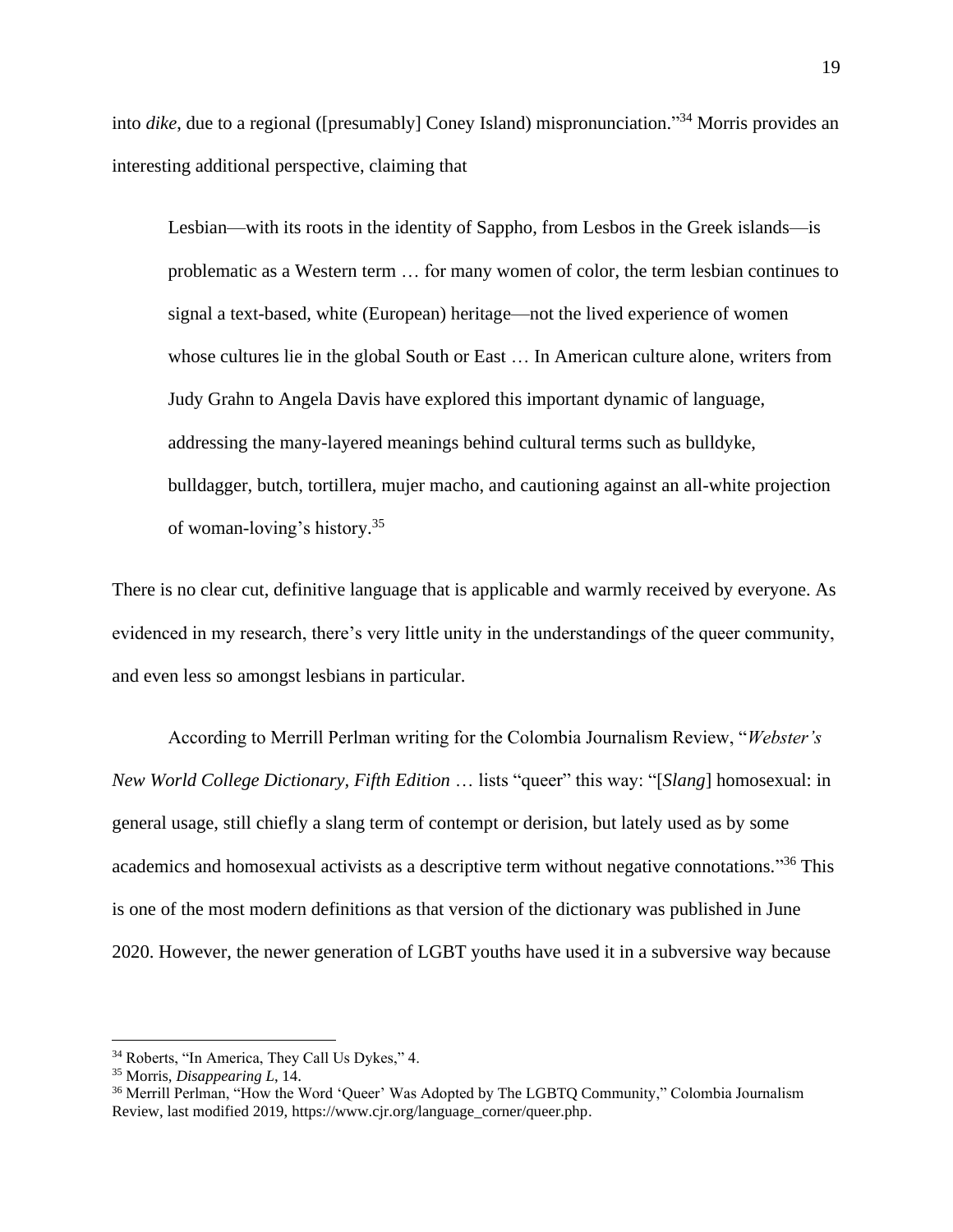"by co-opting the word 'queer'  $\dots$  they have disarmed homophobes."<sup>37</sup> This is reminiscent of how Morris and Roberts discussed the evolution of lesbian-specific terms. With consideration of the ebb and flow of language, its slurs and reclamations, identifying the trajectory of lesbianspecific names sheds more light on the inconsistencies of the community.

#### **Creating an Online Community**

<span id="page-20-0"></span>Because of my intentions of creating a domain specifically for lesbian interaction, a space that would ideally promote the freedom to share and normalize various lesbian experiences, I had to contextualize my idea through research. There are more than a few safe spaces for lesbians on the Internet, including Lesbian Herstory Archives, GLSEN forums, and the sub-Reddit entitled "Actual Lesbians." Why should I create my own safe space to invite these women to if others exist?

As evidenced in the bulk of my literature review, lesbians have to search a lot harder to find safe spaces made exclusively for them—not hidden amidst inclusively *queer* spaces, or subverted in feminist spaces, or any other subcategory of a dominant space. In my research, I have had to sift through a slew of pornographic images when searching for the *lesbian* hashtag on sites like Twitter, Tumblr, Instagram, and Reddit. I have come across queer discourse when searching for lesbian content and encountered a lot of speculation and denigration about lesbians from those outside the community. These collective experiences led me to the conclusion that there needs to be an easily accessible space that exists solely for lesbians to interrogate feelings about compulsory heterosexuality (unique to lesbians) and navigating a lifestyle that decenters

<sup>&</sup>lt;sup>37</sup> Perlman, "How the Word 'Queer' Was Adopted by The LGBTQ Community."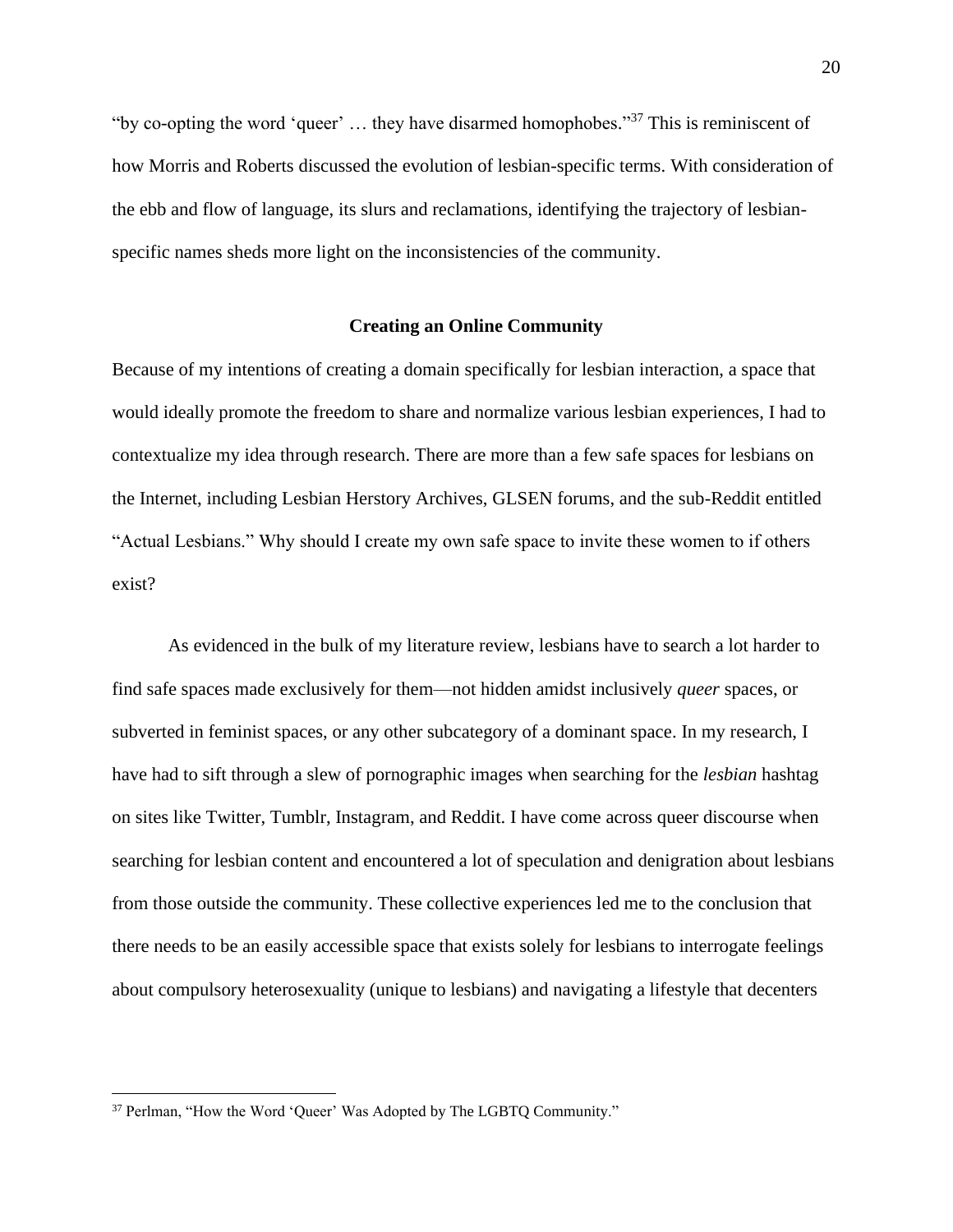heteronormativity. People who do not identify as lesbian have a different experience than lesbians do, and I want to make this space for them.

In fact, even the sub-Reddit "Actual Lesbians" is not a space exclusively for lesbians, as their tag reads: "A place for discussions for and by cis and trans lesbians, bisexual girls, chicks who like chicks, bi-curious folks, dykes, butches, femmes, girls who kiss girls, birls, bois, aces, LGBT allies, and anyone else interested." This is something I find across many lesbian-centric spaces—they are not exclusive. To some degree, people take issue with the exclusivity of such a label, but lesbianism exists as a separate identity *because* it is the only sexuality with no affinity toward men. By virtue of that (sometimes) alienating experience alone, lesbians cannot be associated with other "girls who kiss girls" because that sexual or romantic experience is not enough to constitute the identity. *Lesbian* has been diluted to be considered a blanket term, which obscures and erases the lived experiences of an entire group of people. I have seen the ignorant remarks that lesbianism can include attraction to men, or that bisexual lesbians exist. This persistent narrative is one of my major reasons for wanting to create an exclusively lesbian space; I want to leave no room for the story to be rewritten or silenced any longer. As far as I am concerned, the exclusivity is the point.

According to Julie Brownlie in her piece entitled "Looking Out For Each Other Online: Digital Outreach, Emotional Surveillance, And Safe(r) Spaces," we should challenge ourselves to have "an understanding of space as not innate but constituted and reconstituted through our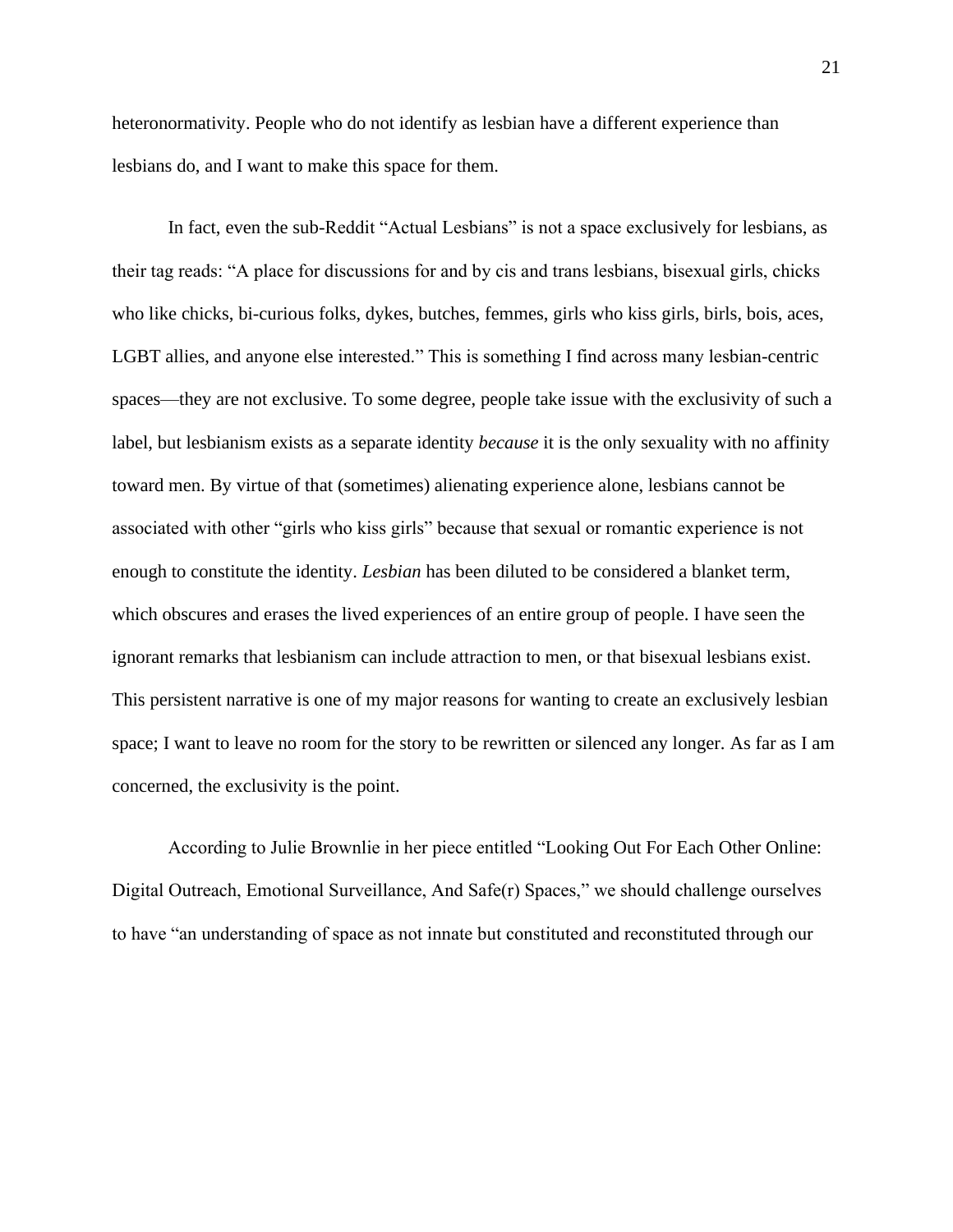actions and interpretations is longstanding has been applied to online settings."<sup>38</sup> That considered, I shall reiterate that I do not want to make a space that is punitively exclusive, but rather one that promotes visibility for a community that is often silenced. Lesbians can sometimes be buried in unscholarly discourses on social media and accused of oppressing or invalidating bisexual, trans, and other women-identified women for wanting separate spaces. I stand by my decision to limit inclusion to those who self-identify as *lesbian* and not just women who also romantically engage with women; there are numerous other dedicated spaces for them.

The next question concerns how I can ethically approach this exclusively lesbian domain with attention to the safety of others, the preservation of integrity, and the distinction from these other spaces. When dealing with online digital spaces, one risks the "wrong" people gaining access, thus increasing the potential of harm. Sexuality is a sensitive subject that should be handled delicately, in judgement-free zones. This is why I intend to create a safe space for these conversations and shared experiences to thrive. Brownlie claims that

all users of such spaces are embodied and embedded in particular places (Hines, 2015) and because online spaces have socio-material consequences ... space – online or otherwise – is constituted through, but also shapes, social relations (Lefebvre, 1991): it can keep people in (their) place or help them move.<sup>39</sup>

I want to help lesbians move into a space of their own.

<sup>&</sup>lt;sup>38</sup> Julie Brownlie, "Looking out for Each Other Online: Digital Outreach, Emotional Surveillance and Safe(r) Spaces," *Emotion Space and Society*, 27, (May 2018): 61, EBSCOhost, doi:10.1016/j.emospa.2018.02.001.

<sup>39</sup> Brownlie, "Looking out for Each Other Online," 61.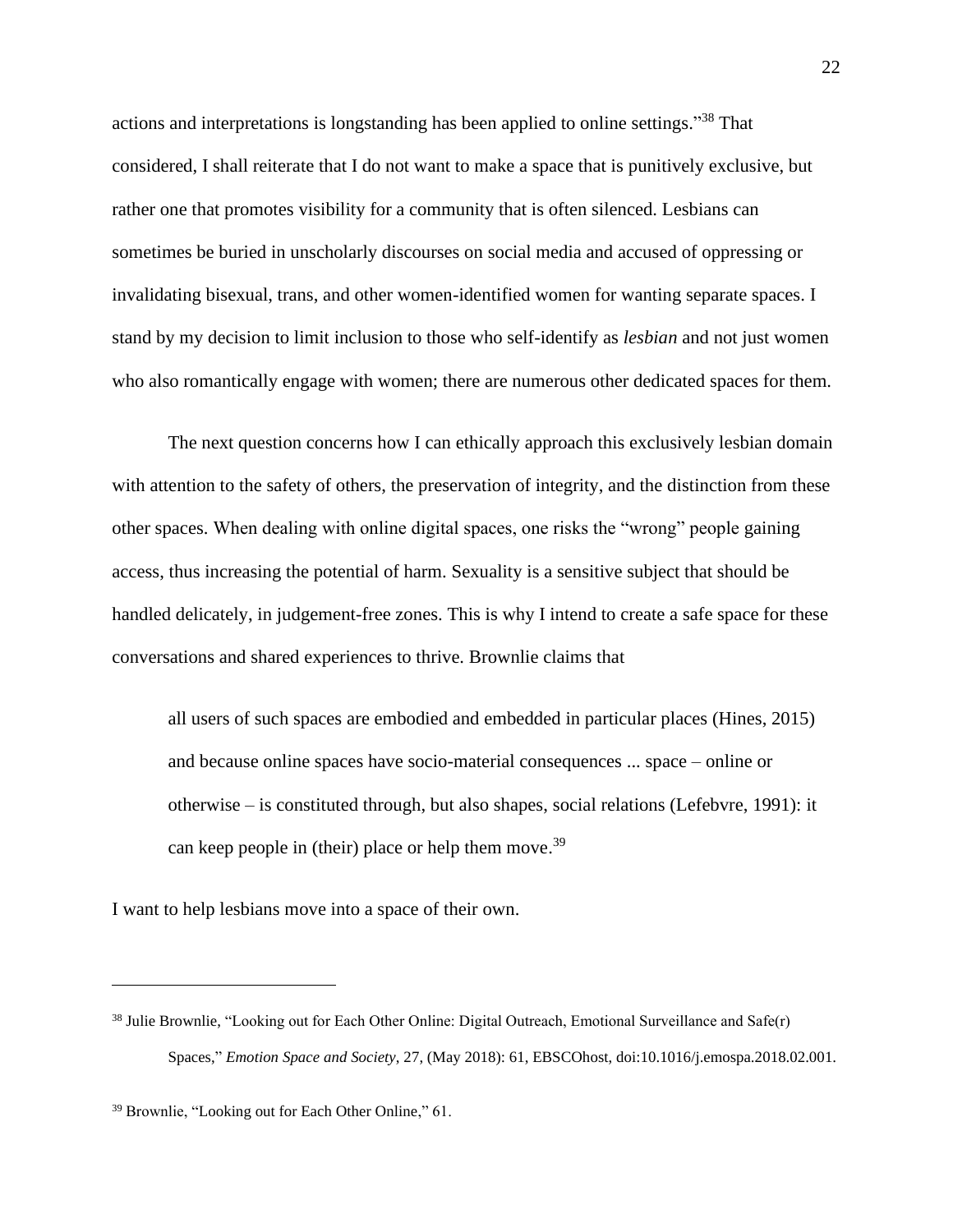However, "safe spaces are 'imaginary construction[s]' … that involve complex boundary work in relation to the imagined 'unsafe,'" and in this context, these unsafe constructions involve people intending to out, exploit, or diminish whatever content is shared or posted.<sup>40</sup> In creating this domain, I will have to remain cognizant of the limitations of boundary setting in relation to who has access. There is no way to restrict non-lesbians from contributing their content, but I suppose it will function on an honor system of maintaining the exclusivity. As mentioned before, definitively *lesbian* spaces tend to become overpopulated with women-aligned women who do not identify as lesbian because they feel they are just as entitled. This, I believe, contributes massively to lesbian erasure on account of being categorized into the *queer* group that muddies specific identities.

Brownlie effectively contextualizes the benefits and consequences of a safe space here:

Discourses about 'safety' in relation to mental health, race, class or sexuality (Haber, 2016), for instance, are sometimes framed around the exclusion of others and, at other times, through inclusion – for instance, the idea of a safe space for all. The idea of being 'safe to' express oneself, without repercussion and perhaps in contestation of dominant discourses, is core to the creation of a space as safe but cannot always be separated from the idea of being 'safe from'. This speaks to a long history of the public sphere as a space of surveillance and exclusion but also, especially for marginalised groups, as a space of radical potential, a 'haven' away from the oppressions of the private sphere (Haber, 2016). Online spaces, because of their relative anonymity and ease of access, have been seen as

<sup>40</sup> Brownlie, "Looking out for Each Other Online," 61.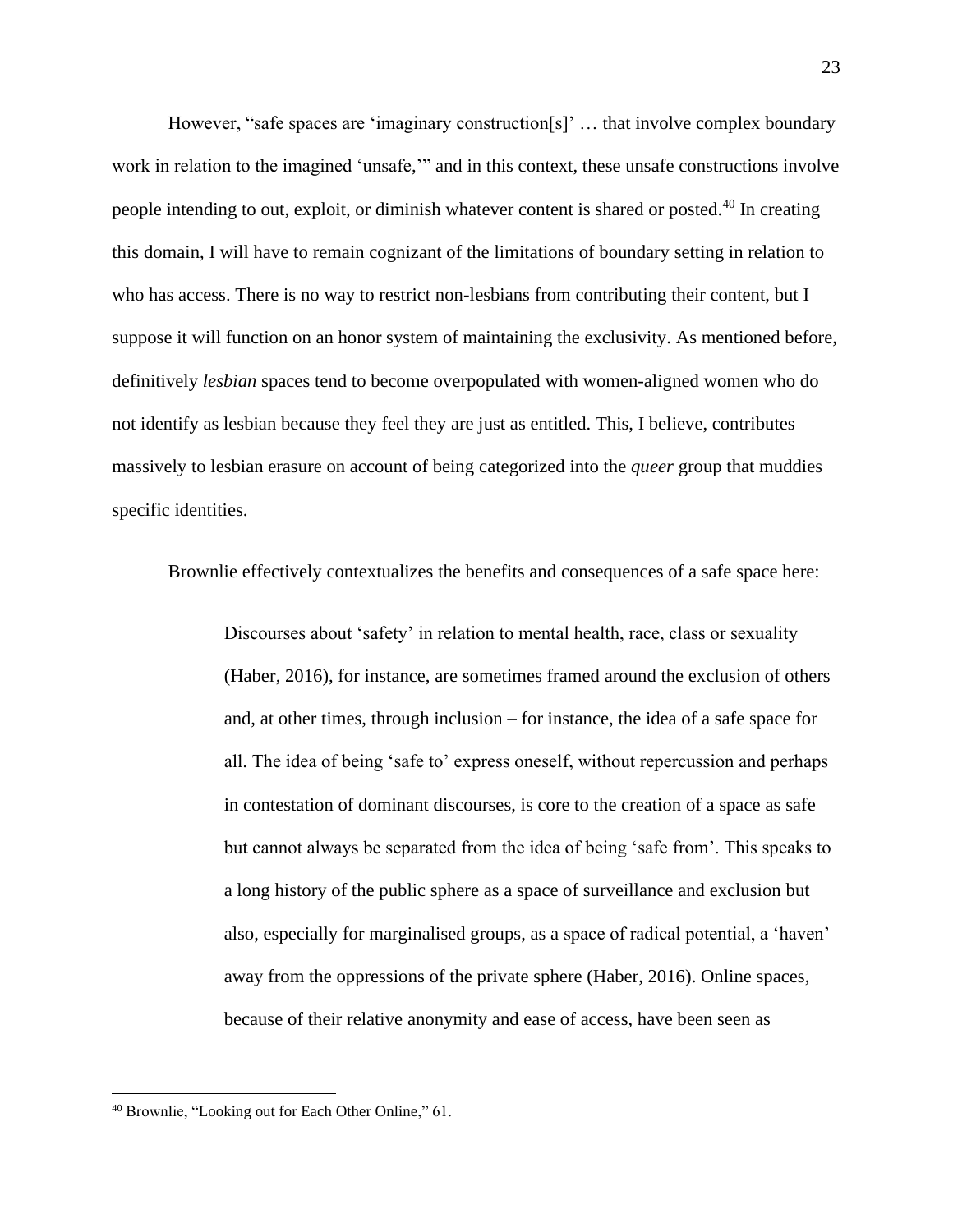potentially offering increased access to safe(r) spaces, though these same features can also increase the risk of feeling unsafe. $41$ 

In this breakdown, Brownlie provides insight to the potential of this exclusive safe space. Nonetheless, I still hope to foster a sense of community and to promote the validity and wellbeing of lesbians.

In my efforts to research lesbian communities and lifestyles, I have consumed a number of media including documentaries, television shows, movies, literature, and social media contributions. I watched the Netflix documentary entitled *A Secret Love* which told the stories of a lesbian couple who had been together for nearly seventy years, and only came out to their families in their old age. *A Secret Love* details the various means of censorship, evasion, and forced privacy these women endured to protect themselves amongst an (evolving) homophobic society that put them in danger in the risk of showing affection or revealing their relationship. Even after some speculation, they denied their romantic relationship for the sake of protecting one another; one of the women said she always denied it amongst trusted family members because she was "nervous to tell her since she didn't want to lose her love."<sup>42</sup>

When they became more emboldened in their romantic expressions, they were still cautious because of the potential harm. Toward the end of the documentary, the couple recovered some old letters—the bottom half of every letter had been ripped off where they had signed it to one another to avoid any possibility of it being traced. This was significant to me because not even their private, sentimental letters went untouched by the threat of homophobic backlash. My

<sup>41</sup> Brownlie, "Looking out for Each Other Online," 62.

<sup>42</sup> *A Secret Love.* Directed by Chris Bolan (Netflix, 2020), documentary.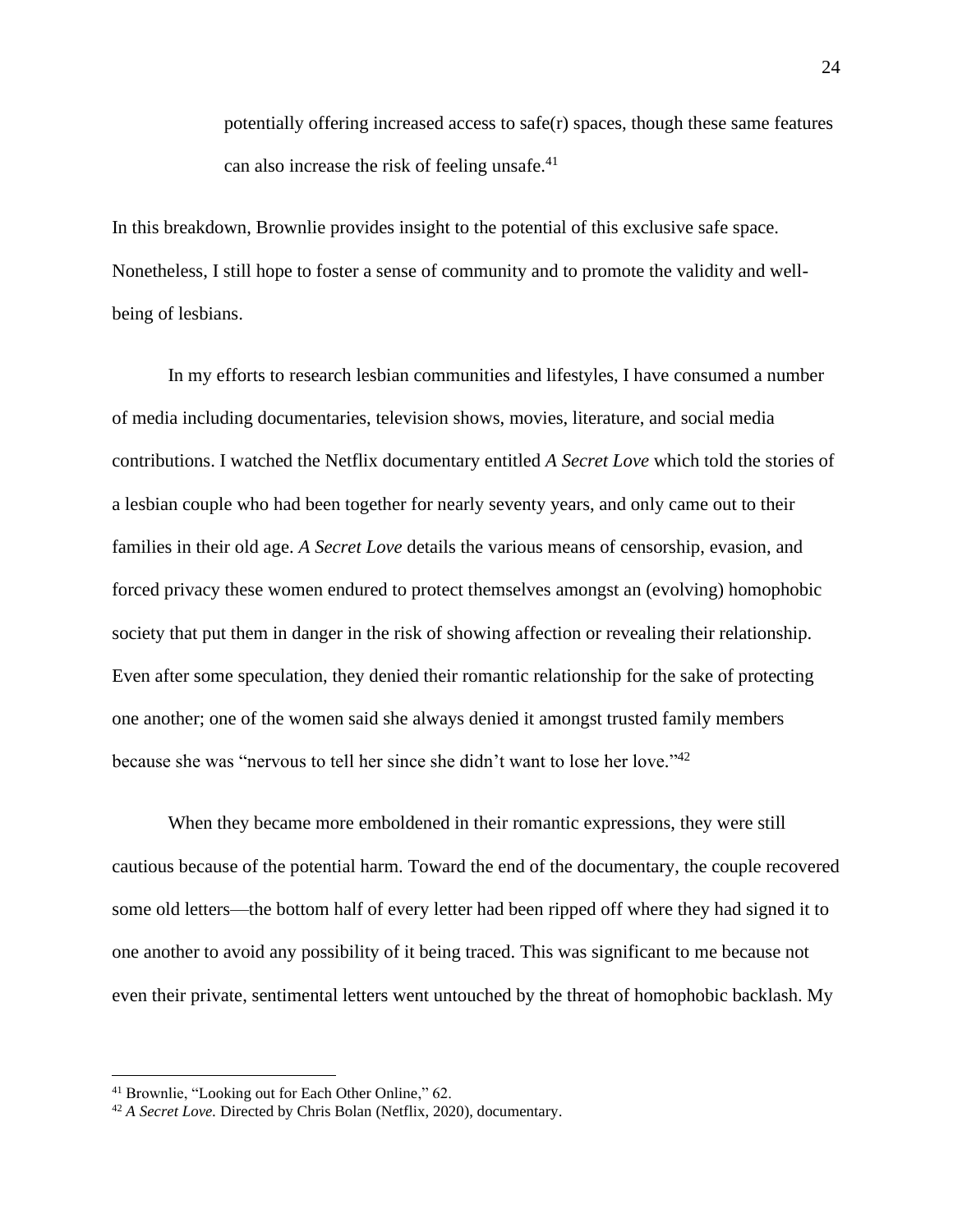heart ached through much of the documentary because I thought about how lonely it must have been. These women had no sense of community or a safe space to express themselves beyond the confines of their respective homes. Of course, they lived in a different social context, but I couldn't help thinking about the various lesbians who live in rural, undeveloped, religious, or otherwise unsafe environments who might benefit from an online community explicitly dedicated to their identity.

I also watched a documentary on Showtime called *L Word in Mississippi: Hate the Sin* that detailed the struggles of lesbians who lived in the Bible Belt. These women found community in numerous ways including found families, intimate relationships, and seeking personal validation when faced with ostracization from their neighborhood communities. When these women are surrounded by hateful messages that accuse them of their "minds not functioning," of going to hell and being "deranged," and someone akin to "bestiality," I understand how the rampant internalized homophobia can become ingrained.<sup>43</sup> It was a horrifying thing to witness people wholeheartedly claiming that "when God doesn't take the gay away, kids kill themselves," fully ignoring how hateful speech, a lack of resources, and a lack of community massively contributes to the suicide rates amongst gay youths.<sup>44</sup>

This is where the importance of the found family becomes paramount. Many of these out lesbians have been disowned or ostracized from their families, churches, friends, and broader community; instead of begging for inclusion, they created their own families and found refuge in a community of their own. Of course, it would be ideal to be accepted and loved unconditionally by one's family, but when that isn't the case, "that's what the other family is there for, to

<sup>43</sup>*L Word in Mississippi: Hate the Sin*, Directed by Lauren Lazin (Showtime, 2014), documentary.

<sup>44</sup> *L Word in Mississippi: Hate the Sin*.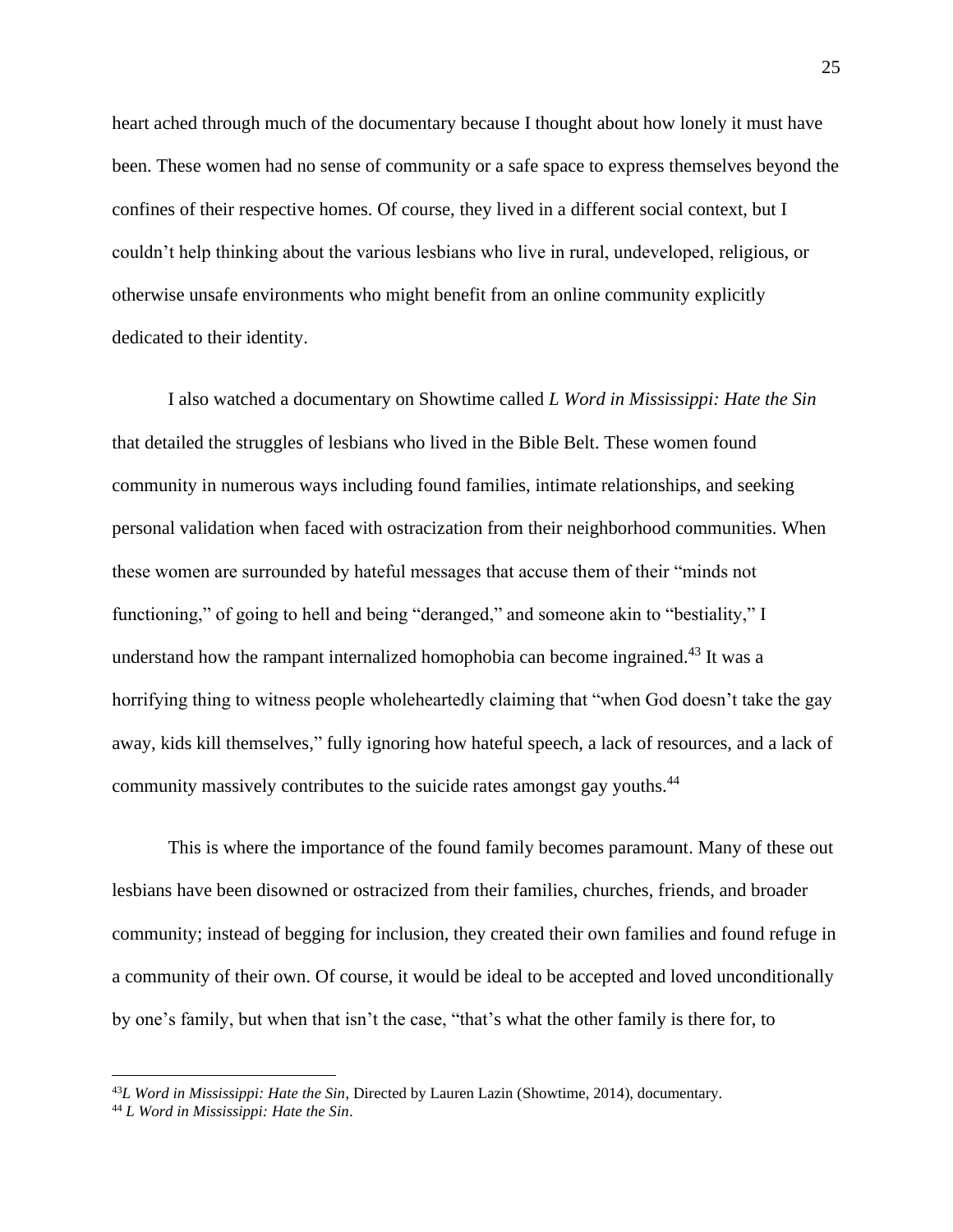support."<sup>45</sup> Again, I wonder what an online community like the one I hope to create might have offered them; I doubt it would have changed the outcome of their situation, but perhaps it could have provided an avenue to easily talk to people who had been through similar things. They did well finding and building these communities on their own, but I also think more of a far-reaching system could have boosted the participation.

For people who are bound to their towns and cities, but are still seeking community, I want this domain to act as a beacon for their yearning. I remember what it was like to feel alone (whether this is due to being the only *out* person, everyone else being taken, or facing homophobia) and I hope to provide the resources I lacked when I was questioning my sexuality.

<sup>45</sup> *L Word in Mississippi: Hate the Sin.*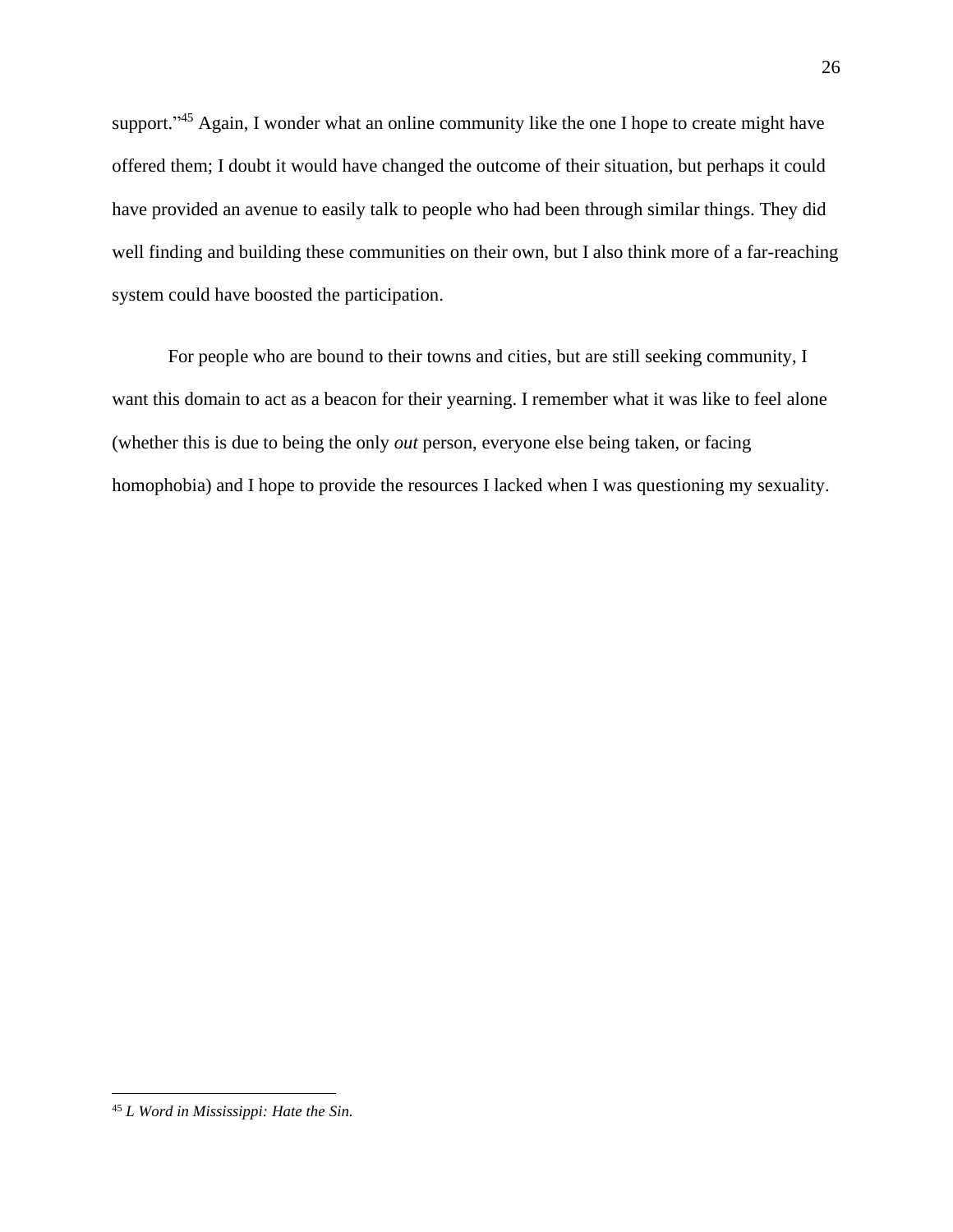#### **Reflective Essay**

<span id="page-27-0"></span>The Vast Unsaid began as a Capstone requirement, but it has undoubtedly developed into a passion project of mine. My research was extremely personal to me because it is so intrinsic to my identity and how I navigate the world. Here, I want to explain the process of creating this website and launching my associated open mic event. I will explain the shifts my project has taken, the trials and tribulations of learning code, and the course of creating and hosting an event.

Initially, my capstone was going to be a simple research paper. Inspired by a final paper of my Feminist Rhetorics class, I wanted to do a study of lesbian letters. My intentions in choosing that topic were to shed light on how lesbian writing has been consciously and subconsciously affected by heteronormativity and patriarchy. I discovered that those letters shared some central themes: ambiguity, a hesitancy to identify as a *lesbian*, the endorsement of lesbian stereotype, adjacency to men in their same-sex revelations, the full, reckless abandon when falling in love, and intentional resistance and rejection of imposed forces. I took some speculative liberties with my critical imagination and concluded that those themes were likely the result of internalized homophobia and/or compulsive heterosexuality as imposed by the patriarchy. To reach those conclusions, I used contextual clues from the era these letters were compiled in to supplement societal perceptions of the LGBTQIA+ community in respect to the letters; I also analyzed these texts through rhetorical listening. I had planned to use that paper as a framework for my capstone project, but soon realized the fundamental lack of lesbian archival materials.

In September, I finished crafting my capstone bibliography of what I thought would be methods to assess those lesbian artifacts I had not yet collected. Soon after, I started looking for the materials I would study; I had a niche focus on lesbian love letters, but I was open to journal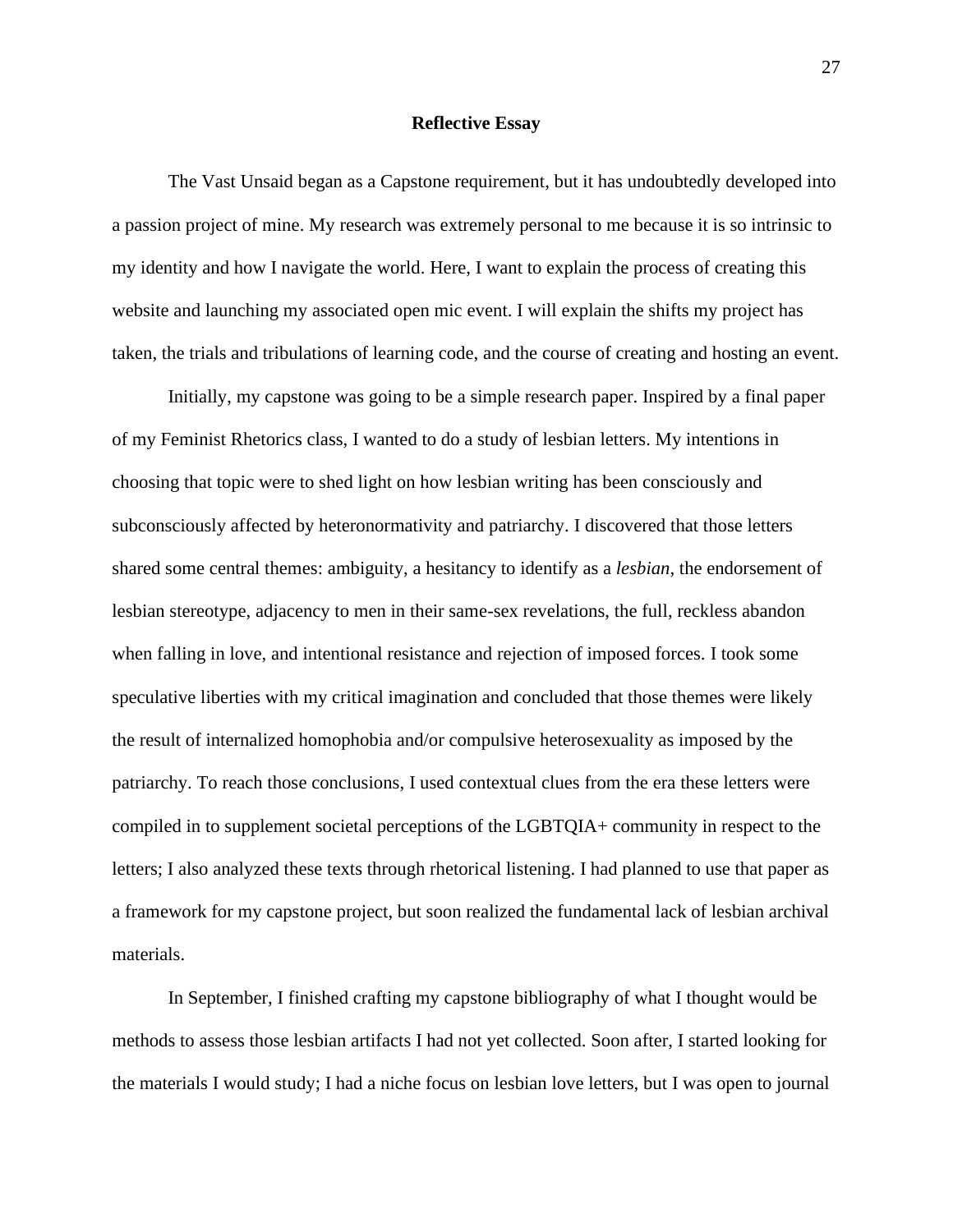entries, cards, notes, and poetry. I quickly realized how scarce romantic lesbian artifacts were in the public domain. I broadened my search to simply lesbian artifacts, dropping the romantic requirement. I searched library archives, the web, and sought out personal collections from close individuals, but often failed to discover or solicit those materials for my study. I wondered, where are the lesbian artifacts? I know they must exist, so why can't I find them?

Although the Lesbian Herstory Archives is a tremendous resource, there was no way for me to get to New York for my research. Their archives are mostly inaccessible online, and what they had available did not align with my vision for my project. I struggled through social media to find accounts dedicated to lesbian history, but I mostly discovered lesbian activists, associations, and academic papers or political strategies—still, this was not what I was looking for. I did not want to compromise the integrity of my project to acquiesce to what was available to me; my drive for unearthing and studying romantic lesbian composition was only amplified.

Around November, I made the decision to create the space I was struggling to find. Colloquially and socially, lesbians are considered to be one of the most romantic groups (within queer discourse) associated with writing poetry, planning elaborate dates, and making meaningful gestures to woo their partners. In my personal experience I know this to be true, and I also knew that there was a "market" for this. The Vast Unsaid was conceptualized, although untitled at the time, to be a space for lesbian celebration.

#### **Creating the Website**

<span id="page-28-0"></span>I did a lot of background work for my capstone over Christmas break including researching domains, reading sources about privacy, and searching for queer organizations that might be able to help me spread the word about my project. Dr. Rorabaugh shared with me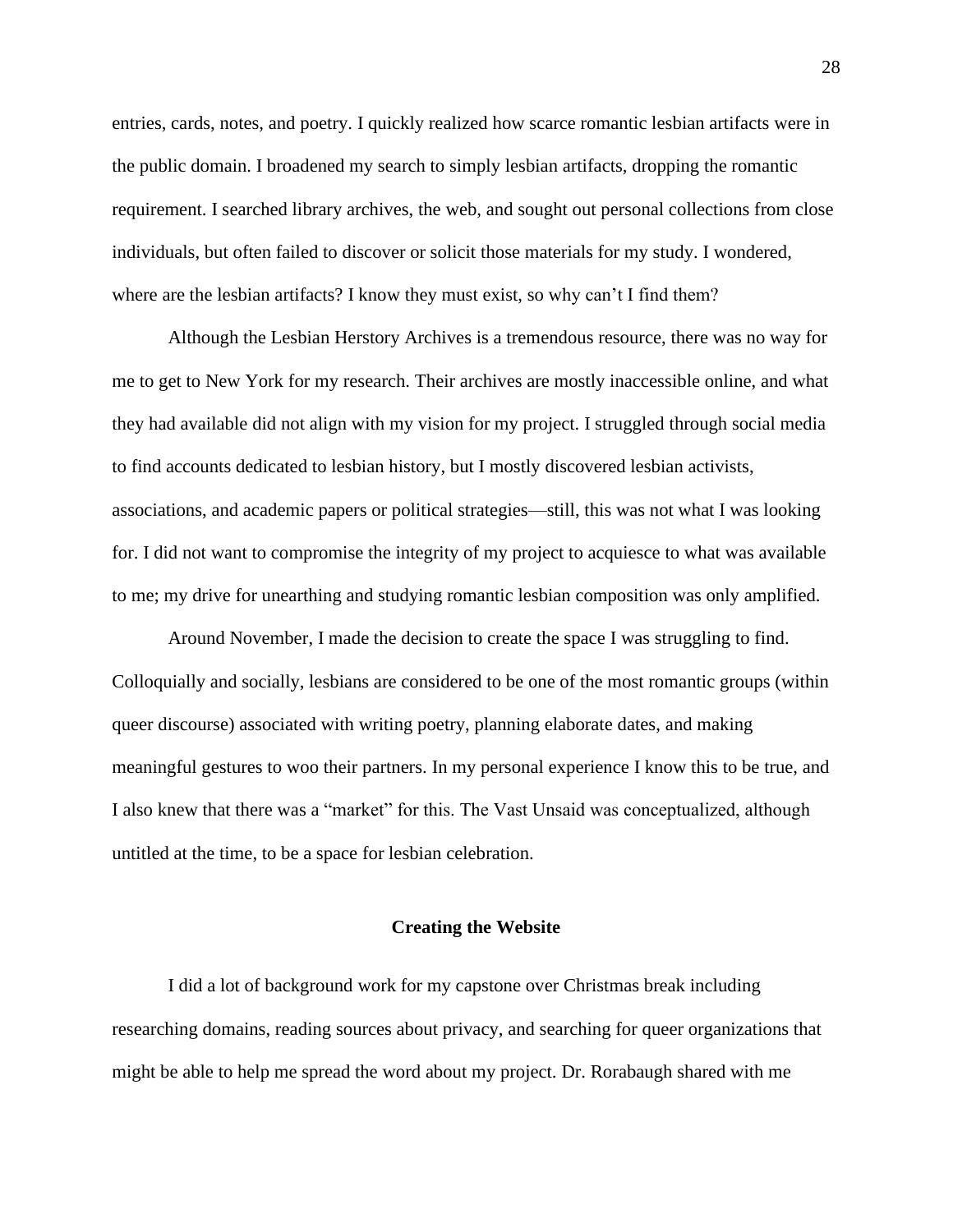various insights on the best way to maintain ethos for my project. I initially suggested making a specific page on my personal website, which is owned by Squarespace, and he suggested that I make this domain from scratch so that I am the sole owner. That way, I have more agency with my submissions and more trust from my contributors. I took his suggestion and it turned out to be the best decision for me because there are no ads or external administrators on my site. I researched the hosting sites GoDaddy, BlueHost, and Reclaim Hosting before settling on Reclaim Hosting. I downloaded WordPress onto the domain and started to learn coding from YouTube tutorials and adjacent Google searches. This learning curve was the most difficult (and frustrating!) part of my capstone project, but I eventually understood the intricacies of coding. I have now independently created a product I am proud of.

#### **What's In a Name?**

<span id="page-29-0"></span>It took me about two months to select a name for the website. I had considered calling it the Les Be Heard Collective, HEaRd Collective, Our Lesbian Story, Lavender Menace, and other witty names before choosing The Vast Unsaid. Ultimately, I decided to rely on my roots and chose a name that was reminiscent of my initial paper from Feminist Rhetorics. I used the compiled archive of letters in Kay Turner's "Between Us: A Legacy of Lesbian Love Letters" to analyze. One of my favorite excerpts read: "… My dear dear Tiny Heart, why shouldn't you have all the love that ... I can give you? And don't get frightened over the little we can express—Think of the vast unsaid." – Jane, 1909 (Turner 42). I thought it was lovely and suited for my site of lesbian celebration since this is a group that is continually erased and silenced. It so simply delivered everything I was trying to wring from the lesbian imagery before. With Jane's gentle, ambiguous suggestion to "think of the vast unsaid," I knew I had found my title. I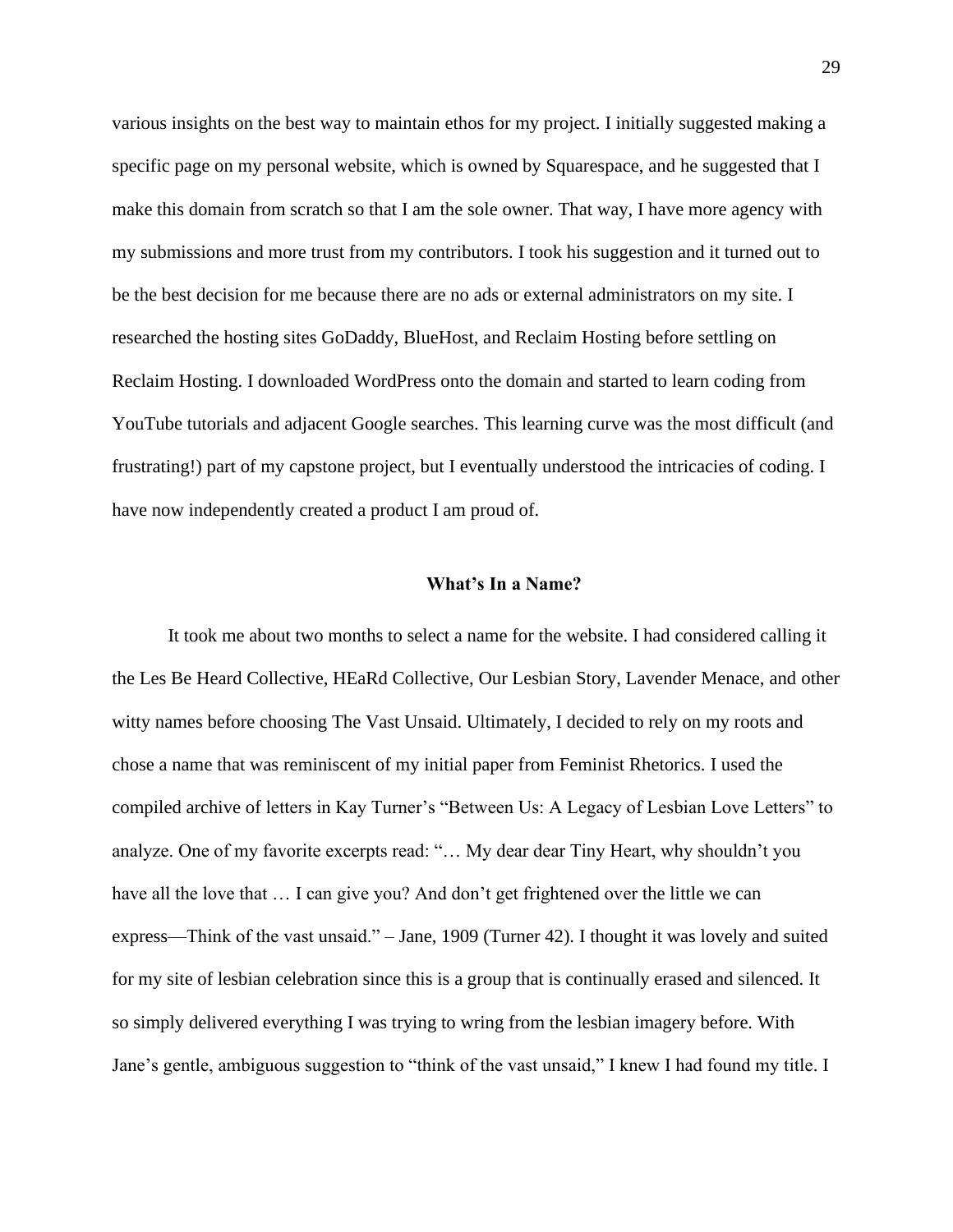am thinking of the vast unsaid now, and I'm encouraging us to say more. The next part of my ambitious plan was to solicit submissions from self-identified lesbians.

#### **Developing Community**

<span id="page-30-0"></span>I knew that I wanted my website to be representative of a larger community effort to prioritize lesbian visibility. Not only did I want self-identified lesbian submissions, but also promotion from lesbian, feminist, and queer organizations to help me call for submissions. When I started Capstone II, I reached out to Georgia Voice, the Lesbian Herstory Archives, Southern Fried Queer Pride, Lesbian Herstory, and SONG Atlanta.

I received an email reply from the New York-based Lesbian Herstory Archives declining collaboration to my project on the basis of its exclusivity. I found it interesting that their reason for declining was the very reason I was inspired to create the website. Their email reads:

"Dear Kara.

Thanks for your inquiry. It's clear that it is a subject you hold dear and have thought a lot about. Yes, you are correct in your observation that it differs from our practices. We are a Lesbian Archive and we aim to preserve all lesbian materials, without excluding any particular group or approach. It is our goal to preserve the voices we have lost- without exclusion. That means that we cannot collaborate on a project as you describe. But our collections and holdings themselves will hold evidence of all, including the type of materials, expressions and voices that you yourself feel deeply about. We wish you the best of luck with your project.

On behalf of LHA,

Saskia"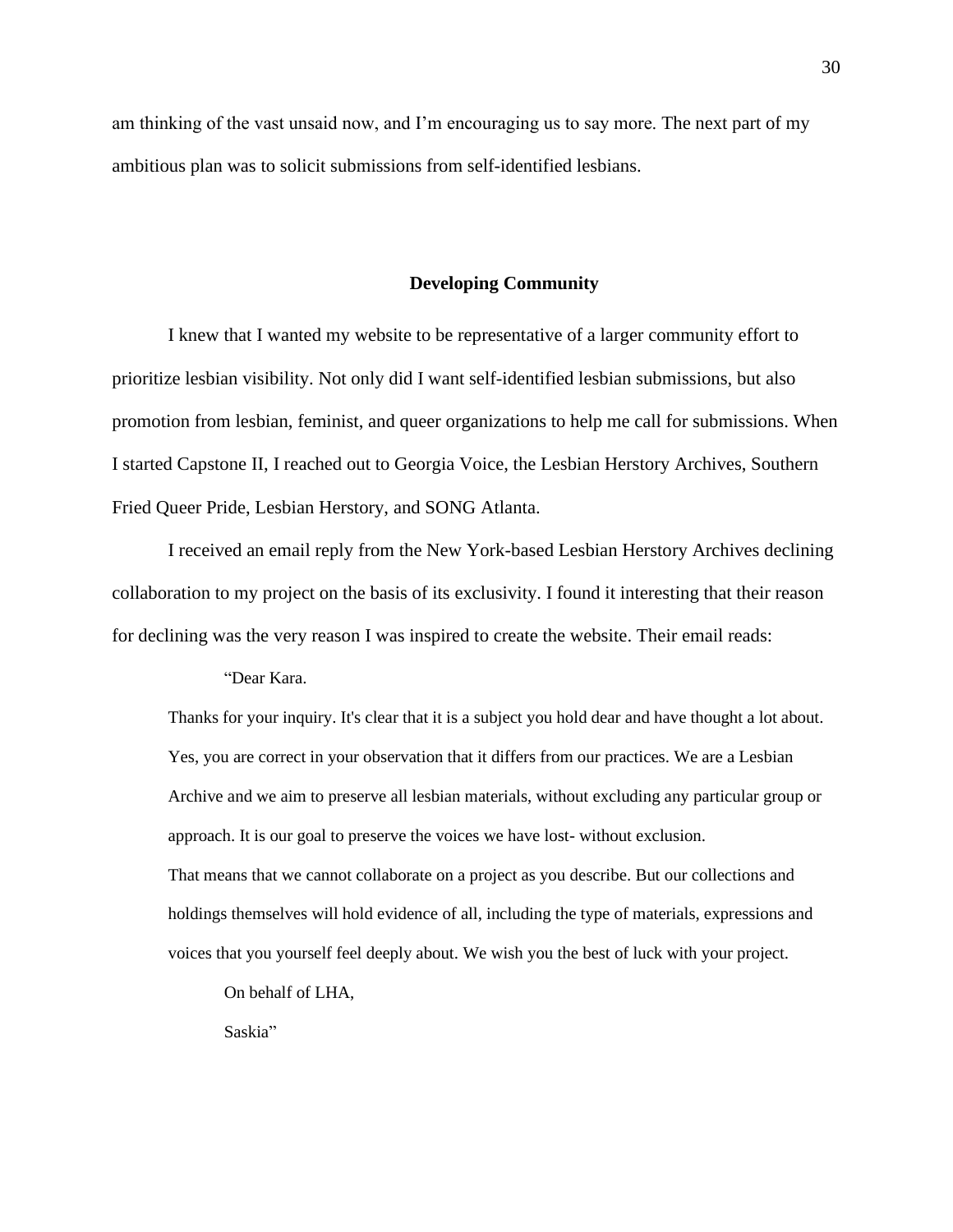This inspired me to follow up on their mission statement. Their information on their about page states that "The Archives welcomes all to come visit, explore the collections and do research … Gender identity, sexuality, race, ethnicity, class, religion or dis/ability will never be barriers for use of the Archives collection." This approach decenters their claim of lesbian representation because they are using it as a blanket term indicative of a broad group of queer women. This is what I'm trying to avoid in my project. This rejection invigorated my quest for an authentic lesbian-centric space, and it also revealed the ways I needed to strengthen my rhetorical strategy for the project.

When one door closes, another opens. While Lesbian Herstory Archives decided against me, Southern Fried Queer Pride (SFQP) offered to help me organize an event to garner interest and participation for my project. I spoke with Taylor from SFQP about producing a 2-day inperson and Zoom event. Taylor then put me in contact with a team of web designers, social media managers, artists, and event planners to bring my vision to life. We decided to schedule the event for April 5, 2022, from 7-9 PM. As it came to fruition, I had a graphic artist design my flyer and logo for the website, a social media manager sharing and reposting my site to their eighteen thousand followers, and the event planner who secured my venue along with the equipment for free. From these collaborative efforts, The Vast Unsaid: A Lesbian Open Mic & Meetup was born.

The turnout was unanticipated. We hosted the event at Hodgepodge Coffeehouse in Atlanta, but the volume of the crowd surpassed the room capacity! There was standing room only, and we had to tell some guests to wait in the lobby for accessibility purposes. Due to the crowd, our open mic time slot carried on past the designated time, so some guests did not get to perform. The event was so successful that guests wanted to stay and converse all the way until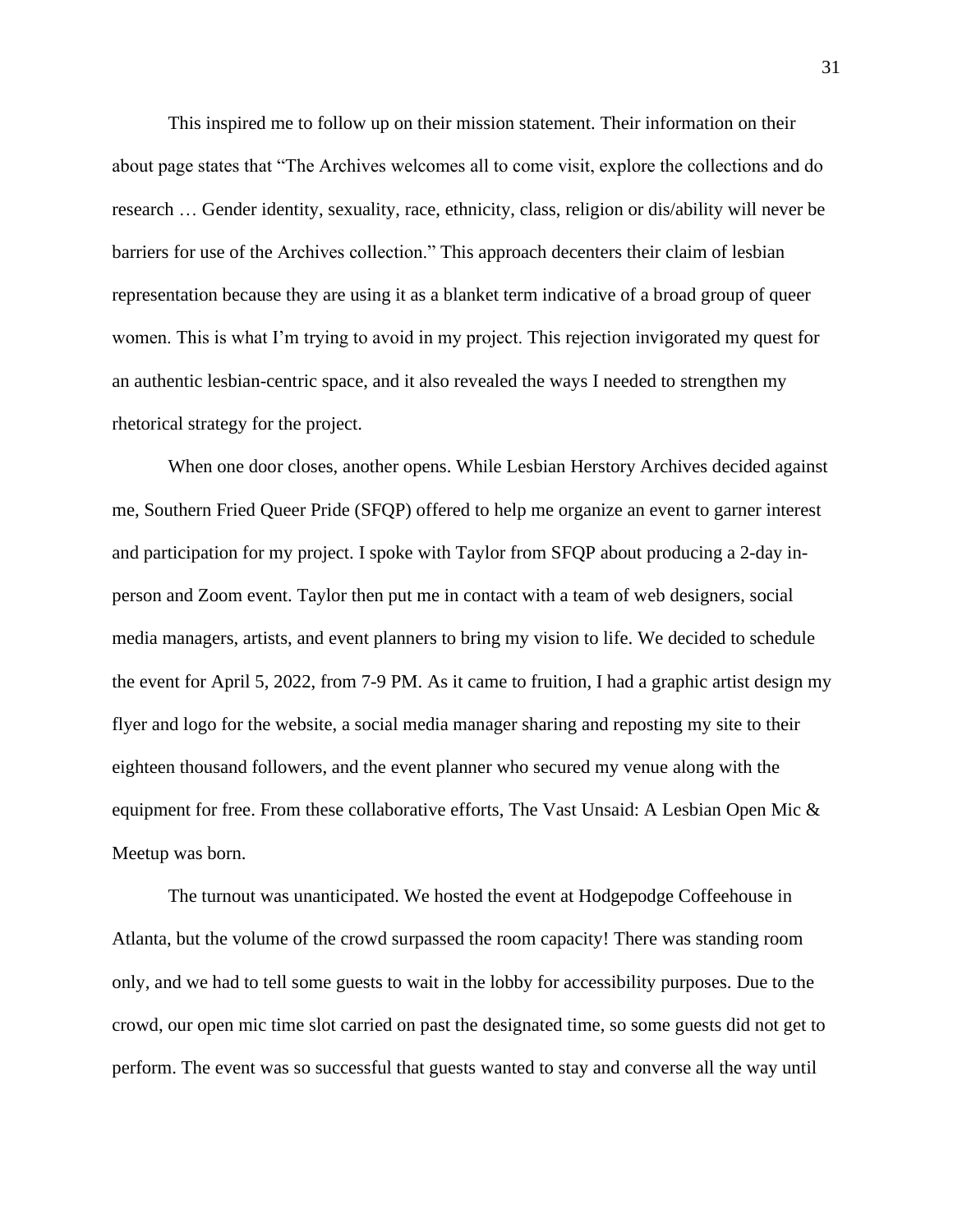the venue's closing time; we had to shoo them out where they then happily conversed in the parking lot until 11 PM (two hours beyond the event advertisement). It fills me with glee to be responsible for such a valuable event in the lesbian community.

At the event, I received twelve new submissions for The Vast Unsaid, and even more since it ended. My Instagram page for The Vast Unsaid has soared from a struggling fifteen followers to 250. The analytics report states that my site has been viewed 3,500+ times since launching it on April 1, 2022.

#### **The Vast Unsaid Site Navigation**

<span id="page-32-0"></span>I had distanced myself from the emphasis on lesbian letters and instead allowed this project to evolve to an endorsement of all lesbian artifacts. The Vast Unsaid is a new digital archive to house photos, videos, screenshots, letters, cards, journal entries, art pieces, poetry, mementos, and more. The broad categories are handwritten artifacts, photos, videos, story, and art. I realized that I did not want to contribute to lesbian erasure by dictating what people can and cannot share; our materials are already difficult enough to find.

The only stipulations I have placed on contributions to The Vast Unsaid so far are on the basis of nudity. I imagine The Vast Unsaid to be a potential source of redefining the lesbian identity, distancing it from the oversexualization and political militarism associated with the label. Lesbians are oversexualized enough on average, within and outside the LGBTQ+ community. The Vast Unsaid does not endorse displays of partial or full nudity on the basis of reclaiming the lesbian narrative (however, submissions containing sexual references or recounting sexual experiences may be posted if they do not display nudity). Instead, this space has a specific focus on the identity, intimacy, love, and romantic communications of lesbians.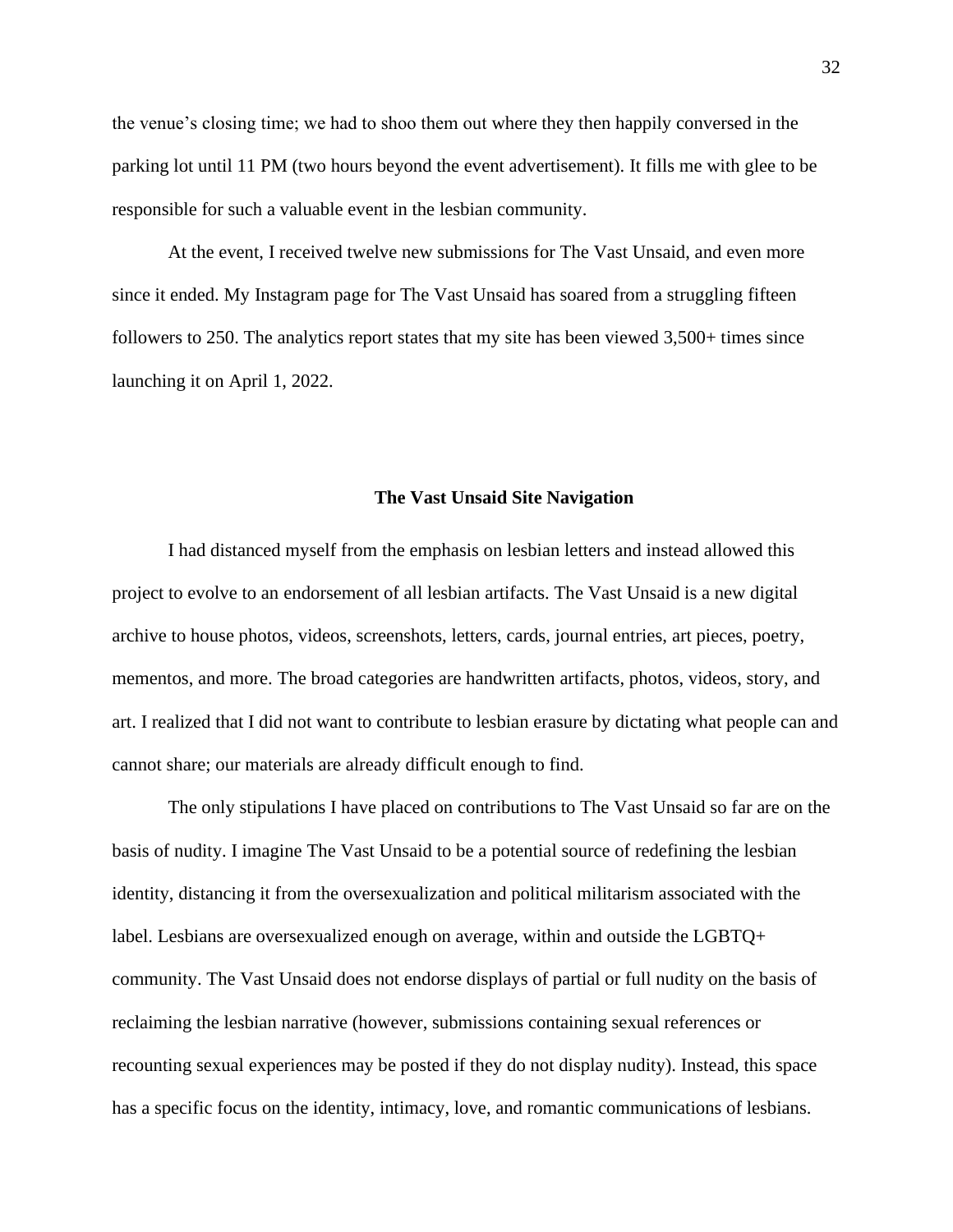The mission of The Vast Unsaid is to advocate for lesbian visibility. When soliciting submissions, there is no discrimination on the basis of gender identity or sex assigned at birth. As an organization that values the celebration of lesbian identity, I only ask that contributions are made by individuals who self-identify as lesbian. As my literature review indicated, lesbians have to search a lot harder to find safe spaces made specifically for them—not hidden amidst inclusively *queer* spaces, or subverted in feminist spaces, or any other subcategory of a dominant space. People who do not identify as lesbians have a different experience than lesbians do, and I want to make this space for them.

Additionally, in my literature review I explored the discordant nature of lesbian discourse. Across the literature, lesbian scholars and theorists have not been able to settle on one cohesive definition of lesbian, so I will not attempt to do so either. According to The Lesbian History Group, "there can never be a fixed description of what it means to be a lesbian."<sup>46</sup> While I understand that a "lesbian" is generally defined as a woman with a romantic, sexual, and emotional attraction toward women, I also understand the nearsighted nature of this definition. It does not allow for the nuances of gender regarding women-aligned people, including our gendernonconforming peers and people who were not assigned female at birth. For the purposes of The Vast Unsaid, the definition of lesbian is expansive and inclusive of all who wish to self-identify as lesbian regardless of gender identity. I do not perceive lesbian as an umbrella term, however. The Vast Unsaid was created to place an emphasis on specific *lesbian* visibility, not to cast a broad net over women who like women. The *lesbian* label is important to my mission and what I hope to accomplish.

<sup>46</sup> Lesbian History Group, *Not a Passing Phase*, 14.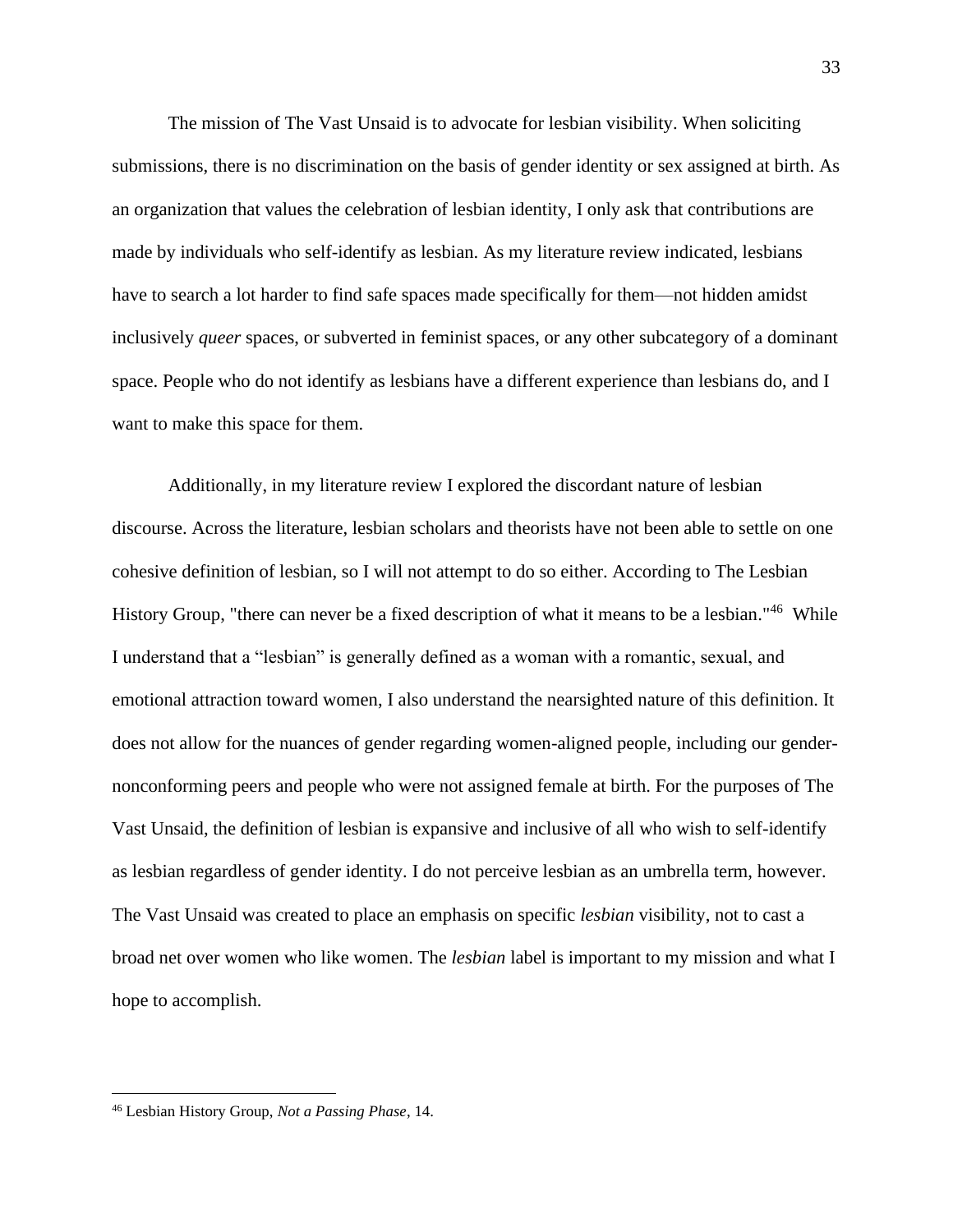With the understanding that The Vast Unsaid amplifies self-identified lesbian voices, the site is currently presented as an ongoing feed of submissions. The homepage is organized based on the dates of the submissions and is uncategorized. Only the first image of each post is presented, but users are able to click on them to view all content and read the full transcript. Every post has associated tags and is classified into Handwritten, Photos, Videos, Story, or Art categories. There is a menu at the top of each page where users can access the homepage, categories, submission guidelines, or read about us. The "About" tab leads users to a drop-down menu of frequently asked questions. The "Submission Guidelines" tab leads users to a dropdown menu of specific types of submissions, preferred presentation of those submissions, and how to submit them.

I wanted to collect data from the self-identified lesbians who submitted, so I created a two-part submission Google form. The first part of the Google form allows users to upload a submission. The second part is an optional survey intended to record lesbian experiences. When creating this survey, I wanted to gather other opinions on my frustration with finding lesbian content. I asked questions about their lesbian identity, their experience with ostracization in queer and feminist spaces, respectively, and if there are any similar organizations or projects. Some of the questions were free response while others were simple polls. As of now, my survey only has twenty-six responses, but the answers are quite diverse. I am excited about the future of The Vast Unsaid and to see where my project may go from here.

#### **Conclusion**

<span id="page-34-0"></span>The creation of The Vast Unsaid is not only a refreshing development within the niche LGBTQ+ sphere, but also important to the field of American Studies. By paying homage to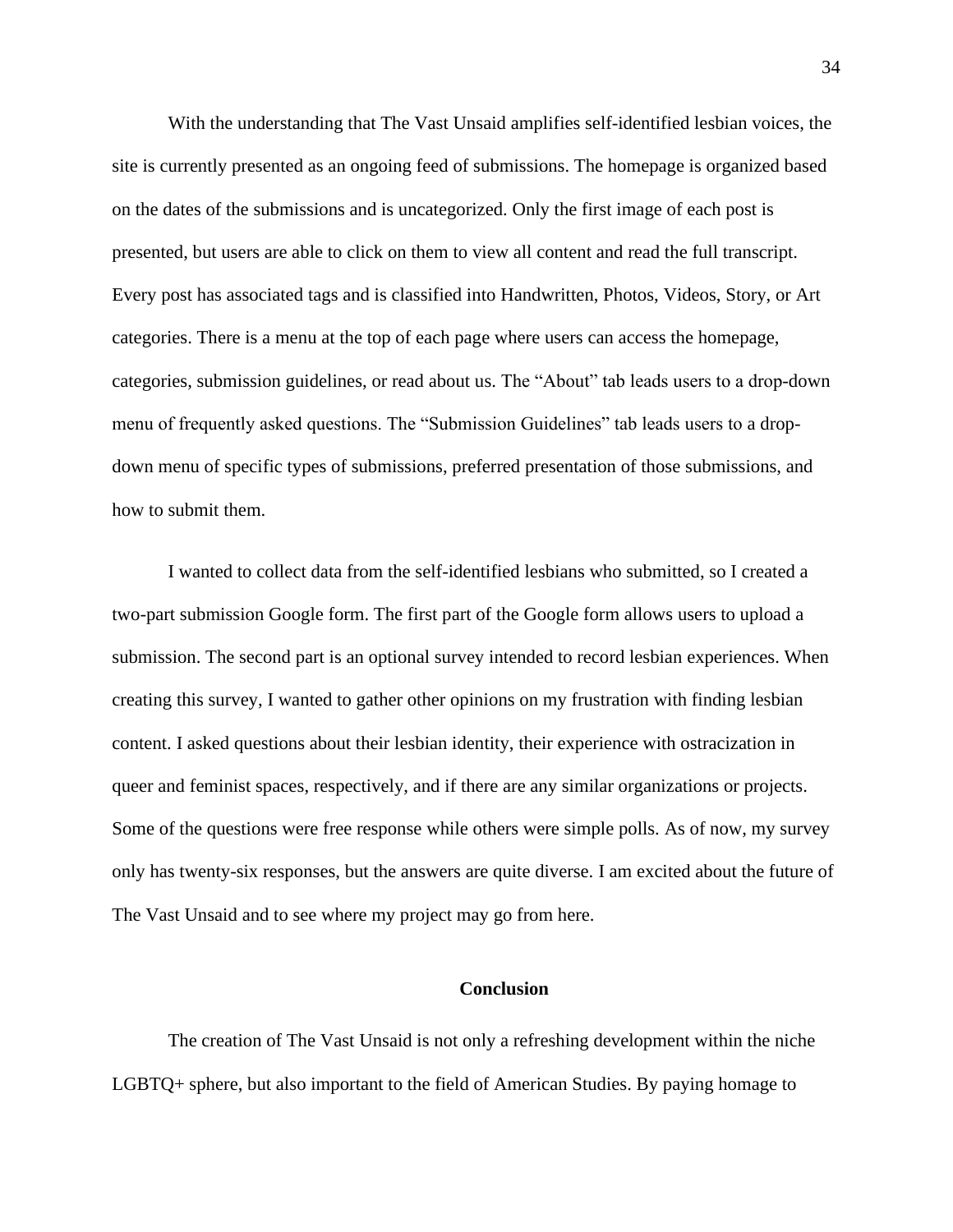dominant groups and intentionally uplifting the voices of those rendered invisible, I am contributing to this field by arguing for the validity of lesbian artifacts. With my website, I make the argument that lesbianism is a subject worthy of research, collection, and celebration. I am combatting lesbian erasure by purposefully centering definitively lesbian artifacts, thus disallowing them to be diluted by other groups or ideas. My project aligns with the interests of American Studies because it takes an interdisciplinary approach of dismantling and divorcing feminist and queer identities and realities. To reiterate what Jagose provocatively claims, "*lesbian issues* are not *feminist issues*, and therefore do not take precedence in the feminist agenda" (46). And LGBTQ+ issues are much too broad to serve lesbian interests alone, so by arguing in favor of lesbian research I am well in line with the sentiments of American Studies.

While The Vast Unsaid began as a requirement for my Master's degree, I know I will take this beyond the academic sphere. The community response to my project (considering the turnout from the open mic, plus my surge of Instagram followers) supports the idea that this is an important and necessary endeavor. I am creating a space that people want to be a part of. With the end of this degree, I will focus on organizing more lesbian-centric events with SFQP (they've offered me a position on their team!) and honing my web-design skills. I also would like to create a forum for The Vast Unsaid to facilitate more community and correspondence. As I complete my capstone project, I am immensely proud of my research and my creation. It can only improve from here.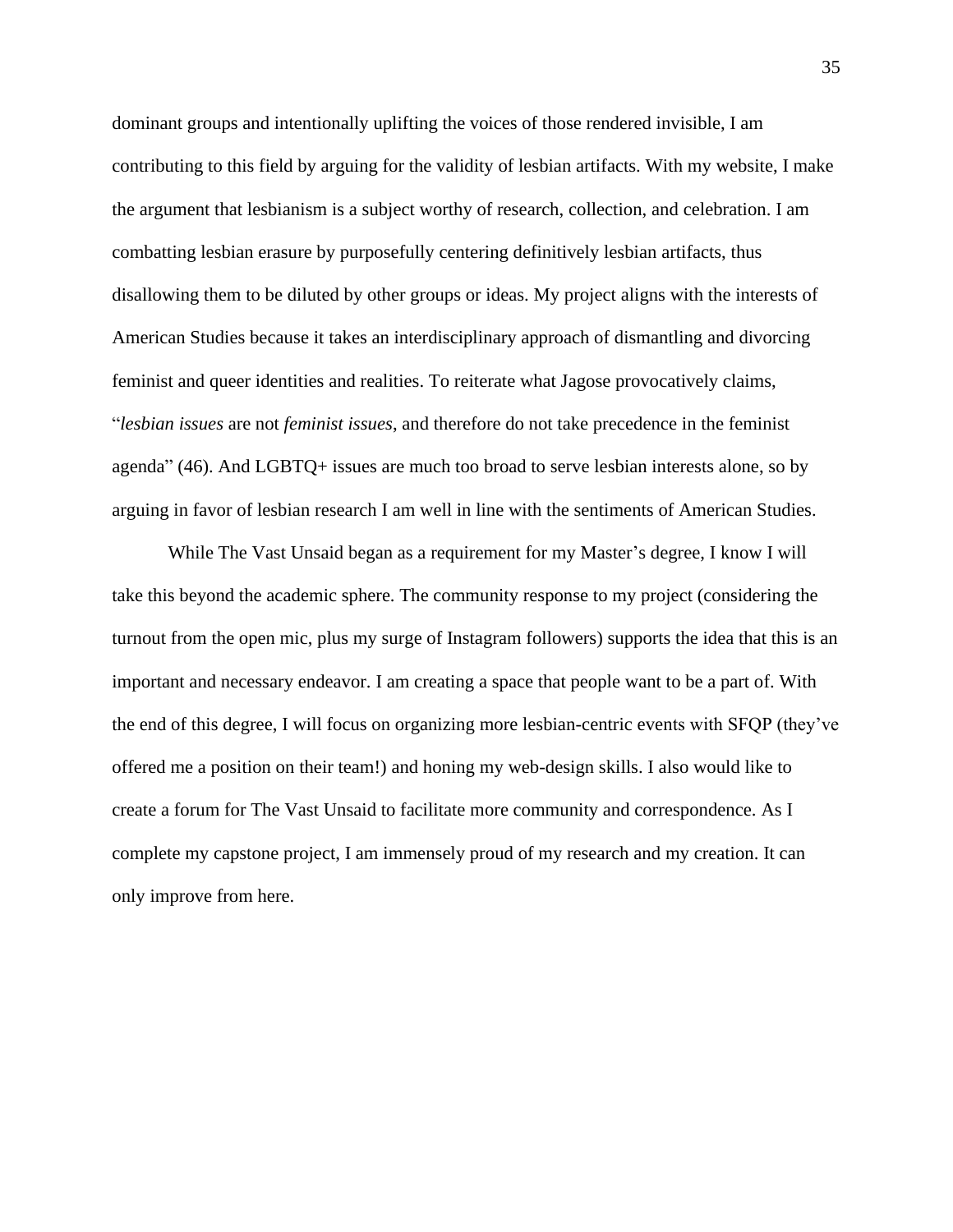#### **Bibliography**

Alben, Alex. "Privacy, Freedom, and Technology--or 'How Did We Get into This Mess?'" *Seattle University Law Review,* 42, no. 3, (April 2019): 1043–1055. EBSCOhost, search.ebscohost.com/login.aspx?direct=true&AuthType=ip,shib&db=lgs&AN=1363964 14&site=eds-live&scope=site.

Boyd, Nan Alamilla. "The History of the Idea of the Lesbian as a Kind of Person." *Feminist Studies*, 39, no. 2, (June 2013): 362-371. EBSCOhost, [.https://search.ebscohost.com/login.aspx?direct=true&AuthType=ip,shib&db=edsglr&A](https://search.ebscohost.com/login.aspx?direct=true&AuthType=ip,shib&db=edsglr&AN=edsglr.A350577330&site=eds-live&scope=site&custid=ken1) [N=edsglr.A350577330&site=eds-live&scope=site&custid=ken1](https://search.ebscohost.com/login.aspx?direct=true&AuthType=ip,shib&db=edsglr&AN=edsglr.A350577330&site=eds-live&scope=site&custid=ken1)

- Brownlie, Julie. "Looking out for Each Other Online: Digital Outreach, Emotional Surveillance and Safe(r) Spaces." *Emotion Space And Society*, 27, (May 2018): 60–67. EBSCOhost, doi:10.1016/j.emospa.2018.02.001.
- Cossman, Brenda. "Censor, Resist, Repeat: A History of Censorship of Gay and Lesbian Sexual Representation in Canada." *Duke Journal of Gender Law & Policy*, 21, no. 1, (2013): 45- 66. EBSCOhost[,](https://search.ebscohost.com/login.aspx?direct=true&AuthType=ip,shib&db=edshol&AN=edshol.hein.journals.djglp21.4&site=eds-live&scope=site&custid=ken1)

[https://search.ebscohost.com/login.aspx?direct=true&AuthType=ip,shib&db=edshol&A](https://search.ebscohost.com/login.aspx?direct=true&AuthType=ip,shib&db=edshol&AN=edshol.hein.journals.djglp21.4&site=eds-live&scope=site&custid=ken1) [N=edshol.hein.journals.djglp21.4&site=eds-live&scope=site&custid=ken1](https://search.ebscohost.com/login.aspx?direct=true&AuthType=ip,shib&db=edshol&AN=edshol.hein.journals.djglp21.4&site=eds-live&scope=site&custid=ken1)

Dixon, Joy. "Havelock Ellis and John Addington Symonds, Sexual Inversion (1897)." *Victorian Review*, 35, no. 1, (April 2009): 72–77. *EBSCOhost*, search.ebscohost.com/login.aspx?direct=true&AuthType=ip,shib&db=edsjsr&AN=edsjsr .27793704&site=eds-live&scope=site.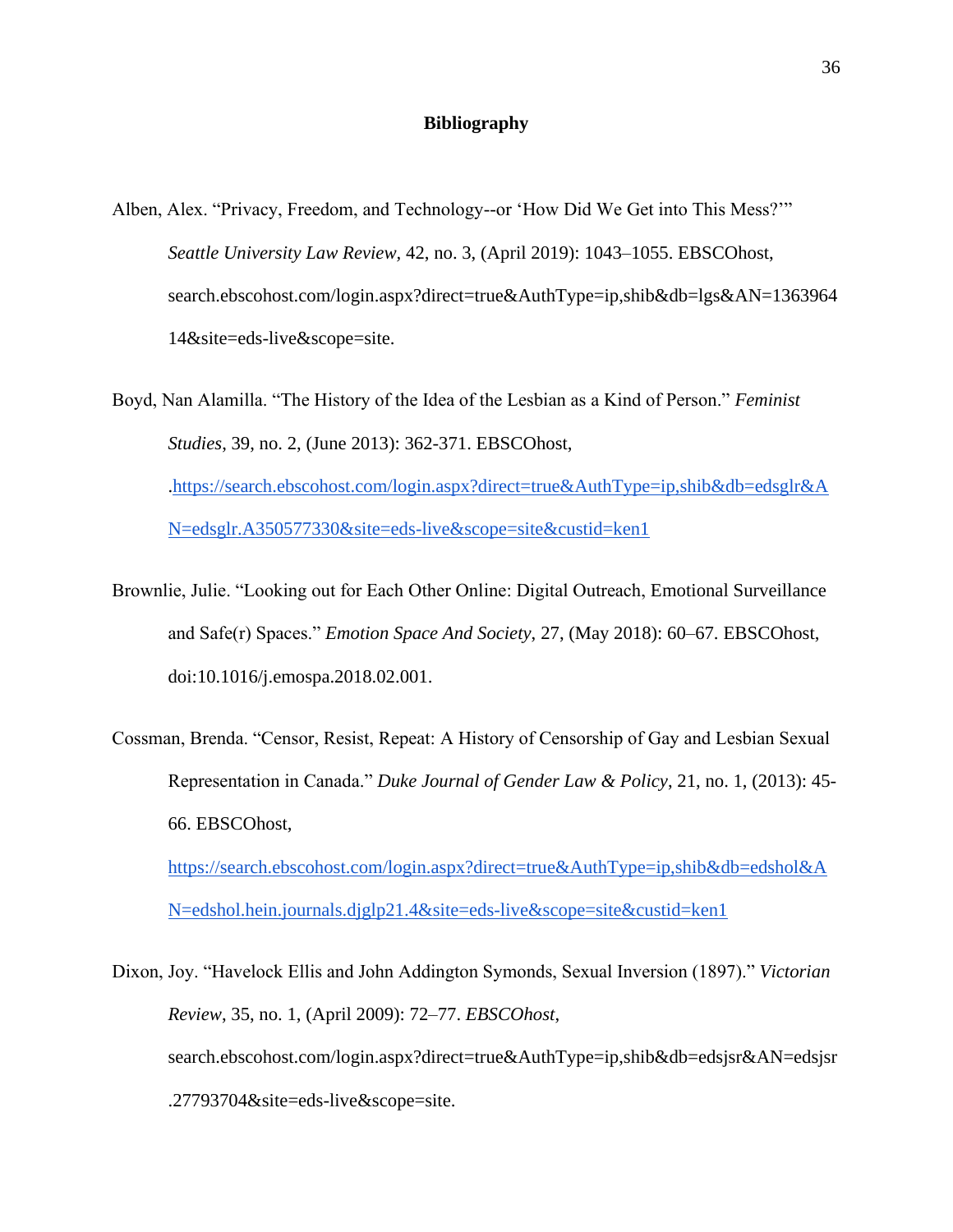- Faderman, Lillian. *Odd Girls and Twilight Lovers: A History of Lesbian Life in the 20th Century.*  New York: Columbia University Press, 1991.
- Faderman, Lillian*. Surpassing the Love of Men: Romantic Friendship and Love Between Women from the Renaissance to the Present.* New York: Harper Paperbacks, 1981.
- Franzen, Trisha. *Spinsters and Lesbians: Independent Womanhood in the United States.* New York: NYU Press, 1996.

Hartzog, Woodrow. "The Case Against Idealising Control." *European Data Protection Law Review (EDPL),* 4, no. 4, (December 2018): 423–432. EBSCOhost, doi:10.21552/edpl/2018/4/5. https://search.ebscohost.com/login.aspx?direct=true&AuthType=ip,shib&db=lgs&AN=1

Jagose, Annamarie. *Queer Theory: An Introduction*. New York: NYU Press, 1997.

33468746&site=eds-live&scope=site&custid=ken1

- Joseph, Miranda. "Community." *Keywords for American Cultural Studies*. Eds. Bruce Burgett and Glenn Hendler. New York: New York University Press, 2015. 53. Print.
- Lesbian History Group. *Not a Passing Phase: Reclaiming Lesbians in History 1840-1985.* New York*:* The Women's Press, 1989.
- Moran, Patricia. "The Formation of 20th-Century Queer Autobiography: Reading Vita Sackville-West, Virginia Woolf, Hilda Doolittle, and Gertrude Stein." *Woolf Studies Annual*, 16, (January 2010): 217. *EBSCOhost*,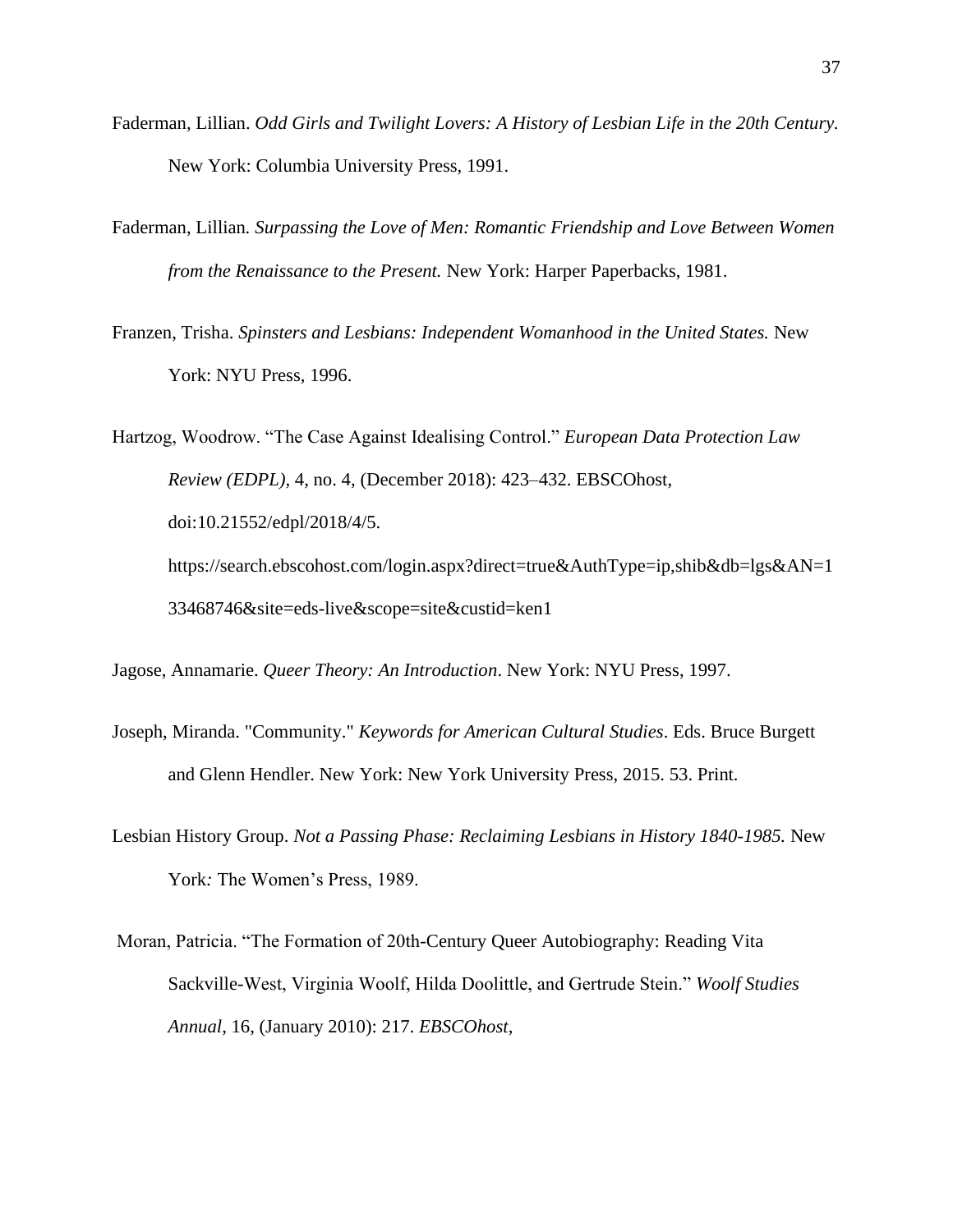search.ebscohost.com/login.aspx?direct=true&AuthType=ip,shib&db=edsglr&AN=edsgl r.A281175686&site=eds-live&scope=site.

- Morris, Bonnie J. *The Disappearing L: Erasure of Lesbian Spaces and Culture.* New York: SUNY Press, 2016.
- Morris, Bonnie. "The Hijacking of Lesbian History." *The Gay & Lesbian Review Worldwide*, 22, no. 4, (July 2015): 13-18. EBSCOhost[,](https://search.ebscohost.com/login.aspx?direct=true&AuthType=ip,shib&db=edsglr&AN=edsglr.A421079898&site=eds-live&scope=site&custid=ken1) [https://search.ebscohost.com/login.aspx?direct=true&AuthType=ip,shib&db=edsglr&AN](https://search.ebscohost.com/login.aspx?direct=true&AuthType=ip,shib&db=edsglr&AN=edsglr.A421079898&site=eds-live&scope=site&custid=ken1) [=edsglr.A421079898&site=eds-live&scope=site&custid=ken1](https://search.ebscohost.com/login.aspx?direct=true&AuthType=ip,shib&db=edsglr&AN=edsglr.A421079898&site=eds-live&scope=site&custid=ken1)
- Pabarcus, Adam. "Are 'Private' Spaces on Social Networking Websites Truly Private? The Extension of Intrusion upon Seclusion." *William Mitchell Law Review*, 38, no. 1, (December 2011): 397–432. EBSCOhost, search.ebscohost.com/login.aspx?direct=true&AuthType=ip,shib&db=lgs&AN=7184984 2&site=eds-live&scope=site.
- Peterson, Carla L. "Family." *Keywords for American Cultural Studies*. Eds. Bruce Burgett and Glenn Hendler. New York: New York University Press, 2015. . Print.
- Pratt, Minnie B. "Gender Quiz." *Available Means: An Anthology of Women's Rhetoric,* edited by Kate Ronald and Joy Ritchie, 2001, 424-434.

Radicalesbians. *The Woman Identified Woman Manifesto*. 1970.

Rich, Adrienne. "Compulsory Heterosexuality and the Lesbian Existence." *Signs*, 5, no. 4, (1980): 631-660.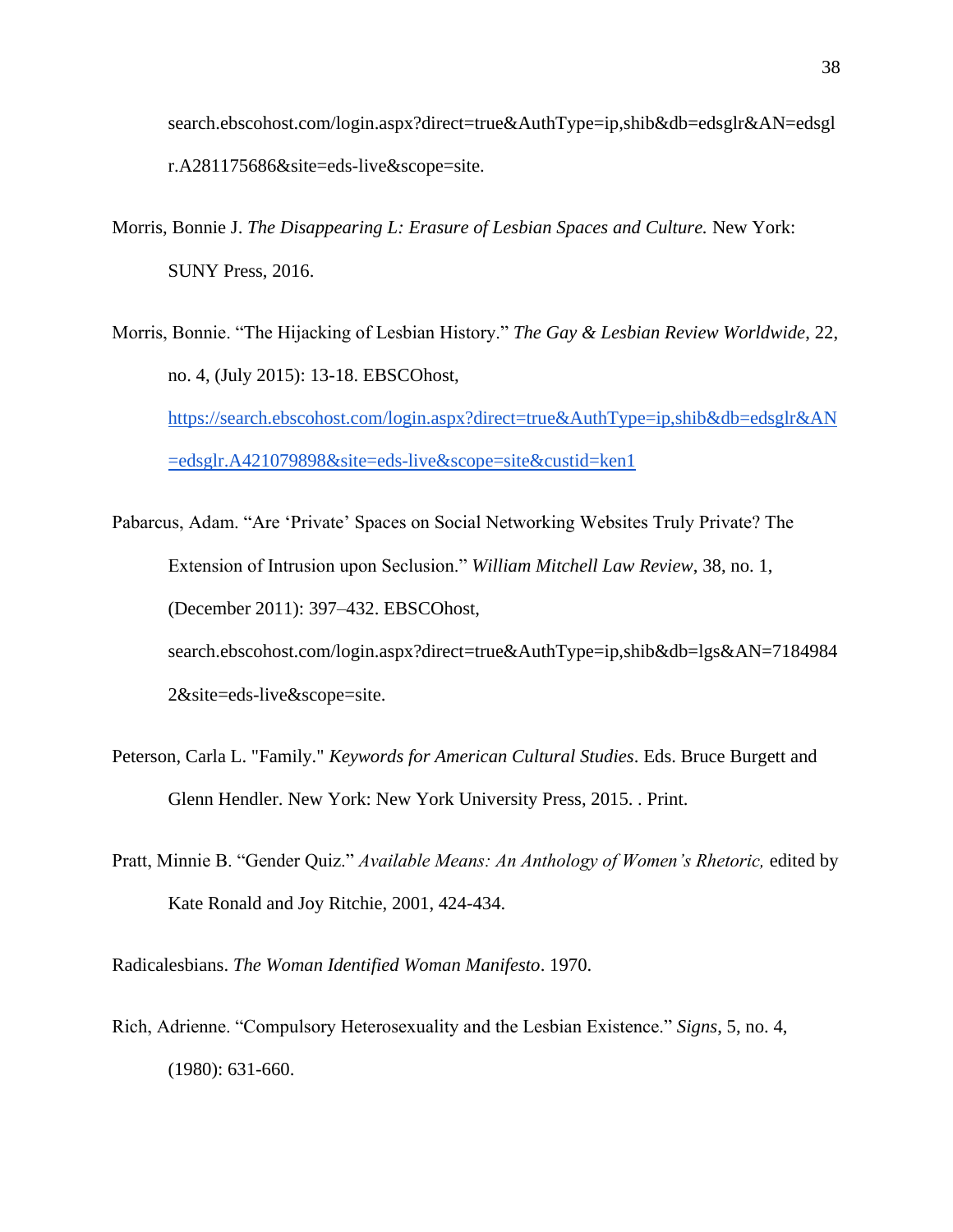- Ritchie, Joy, and Kate Ronald. *Available Means: An Anthology of Women's Rhetoric.* Pittsburgh University of Pittsburgh Press, 2001.
- Roberts, J.R. "In America, They Call Us Dykes: Notes on the Etmology and Usage of 'Dyke,'" *Sinister Wisdom* (1979): 397-405.
- Rolley, Katrina. "Cutting a Dash: The Dress of Radclyffe Hall and Una Troubridge," *Feminist Review*, no. 35 (Summer, 1990): 54-66, https://www.jstor.org/stable/1395400
- Rothblum, Esther, and Kathleen Brehony, *Boston Marriages: Romantic but Asexual Relationships Among Contemporary Lesbians*. Massachusetts: University of Massachusetts Press, 1993.
- Rupp, Leila J. *Sapphistries: A Global History of Love between Women.* New York: NYU Press, 2011.
- Somerville, Siobhan B. "Queer." *Keywords for American Cultural Studies*. Eds. Bruce Burgett and Glenn Hendler. New York: New York University Press, 2015. 198. Print.

Stockton, Christine H. *Lesbian Letters.* Oregon: Heron Publishing, 1986.

- Turner, Kay. *Between Us: A Legacy of Lesbian Love Letters.* San Francisco: Chronicle Books, 1996.
- Waite, Helen. "Old Lesbians: Gendered Histories and Persistent Challenges." *Australasian Journal on Ageing*, 34, (October 2015): 8–13. EBSCOhost, doi:10.1111/ajag.12272[.](https://search.ebscohost.com/login.aspx?direct=true&AuthType=ip,shib&db=rzh&AN=110674806&site=eds-live&scope=site&custid=ken1) [https://search.ebscohost.com/login.aspx?direct=true&AuthType=ip,shib&db=rzh&AN=1](https://search.ebscohost.com/login.aspx?direct=true&AuthType=ip,shib&db=rzh&AN=110674806&site=eds-live&scope=site&custid=ken1) [10674806&site=eds-live&scope=site&custid=ken1](https://search.ebscohost.com/login.aspx?direct=true&AuthType=ip,shib&db=rzh&AN=110674806&site=eds-live&scope=site&custid=ken1)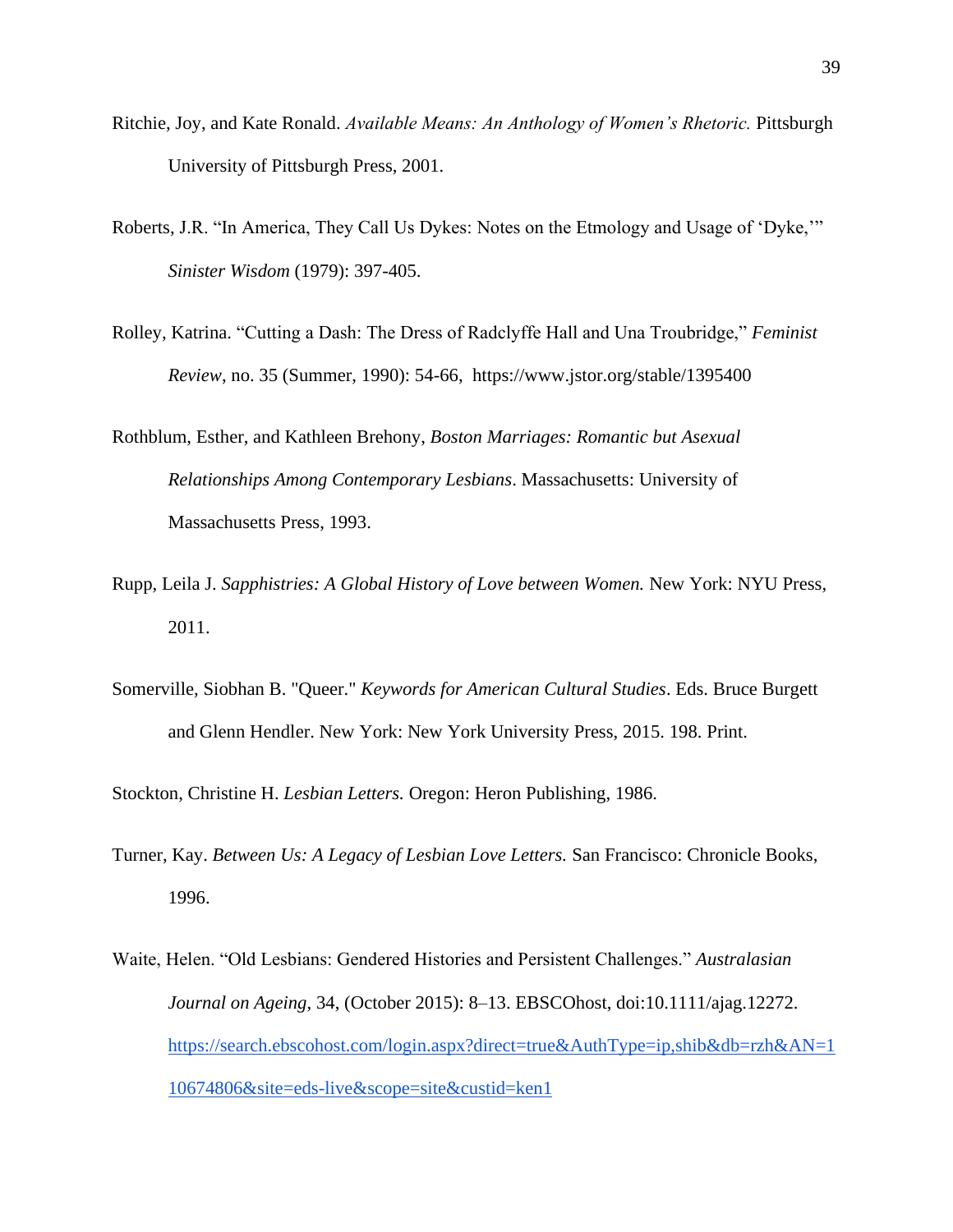Wight, J. "Queer Sweet Home: Disorientation, Tyranny, and Silence in Digital Space." *Cultural Studies - Critical Methodologies,* 14, no. 2: 128–137. EBSCOhost, doi:10.1177/1532708613512269. Accessed 11 Oct. 2021.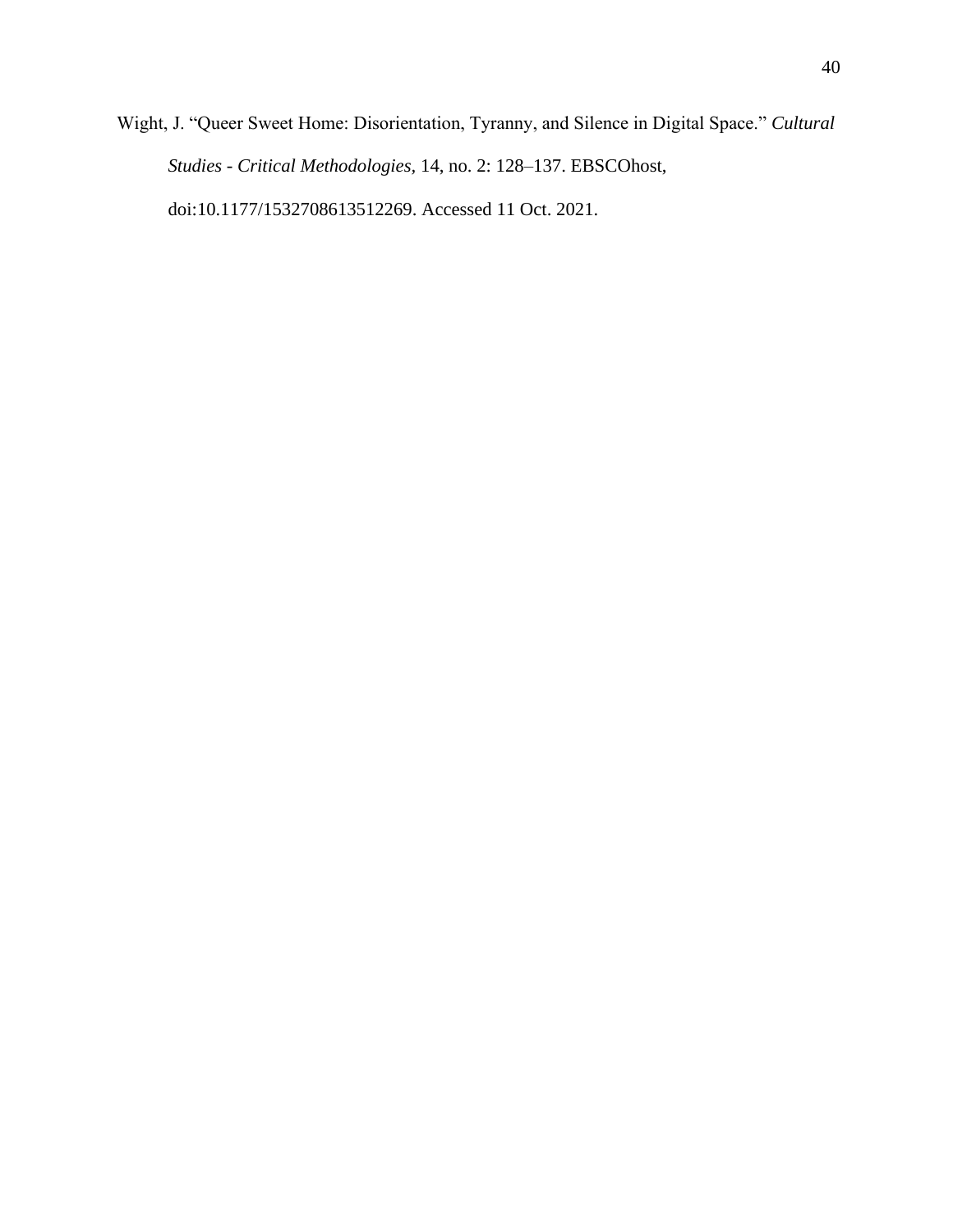# **Kara Ireland**

8138 Hillside Climb Way, Snellville, Georgia | (404) 983-0218 | kelisebooks@gmail.com

## **Experience**

#### **Teaching**

- Kennesaw State University, Love and Sex (GWST 1102)
	- o in-person and online
	- o 2 semesters, 98% passing rate.

#### August 2018-May 2020

#### **Kennesaw State University Writing Center, Kennesaw, GA** *- Writing Assistant*

● Reviews and aids the process of writing business proposals, term papers, scholarships, creative writing, and dissertations

- Ability to make confident suggestions, gentle corrections, and voice questions and concerns
- Confidence with public speaking
- Firm grasp of recent MLA, APA, CMS formatting and citation styles
- Affluence in writing ability, ranging from concise excerpts to elongated, detailed exposition

#### **Panels and Roundtables**

- Guy-Sheftall, Beverly, Huiel, Daisha, Ireland, Kara, Jones, Briona Simone, Story, Kaila Adia, and Valentine, Christopher. "Black Feminist Roundtable Discussion: The Masking and Unmasking of Violence Against Women and the LGBTQIA Community in the BLM Movement." (Invited) African and African Diaspora Studies Student and Research Community Engagement Virtual Conference. Kennesaw, 25 March 2021, Kennesaw State University, Kennesaw GA. [Panelists' names are in alphabetical order.]
- Huiel, Daisha, Ireland, Kara, and Valentine, Christopher. "African & African Diaspora Studies in Dialogue with American Studies." African and African Diaspora Studies Student Research and Community Engagement Virtual Conference. Kennesaw, 25 March 2021, Kennesaw State University, Kennesaw GA. [Panelists' names are in alphabetical order.]
- Guglielmo, Letizia, Ireland, Kara, Santos, Natalie.

"Love, Sex, & Justice in the South" - SEWSA 2022 (Virtual Online). Panel Title: "Engaging, Applying, and Complicating Feminist Rhetorics in Theory and Practice." Presentation Title: "Hush Hush: Lesbian Erasure & a Rhetorical Study of Lesbian Letters." [Panelists' names are in alphabetical order.]

Panel Overview: Feminist scholars engage rhetorical theory and practice from a number of angles, including adding women and other marginalized rhetors to the rhetorical canon; expanding the scope and location of rhetorical theory, practice and space; questioning who speaks, when, where, and to or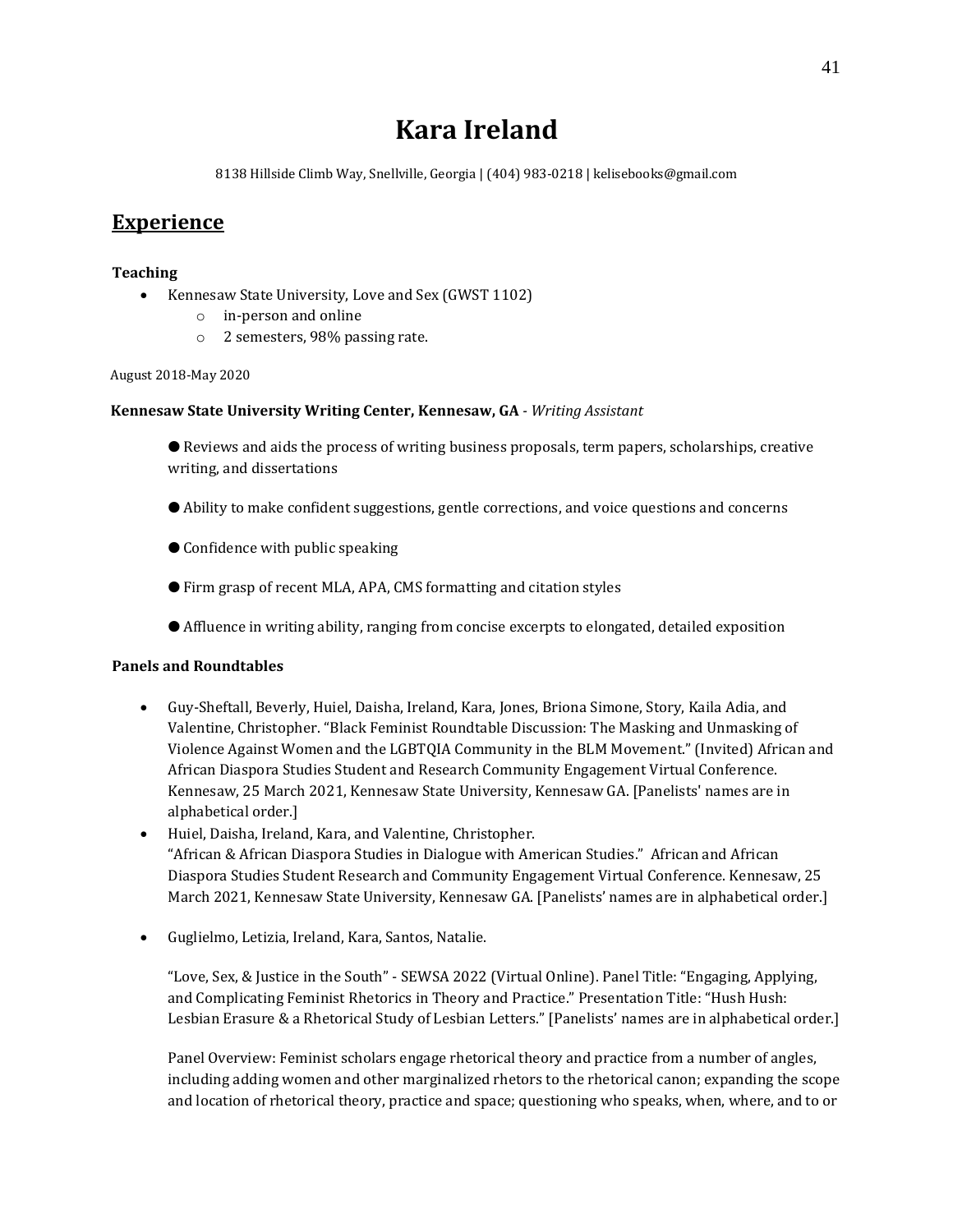for whom; and actively listening for silences and erasures and recovering or centering those voices, perspectives, and lived experiences. Central to these theories and practices are ways of understanding feminist rhetorics as embodied and performed. This panel engages, applies, and complicates rhetorical theory and practice from three distinct perspectives.

#### **Projects and Events:**

In process:

- "The Vast Unsaid" Website and Event (Master's Capstone project)
	- $\circ$  Project overview: I am studying and documenting the preservation of lesbian history with a specific focus on intimacy, love, and romantic communications between women. I intend to create a digital archive seeking to explore how self-identified lesbians establish agency, familiarity, and privacy in digital spaces. This digital archive may include a series of photos, videos, audio recordings, screenshots, art pieces, and textual submissions through email. I want to compile exclusively lesbian artifacts to create a space that celebrates the romantic aspects of lesbianism. Hence, my initial focus is on maintaining the exclusivity of this ideally self-identified lesbian-centric domain to protect the shared content, identities, and reach of the posts. This event is to help gather content submissions (April 5-April 7, 2022).

## **Education**

August 2017- May 2020

#### **Kennesaw State University** *- Kennesaw, GA*

- Masters of American Studies, final semester
- B.A. in English, Magna Cum Laude
- Founder of "Between the Lines" Poetry Club (Spring 2019- Fall 2021)

Classes (4.0 average maintained)

Graduate (August 2020-May 2022)

- History and Culture of the Americas (AMST 6201)
- American Studies Scholarship (AMST 7000)
- American Cities, Suburbs, & Countrysides (AMST 7300)
- America in Transnational Context (AMST 7520)
- Feminist Rhetorics (AMST 7330)
- College and University Teaching (GRAD 9001)
- Literature and Culture of the Americas (AMST 6401)
- The Workers' Experience: The U.S. Since 1939 (AMST 7210)

Undergraduate (August 2017-May 2020)